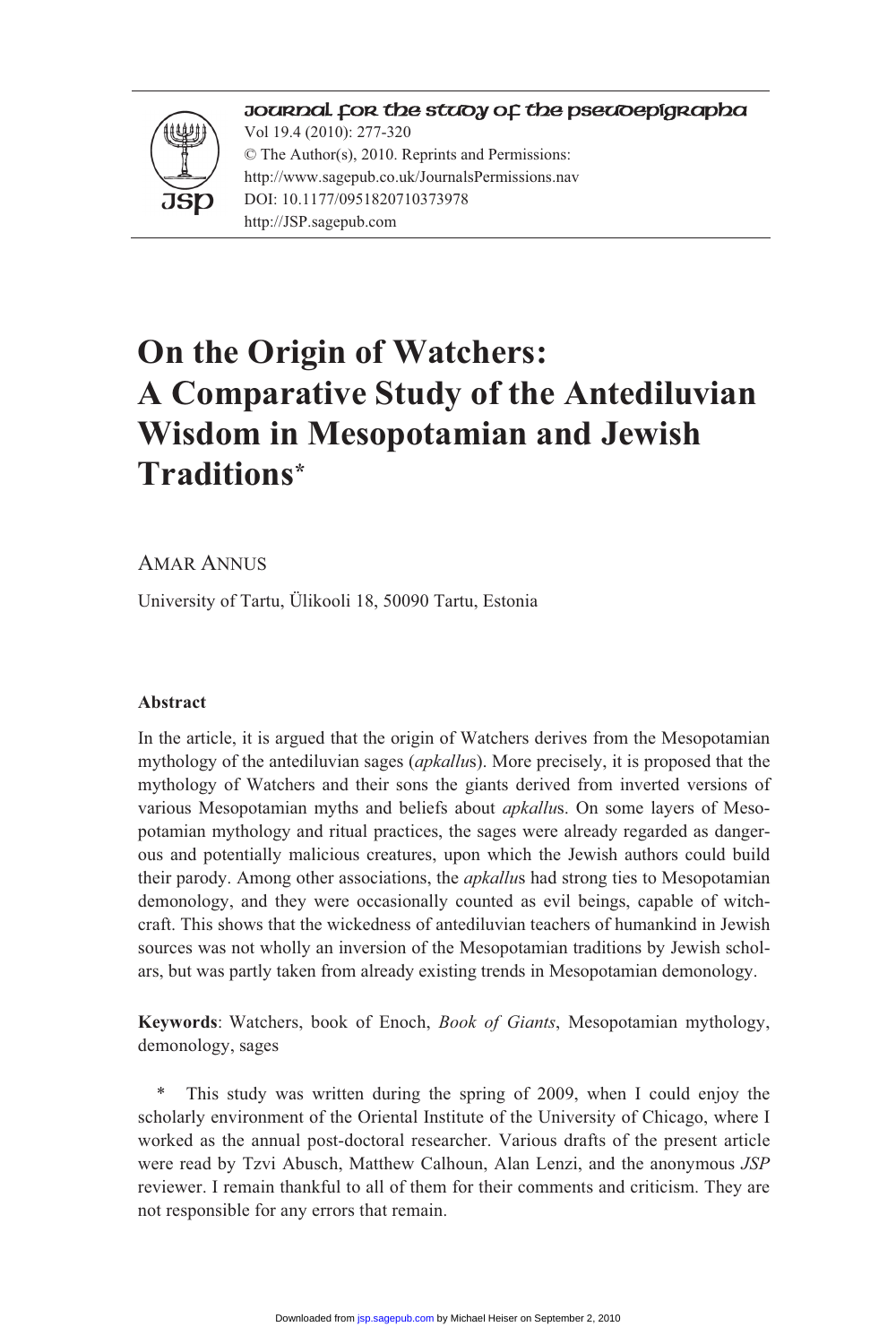# **Introduction**

There was a broad tradition in the Babylonian scribal milieu that the seventh antediluvian figure, a king or a sage, ascended to heaven and received insights into divine wisdom. The seventh antediluvian king according to several lists was Enmeduranki, the king of Sippar, who distinguished himself with divine knowledge from the gods Adad and Shamash (see Lambert 1998). Biblical scholars generally agree that the religious-historical background of the figure of Enoch, the seventh antediluvian patriarch in Gen. 5.23-24 and subsequently the apocalyptic authority in Enochic literature, lies in the seventh Mesopotamian antediluvian king Enmeduranki. The following quotation of John J. Collins conveys the consensus view well:

The figure of Enoch is to some degree modelled on Enmeduranki, founder of the guild of *bārûs*, or Babylonian diviners... Enoch is listed in Genesis as seventh in line from Adam. In the *Sumerian King List*, the seventh king is Enmeduranki or Enmeduranna. Sippar, the city ruled by this king, was a center of the cult of Shamash, the sun god. Enoch is associated with the solar calendar: his age is given as 365 years in Genesis and the Astronomical Book [contained in *1 Enoch*] presupposes a calendar of 364 days. Enmeduranki was also the founder of a guild of diviners and a recipient of revelations… Evidently the biblical seventh man emulates the Mesopotamian seventh king. (Collins 1998: 26, 45-46)

Besides Collins, the complexities of the historical connection between Enmeduranki and Enoch have been recently and comprehensively studied by J. VanderKam (1984) and H. Kvanvig (1988), among others.1 The recognition has well grown into maturity among scholars, who often also find the traces of Enoch's Mesopotamian background even in later Enochic materials, such as the second, Old Slavic book of Enoch, and the third book of Enoch in Hebrew.<sup>2</sup> There is nothing to challenge in this association, except that from the point of view of an Assyriologist it seems that biblical scholars should study and compare the Mesopotamian and Jewish evidence much more systematically than has been done previously. One could cast a much wider net on the Mesopotamian material, in order to glean more insight regarding antediluvian traditions and thereby enrich the comparison. For this objective, it is necessary to expand the textual

 <sup>1.</sup> See the comprehensive bibliography provided by Arbel 2006: 355 n. 1.

 <sup>2.</sup> See, e.g., Orlov 2005: 23-45; Arbel 2006.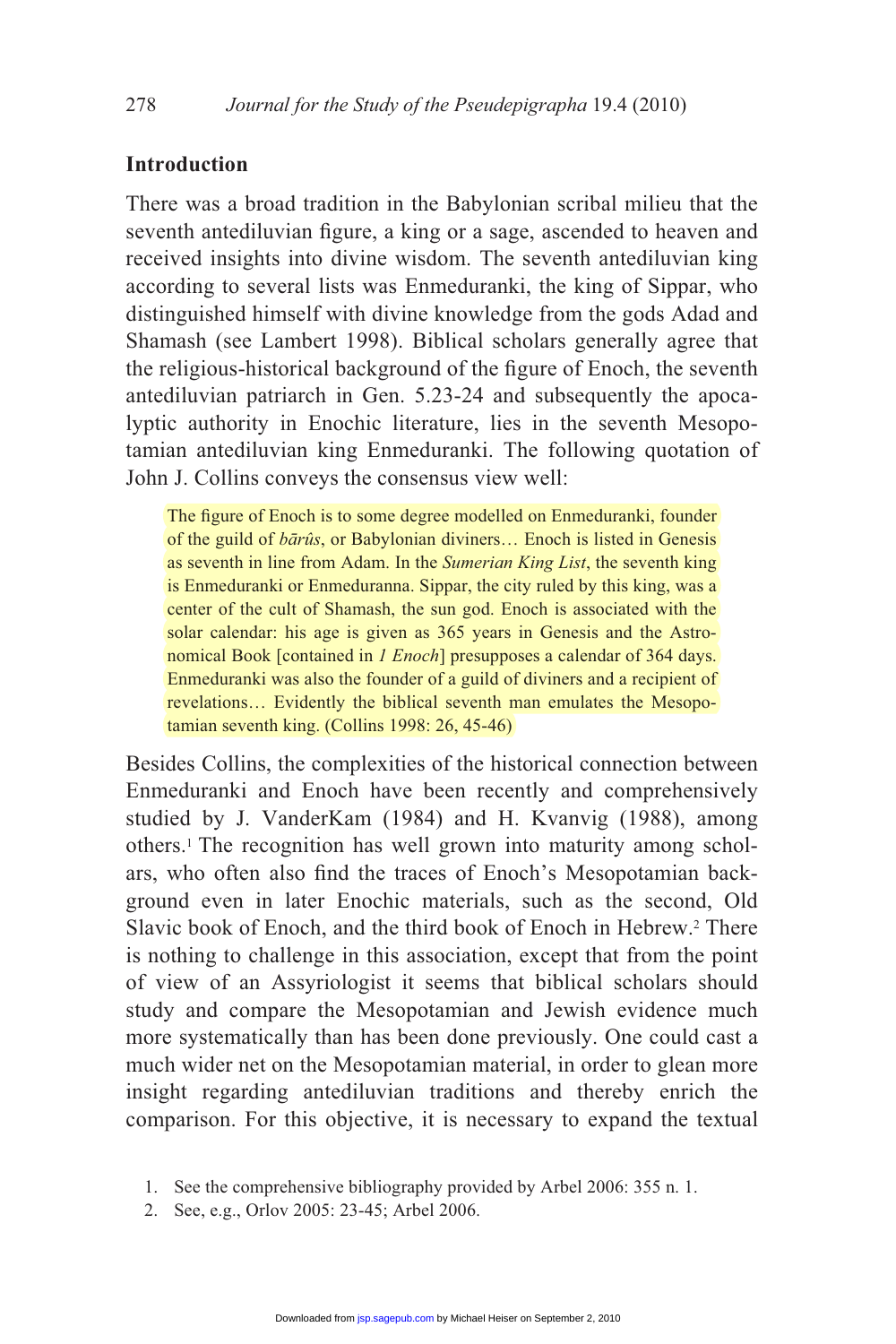base of the comparison by using more cuneiform evidence than just the famous king-lists, the Gilgamesh epic, and the Enmeduranki text from Nineveh.

 One question that immediately arises in regard to the present stage of consensus among biblical scholars is, if religious-historical bonds tie Enoch so neatly with Enmeduranki, and Ziusudra with Noah, how can it be that there is so little else in the two antediluvian histories that can be favourably compared? Some ancient testimonies recognize that the biblical and the 'Chaldaean' accounts of the antediluvian period derive from common sources. For example, Cosmas Indicopleustes, the wandering Nestorian monk of the sixth century CE, indicates that a received knowledge existed in his time that the antediluvian patriarchs in the Hebrew Bible correspond to Mesopotamian kings of the same period in regard to their position in corresponding historiographies. Cosmas's account in his *Topographia Christiana* 12.3 juxtaposes the biblical patriarchs with the Mesopotamian kings as follows:

The writers of Chaldaean history, more ancient and living farther east, have mentioned in their works both the deluge and the building of the Tower, since they saw that Tower with their own eyes under the process of construction, being no doubt well aware that the men of that time, in fear of another flood, erected it for themselves as a place of refuge and safety. But the men of later times, when they read Moses also, and found that Noah, in whose time the deluge occurred, was the tenth from Adam, they feigned that they also had ten kings, who had reigned 2242 myriads of years... Of these the first was Aloros, that is, Adam; the second Alaapros, Seth; the third, Almedon, Enosh; the fourth, Ammeon, Canaan; the fifth Ammegalaros, Mahalaleel; the sixth, Daonos, a keeper of sheep, Jared; the seventh, Euedōranchos, Enoch; the eighth, Amempsinanchos, Mathousalah; the ninth, Otiortēs, Lamech; the tenth, Xisouthros, Noah. In his time they say the great flood recorded by Moses occurred.<sup>3</sup>

The names of the Mesopotamian antediluvian kings that Cosmas lists derive from the tradition attested in similar cuneiform king-lists, which were the sources for Berossus. Cosmas may rely on an unidentified fragment of Berossus, but his source seems in any case to be ancient and instructive. Cosmas' account shows that already the ancient scholars were conscious of the congruence between Jewish

 3. My attention was brought to this passage by C. Martone's recent paper (Martone 2008). The translation follows McCrindle 1897: 377; the Greek text is available in the edition by Wolska-Conus 1973: 362-65.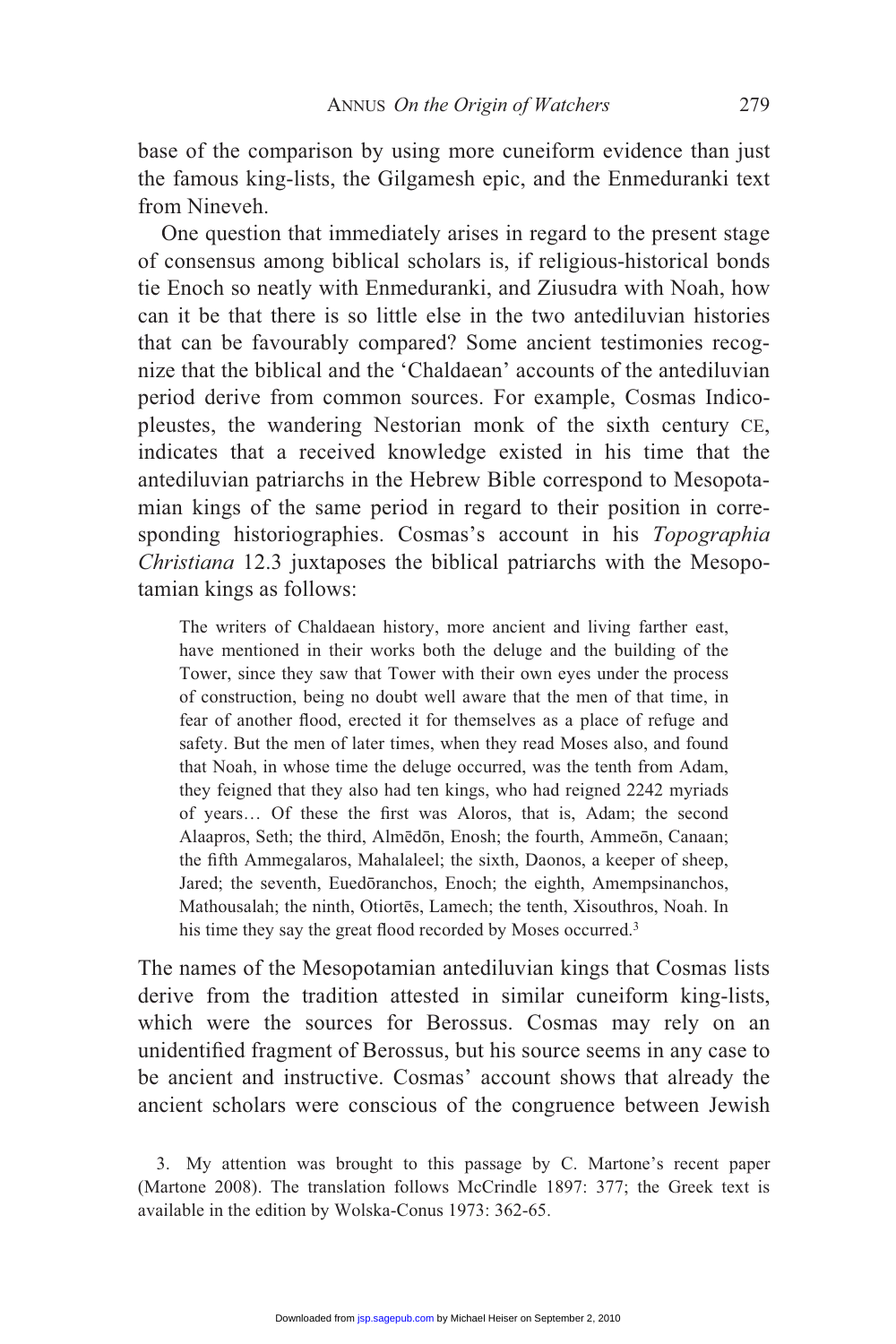and Mesopotamian antediluvian histories, and, at the same time, tried to deflect these similarities by stating that the Chaldaeans learned from Moses. It goes without saying that from our contemporary perspective, Mesopotamia clearly provided the model, which the biblical writers quite creatively followed and modified (see Hallo 1996: 1-17).

 In addition to Enmeduranki, the Mesopotamian lore surrounding the flood survivor, variously named as Ziusudra, Atra-hasis or Utanapishti, and his post-flood visitor Gilgamesh, has been discussed by the biblical scholars interested in comparative research (Collins 1998: 46). However, there is more still to do. By combining evidence from philology and textual sources, from iconography and archaeology, one can show that the descriptions of the antediluvian period in Jewish sources depend even more extensively on the antecedent Mesopotamian mythology and ritual practices. In other words, a survey of recent studies in Assyriology enables more comprehensive juxtaposition of the two corresponding historical narratives. Besides well established and famous texts at both sides, one has seriously to consider the variability of the traditions, and also to observe how the beliefs were put into practice in rituals, prayers and incantations.

 Varying accounts of the antediluvian history in the ancient Mesopotamian and Jewish sources should be regarded as results of ancient debates. Not only direct borrowings took place, but also creative reinterpretations, especially on the Jewish side. Some of these creative reinterpretations must have occurred as *deliberate inversions* of the Mesopotamian source material. The Jewish authors often inverted the Mesopotamian intellectual traditions with the intention of showing the superiority of their own cultural foundations. 4 The present survey will comparatively explore the phenomenon, how Jewish authors systematically discredited the Mesopotamian primordial sages (*apkallu* in Akkadian) as the Watchers and Nephilim, while making them a part of their national history. In Jewish reinterpretation, Mesopotamian antediluvian sages became illegitimate and wicked teachers of humankind. Moreover, this demonization process was partly built upon the Mesopotamian traditions themselves, as the *apkallu*s were occasionally envisaged as evil beings at least in some Mesopotamian theological quarters, and to inhabit the netherworld

4. As J. Collins points out, the figure of Enoch picks up elements of Mesopotamian mythical heroes in order to show how the Jewish national hero outshone the heroes of Mesopotamia (1998: 46).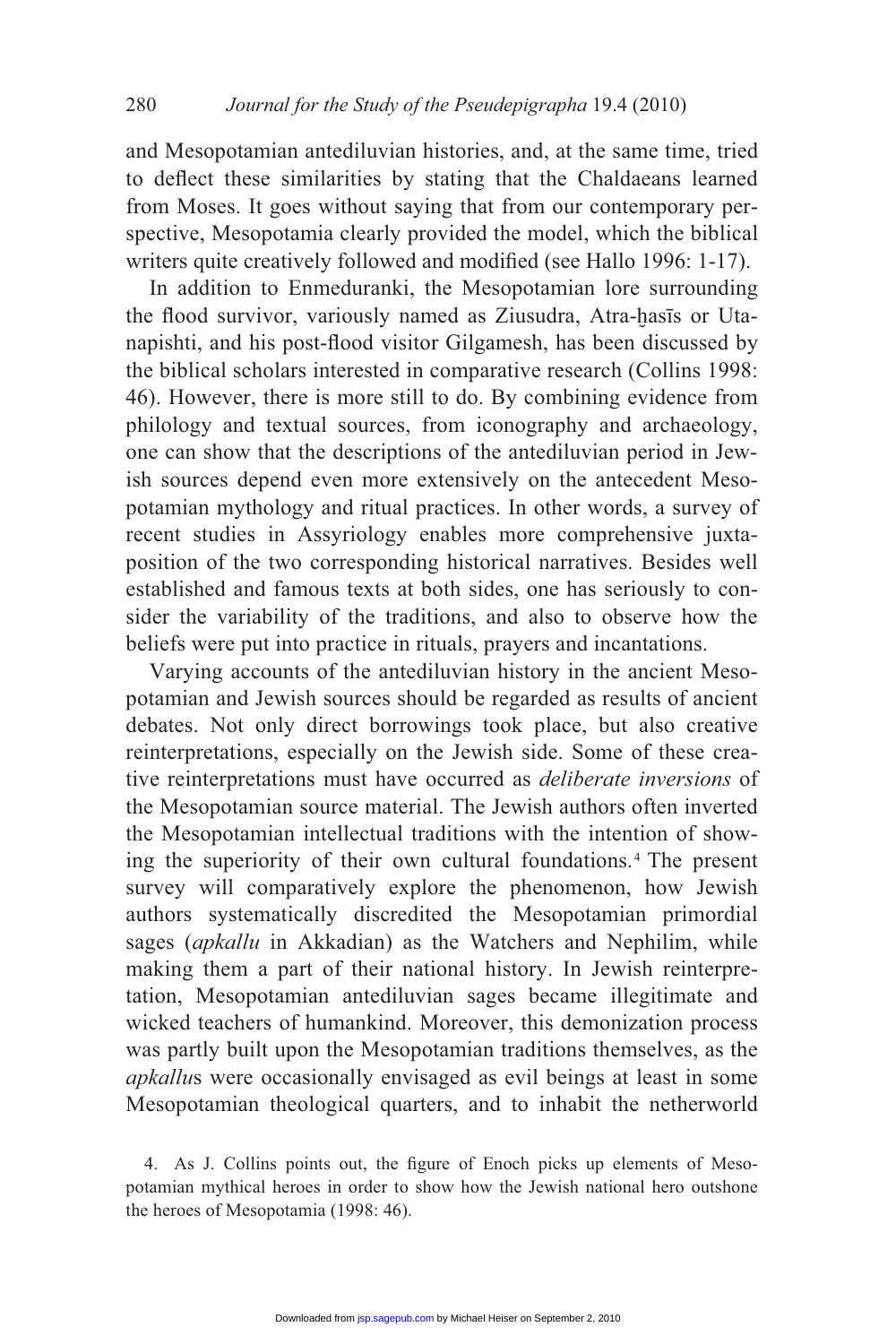(Mallowan 1954: 92). I shall argue that histories of the two related species in their divergent versions cover exactly the same ground. A summary of the history of research and my arguments used in the present study can be outlined as follows:

- 1. There are two different adaptations of Mesopotamian lore in Genesis in respect to the antediluvian history. One of them is positive and affirmative—the sequence of ten patriarchs before the flood is in accordance with the ten antediluvian kings of Mesopotamian mythology, including Enmeduranki (see Kvanvig 1988). The second adaptation is negative—the antediluvian sages, the Mesopotamian *apkallu*s were demonized as the 'sons of God', and their sons Nephilim (Gen. 6.3-4), who in later Enochic literature appear as Watchers and giants, illegitimate teachers of humankind before the flood (see *1 En.*) 6–8). The *Book of Watchers* reconciles these two different adaptations by making Enoch in every respect superior to the Watchers.
- 2. As many kinds of Mesopotamian sciences and technologies were ideologically conceived as originating with antediluvian *apkallu*s, so both Enoch and the Watchers were depicted as antediluvian teaching powers. In so doing, the Jewish authors wanted to depict their national hero as superior to the champions of foreign wisdom.
- 3. A.D. Kilmer (1987) has already posited Mesopotamian *apkallu*s as the model for the biblical Nephilim, indicating in support of her thesis that the sources ascribe to the Mesopotamian antediluvian sage Adapa an act of hubris, and that daring, and that wicked deeds were ascribed to some postdiluvian sages, which angered the gods. In Genesis 6, the Nephilim exemplify the wicked antediluvian humankind in general (Kilmer 1987: 40). It did not occur to Kilmer that the Mesopotamian tradition of *apkallu*s was deliberately inverted in Genesis, and that the tradition found a full expression in the *1 Enoch*. J.T. Milik noted the parallel with the Mesopotamian mythology, when he wrote on *1 Enoch* 6: 'The writer imagines two chiefs of the fallen angels, a king (*Šemîhazah*) and a sage (*-Asael*), each presiding over about ten Watchers…thus drawing on a Babylonian model of antediluvian kings and sages' (Milik 1976: 29). The present study offers an expansion of comparative arguments.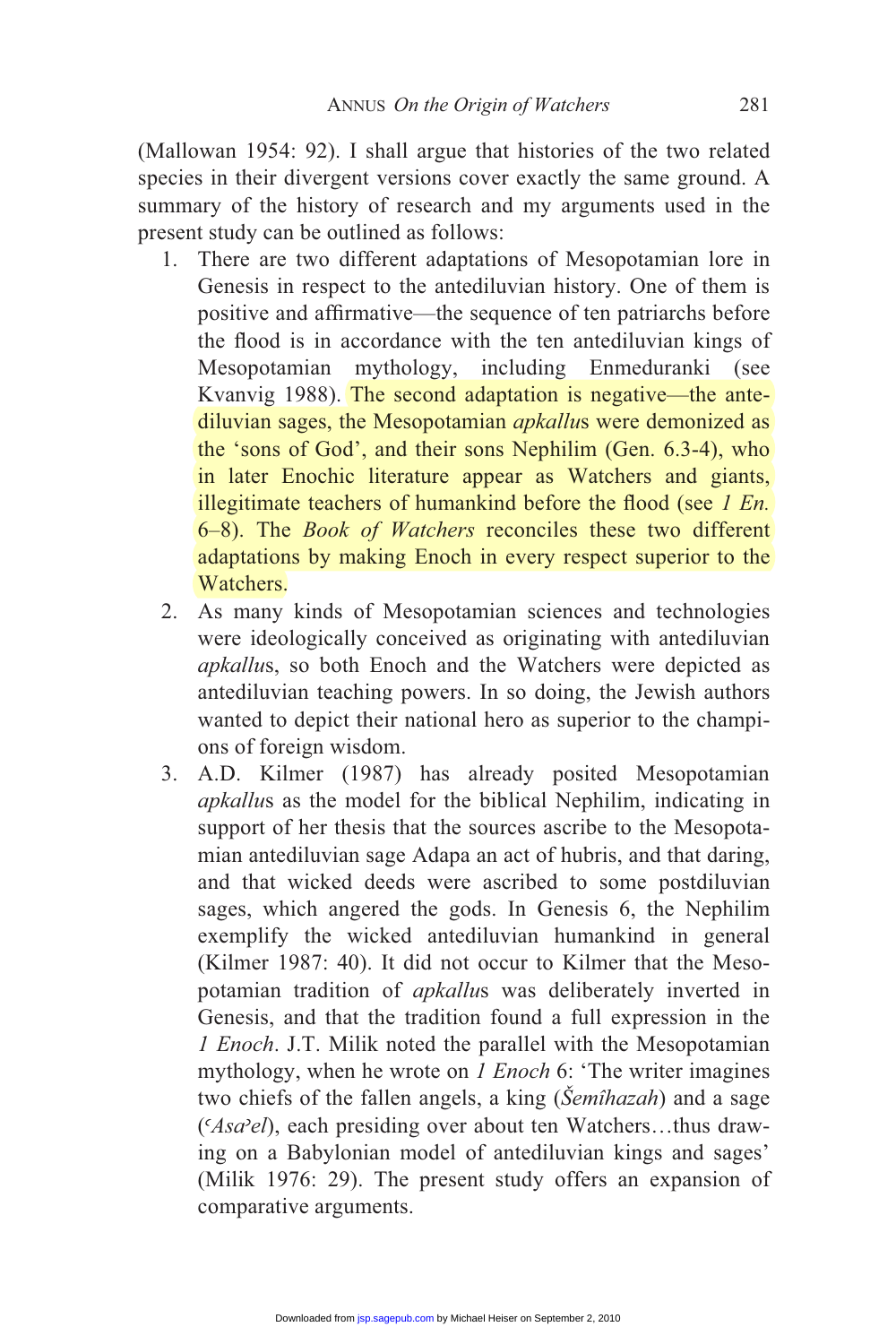- 4. The *apkallu*s themselves were sometimes viewed negatively as malicious creatures within the Mesopotamian tradition itself. Among other associations, the *apkallu*s had strong ties to Mesopotamian demonology, and they were occasionally counted as demonic and evil beings, capable of witchcraft. This point of comparison shows that the wickedness of antediluvian teachers of humankind was not wholly an inversion of the Mesopotamian traditions by Jewish scholars, but was partly taken from already existing trends in Mesopotamian demonology.
- 5. Apkallus were often considered as fish-garbed creatures of Ea, who resided in Apsû, the Ocean of Wisdom. The flood punished Watchers and Nephilim. A comparable tradition of the deluge from Mesopotamia survives in the version of the *Erra Epic*, where Marduk sent the sages down into the Apsû as a consequence of the flood, and ordered them not to come up again (I 147).
- 6. The names of Gilgamesh, Humbaba and Uta-napishti occur in different recensions of the *Book of Giants* as names of the gigantic offspring of the Watchers. According to J. Reeves, 'this represents a bold polemical thrust against the revered traditions of a rival culture' (Reeves 1992: 126). L.T. Stuckenbruck has argued that knowledge of the *Epic of Gilgamesh*  'was not restricted to the mere use of names derived from it but is reflected in the broad narrative of  $BG$   $[= Book\ of\ Giants]$ itself' (2003: 333). The fact that a Second Temple Jewish text demonizes some characters belonging to Mesopotamian intellectual milieu speaks entirely in favour of the idea of the present study—that deliberate inversions of Mesopotamian traditions was an existing practice among Israelite intellectuals.
- 7. The 'sons of God' in Genesis and the Watchers in Enochic literature are fully divine, as also were the antediluvian *apkallu*s in the Mesopotamian tradition. The four post-flood *apkallus* were 'of human descent', which means that *apkallu*s could mate with humans, as the Watchers did. The last one of this group of *apkallu*s, Lu-Nanna, was only 'two-thirds *apkallu*' (Kilmer 1987: 39-40). This exactly matches the status of Gilgamesh in the post-diluvian world, as he also was 'twothirds divine, and one-third human' (I 48). Gilgamesh was remotely related to antediluvian *apkallu*s, as he 'brought back a message from the antediluvian age' (I 8). In Jewish terms, he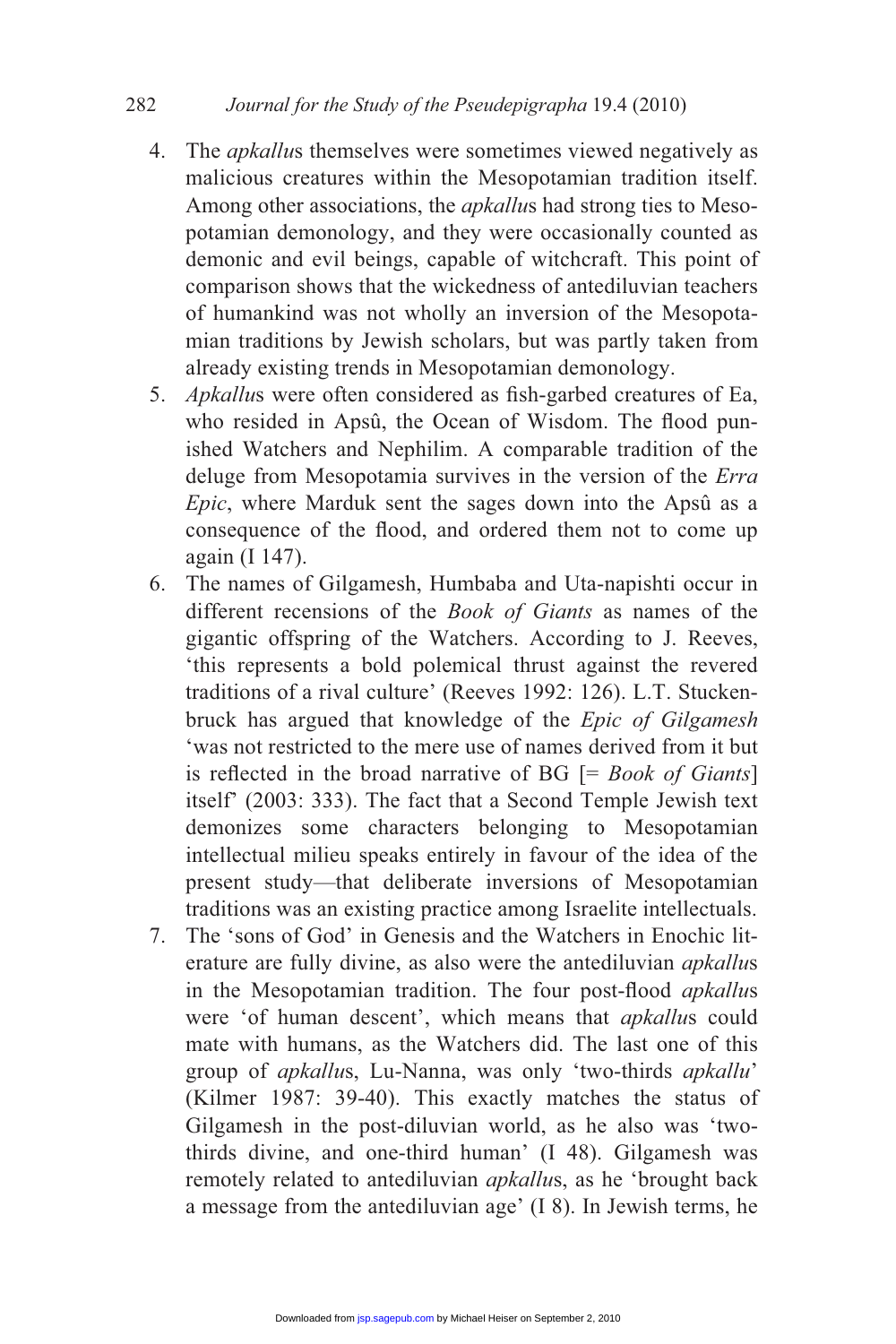was like one of the giant Nephilim, as exactly the *Book of Giants* depicts him (Stuckenbruck 2003: 329). There is new supporting cuneiform evidence that Gilgamesh was thought of as having a gigantic stature, his height being 11 cubits (George 2007: 240 l. 34).

8. Figurines of *apkallu*s were buried in boxes as foundation deposits in Mesopotamian buildings in order to avert evil from the house. The term *massare*, 'watchers', is used of these sets of figurines in Akkadian incantations according to ritual texts. This appellation matches the Aramaic term 'yryn, 'the wakeful ones', for both good angels and the Watchers.

## **Dissemination of the Antediluvian Knowledge: Lawful or Forbidden?**

Very well attested ancient Mesopotamian intellectual tradition gives a divine origin in the antediluvian age to all priestly sciences. The period before the deluge was the one of revelation in the Mesopotamian mythology, when the basis of all later knowledge was laid down. The antediluvian sages were culture-heroes, who brought the arts of civilization to the land. During the time that follows this period, nothing new is invented, the original revelation is only transmitted and unfolded (Kvanvig 1988: 201). Oannes and other sages taught all foundations of civilization to antediluvian humankind, as narrated by Berossus.<sup>5</sup>

An important issue reflected upon in the ancient sources in regard to antediluvian knowledge was its survival during the flood and its

5. Berossus, Fragment 1: 'In the first year a beast named Oannes appeared from the Erythrean Sea in a place adjacent to Babylonia. Its entire body was that of a fish, but a human head had grown beneath the head of the fish and human feet likewise had grown from the fish's tail. It also had a human voice. A picture of it is still preserved today. He says that this beast spent the days with the men but ate no food. It gave to the men the knowledge of letters and sciences and crafts of all types. It also taught them how to found cities, establish temples, introduce laws and measure land. It also revealed to them seeds and the gathering of fruits, and in general it gave men everything which is connected with the civilized life. From the time of that beast nothing further has been discovered. But when the sun set this beast Oannes plunged back into the sea and spent the nights in the deep, for it was amphibious. Later other beasts also appeared… He says that these creatures all together explained in detail the things which had been spoken summarily by Oannes' (Burstein 1978: 13-14, 19).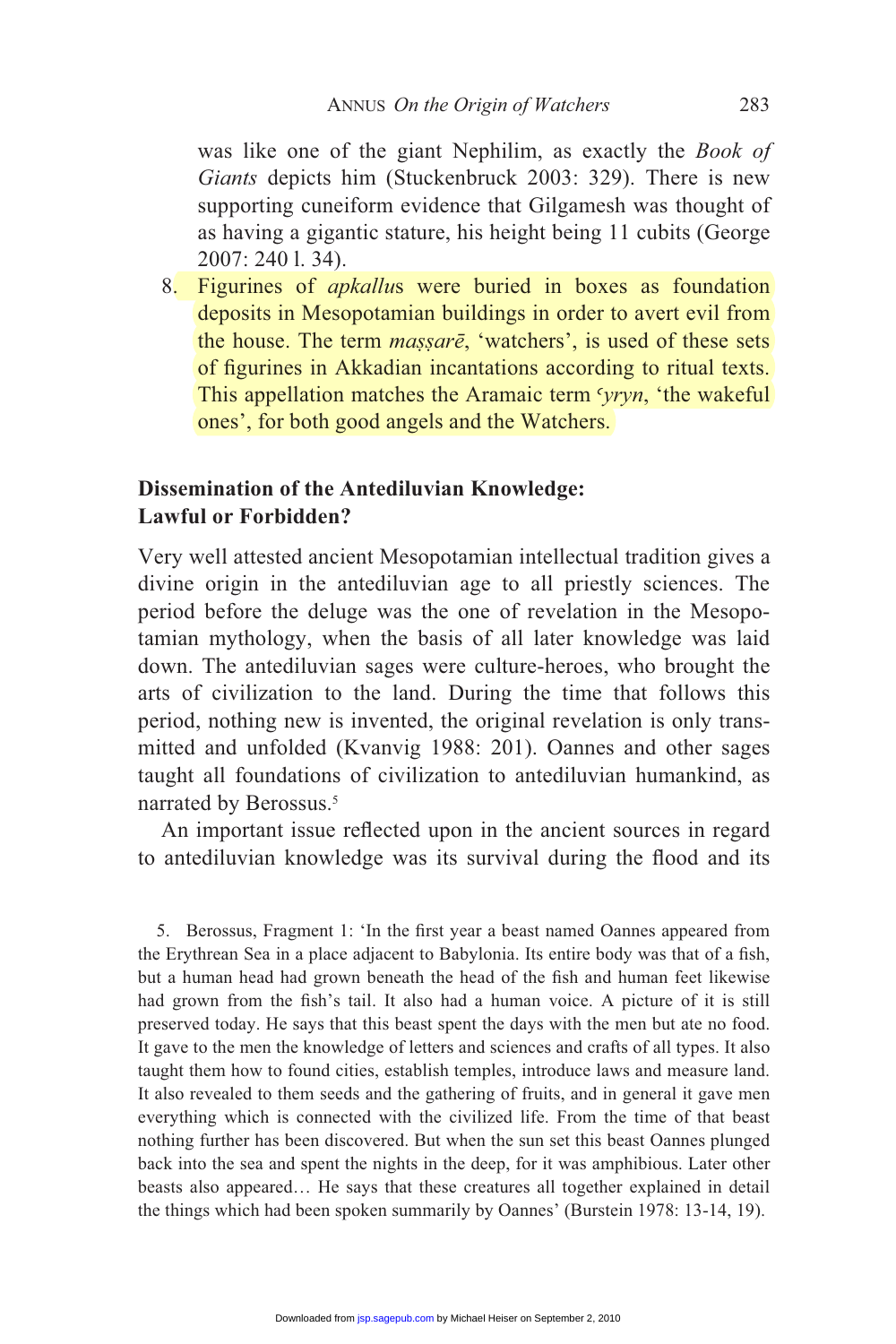transmission after it. If only one family escaped from deluge, as was the case in many Mesopotamian as well as Jewish accounts, the flood survivor and his progeny must have been regarded as the transmitters of the antediluvian knowledge to post-diluvian times. Apparently, some sources regard the flood survivor as a descendant of the line of divine *apkallus*, without being explicitly equated with them.<sup>6</sup> One of the flood survivor's named in Mesopotamian literature was Atrahasis, meaning 'exceedingly wise', which is also an epithet of the sage Adapa in the Akkadian myth (Izre'el 2001: 9 obv.  $8'$ ). In the *Epic of Gilgamesh* XI 197 we learn that Uta-napishti was admitted into the company of the gods only after he had heard their secret lore, and in this context he also bears the epithet *atra-hasts* (George 2003: 716). The Gilgamesh epic, with its programmatic first line, 'he who saw the Deep', presents the hero as the transmitter of the antediluvian wisdom to his contemporary world. There were other thinkable means of preserving the antediluvian knowledge besides making the flood survivor the divine source of it and his visitor its transmitter. Still another way was to conceive *apkallus* as amphibious fish-like creatures, capable of surviving in the depths of water, and of reemerging from there after the inundation was over. One more way to preserve the knowledge was to inscribe pre-flood wisdom in its entirety on different tablets or stones and either to bury them or to install the knowledge carriers on high places to escape the perdition.7 In Mesopotamian tradition, such a divine source of information was the Tablet of Destinies, which corresponds to heavenly tablets and the *Pargod* in 3 *Enoch*, on which the divine secrets are written (Arbel) 2006: 372).8

6. Evidence for this is the priestly appellation  $\frac{gudu}{4}$ , which the flood survivor Ziusudra bears in the Sumerian version of the deluge (l. 145). This Sumerian term equates with Akkadian *paššu*, literally 'the anointed one', which is the priestly title of the sage in the Adapa myth (Izre'el 2001: 9 obv. 9'). That the flood survivor's pedigree was related to Watchers is also present in some parts of Jewish traditions about Noah (Reeves 1993).

 7. Such a variant is attested in Berossus fragment F4b, where 'all writings' are buried in Sippar, the city of the Sun god before the flood (Burstein 1978: 20). For Jewish variants, see *Jub.* 8.3-4; Josephus, *Ant.* 1.68-71.

 8. At least one Mesopotamian myth (LKA 146) presents the seven *apkallu*s as possessors of the Tablet of Destinies. See Denning-Bolle 1992: 50; Lenzi 2008a: 122-25.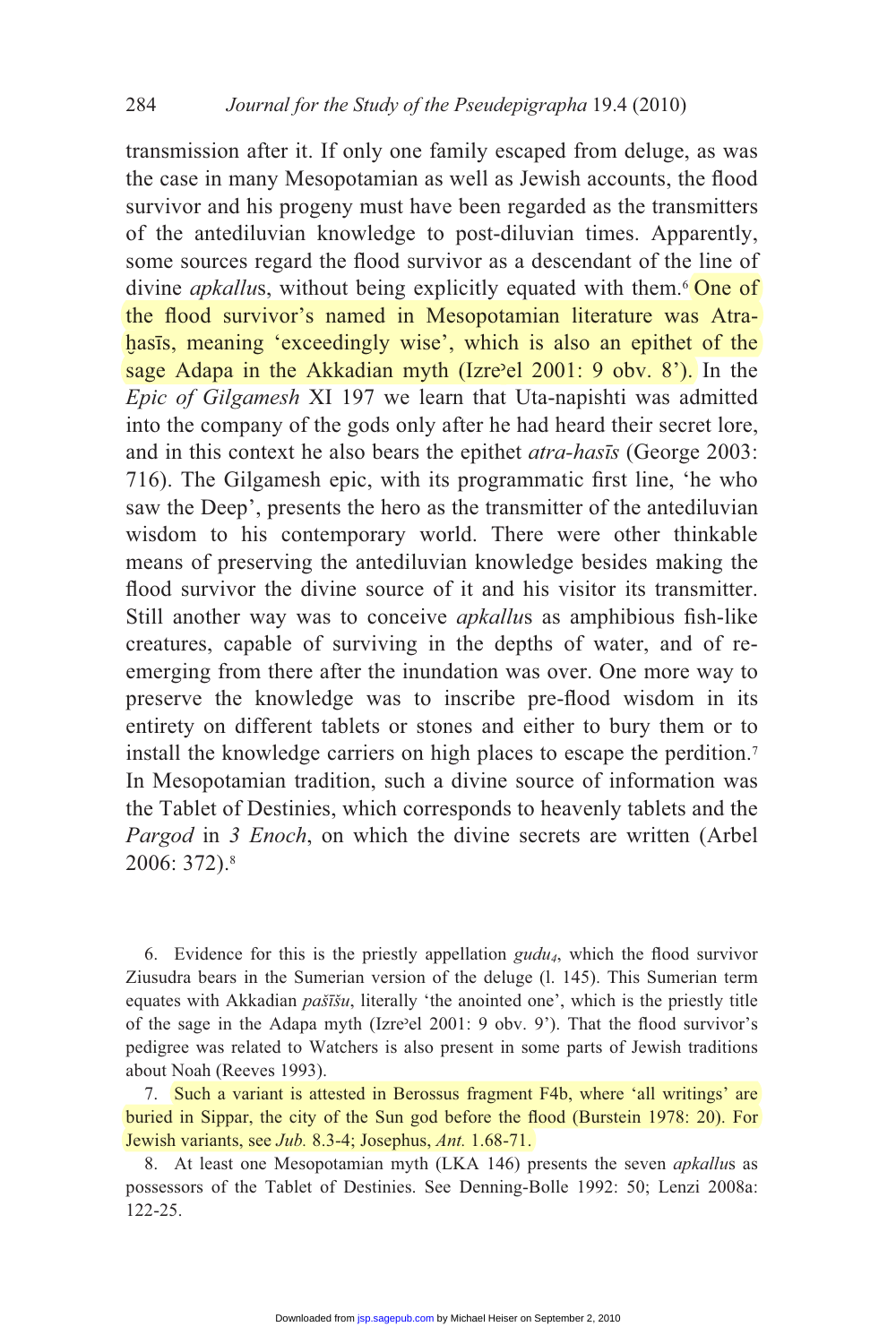There are many cuneiform lists that preserve the names of the antediluvian sages and kings (see Kvanvig 1988: 159-213). These lists are not consistent, 'just as in the case of the antediluvian kings, the names and the order of the antediluvian sages are apparently quite variable' (Borger 1994: 232). The figure of Oannes as the first antediluvian sage in Berossus' account equals the primary sage, whose full name is Uanadapa in cuneiform lists. U-An and Adapa are the short forms of this name, and from the first form derives Oannes in Berossus' account.<sup>9</sup> The name Adapa may have been originally an epithet of the sage, meaning 'wise', which secondarily became a name itself (Lambert 1962: 74). The third tablet of the bilingual incantation series *Btt Meseri* attests to three names, which appear in various manuscripts for the sage in the seventh position of the list— Adapa, Utuabzu and Utuaabba—who is said to have ascended to heaven:

Incantation. U-Anna, who accomplishes the plans of heaven and earth, U-Anne-dugga, who is endowed with comprehensive understanding, Enmedugga, for whom a good destiny has been decreed, Enmegalamma, who was born in a house, Enmebulugga, who grew up in a pasture land, An-Enlilda, the conjurer of the city of Eridu, Utuabzu, who ascended to heaven, the pure *purādu*-fishes of the sea, the seven of them, the seven sages, who originated in the river, who control the plans of heaven and earth.10

There was probably a confluence of the first sage Adapa and the seventh king Enmeduranki, who sometimes are both credited with the seventh position in the list, and both receive divine wisdom as the result of direct contact with the gods (Kvanvig 1988: 227). Besides Enmeduranki, the figure of Enoch resembles Adapa as well. In the myth Adapa uttered a curse on the south wind, who had capsized his boat in the Persian Gulf while he was fishing, and so broke the South Wind's wing. He was summoned to heaven to explain his action, and following the instructions of his divine master Ea, he refused to eat and drink the drugs of immortality offered to him by Anu. He achieved his ascent to heaven as a mortal, and, through the sagacity of Ea, he returned safely to earth from his trip dressed in divine garb, and anointed with heavenly oil (lines 77-80):

9. See the evidence presented and discussed by Denning-Bolle 1992: 44-47.

 10. See the edition in von Weiher 1983: 48 ll. 1-13; the translation here is taken from Borger 1994: 230; see also Denning-Bolle 1992: 48-49.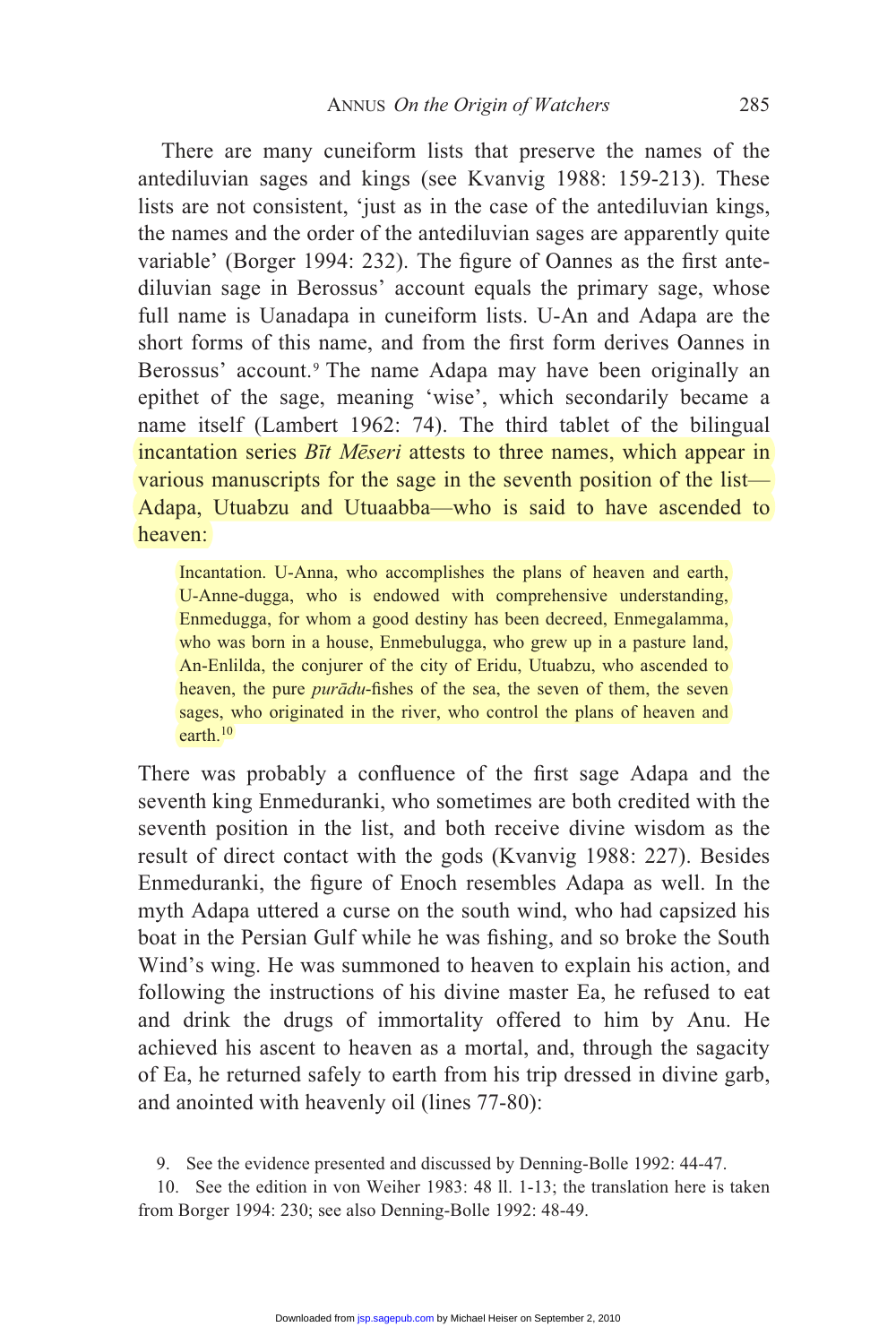They brought him food of life, he did not eat. They brought him water of life, he did not drink. They brought him a garment, he put it on. They brought him oil, he anointed himself. (Foster 2005: 529)

Enoch's transformation in heaven according to *2 En.* 9.17-19 takes place in a very similar manner, involving the garments and oil as the main elements of assuming divinity. When Enoch arrived in front of the divine throne, the Lord said to Michael:

'Take Enoch and take off his earthly garments, and anoint him with good oil, and clothe him in glorious garments.' And Michael took off from me my garments anointed me with good oil. And the appearance of the oil was more resplendent than a great light, and its richness like sweet dew, and its fragrance like myrrh, shining like a ray of the sun. And I looked at myself, and I was like one of the glorious ones, and there was no apparent difference.<sup>11</sup>

The tale of Adapa has sometimes successfully been applied in interpretation of Genesis 2–3 (Mettinger 2007). The similarities should be attributed to their common intellectual background in the ancient Near Eastern folklore. In the Adapa myth there is a human (Akkadian: *zēr amīlūti*), whose wisdom is of heavenly origin, and, in contrast to the Genesis story, he does not approach the foodstuffs forbidden to humanity. Therefore, he serves as a positive 'example' (Akkadian: *rēdu*) for humankind, especially for Mesopotamian scholars (Parpola 1993: xix). Following Adapa, all mythical and historical sages had received their knowledge out of the hands of the gods themselves. Therefore, the Mesopotamian diviners did not possess their own wisdom, but their knowledge consisted of the 'secrets of gods' entrusted to them (Denning-Bolle 1992: 55-56). The famous 'Catalogue of Texts and Authors', found in the Neo-Assyrian library of Nineveh (K. 2248), ascribes the authorship of many series of priestly wisdom to the god Ea:

[The exorcistic] corpus, the liturgical series, the celestial omen series *Enuma Anu Enlil*, the physiognomic omens, the omens from monstrous births, the handbook of medical symptoms, [the interpretation] of utterances, the (Ninurta myths) of *Lugale* and *Angimdimma*: [all these] are from the mouth of Ea. (Lambert 1962: 64-65, 70)

It is not said that Ea himself wrote these texts or collections, but that the knowledge contained in these corpora originate 'from his mouth'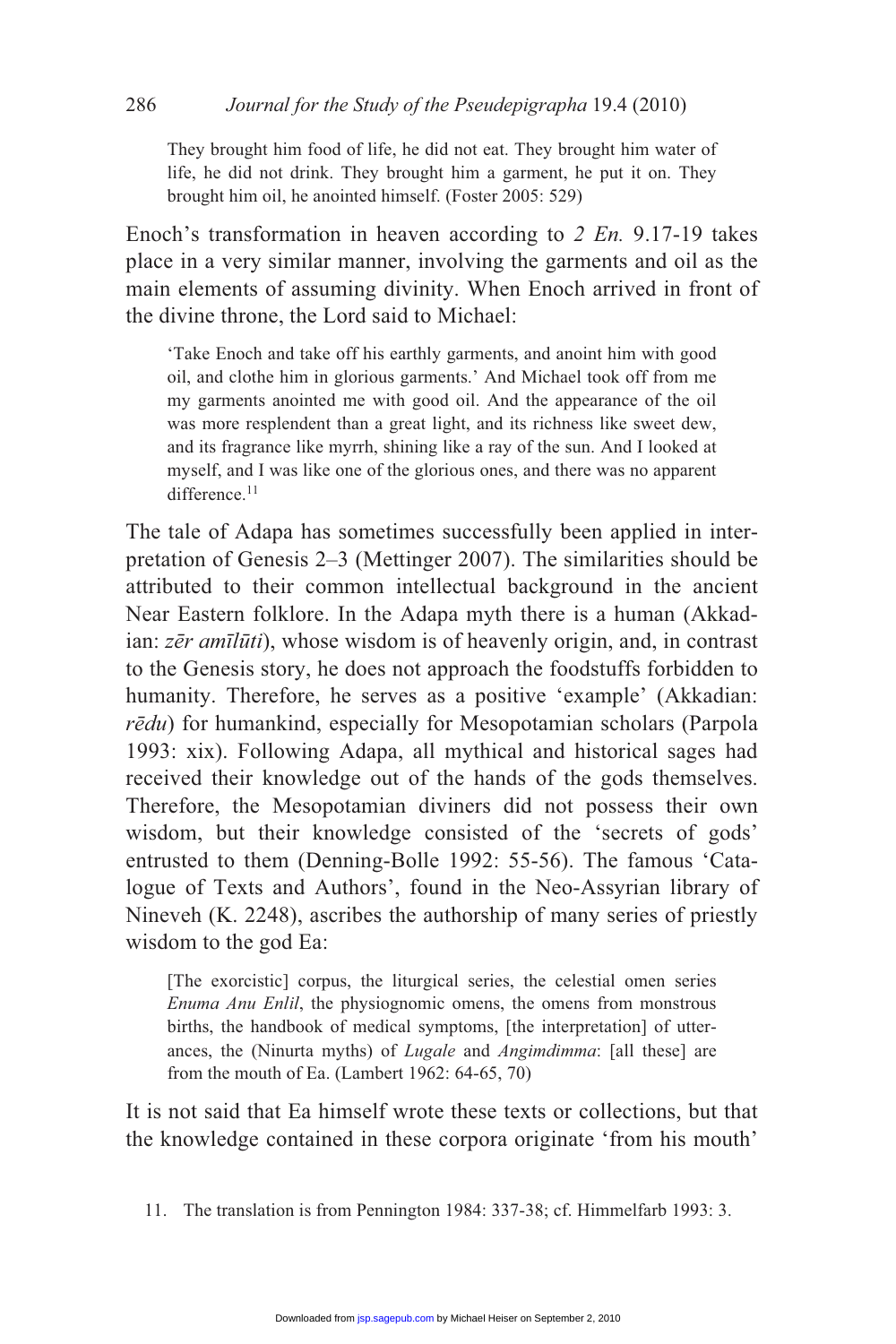(*ša pî*), that he was the authority for these texts. In the oral tradition of scholars, their role as mediators between gods and men is indicated by the Akkadian phrase *ša pî ummānī* ('from the oral tradition of the masters').<sup>12</sup> In the catalogue quoted above, Ea is followed by the first antediluvian sage Uan-Adapa, to whom is assigned two non-extant scholarly series, and by other sages.<sup>13</sup>

 The headings of scribal series were even related to the names of antediluvian sages. But for a few exceptions, the names of the most antediluvian *apkallu*s do not have a readily recognizable meaning. In some ritual texts prescribing construction of the figurines of sages, each one has a name beginning with the cuneiform sign UD. Among other readings, the sign can be transcribed into Akkadian as 'day', 'storm'  $(\bar{u}mu)$  or 'when' (*en* $\bar{u}ma$ ). Names beginning with UD or  $u_4$ are particularly given to the group of anthropomorphic figurines called the *mu-apkallu*. The names of these sages refer to 'days' of exceptional splendour and plenty, the golden age before the flood, as represented in first-millennium Assyrian art (Wiggermann 1994: 225).14

The second reading of the sign, *enūma*, is one of the most common of the literary openings, which usually serve as the titles of cuneiform series. The names of many antediluvian *apkallu*s are fairly trans-

 12. E.g. in Parpola 1993: no. 8, rev. 2. For the colophons, see Hunger 1968: nos. 120, 333, 471, 486.

 13. According to van der Toorn (2007: 207-208), 'the *Catalogue* lists the works of the cuneiform tradition in their order of presumed antiquity… [I]t distinguishes three successive eras in the literary production. The earliest group of texts are "from the mouth of Ea", the second group of texts are by sages before the Flood, most notably Adapa, and the third and the largest group of texts are by various postdiluvian scribes and scholars of great repute.' See also Rochberg 1999: 419-20; Lenzi 2008b: 151-52.

 14. The names given to the statues of 7 *mu-apkallu*s in the ritual text to be discussed below in this study are 'day of life', 'day of plenty', 'day of splendor', 'good day', 'fair faced day', 'righteous day', and 'day that gives life to the slain' (Wiggermann 1992: 8-9). On the other hand, a group of monsters and demons also bears the names beginning with the UD sign, like the 'Roaring Day' ( $u_4$ -ka-duh-a), or 'Big Day' (u<sub>4</sub>-gal/ugallu). They are personified days of death and destruction, like one's dying day, the 'Evil Day' ( $\bar{u}mu$  lemnu, <sup>d</sup>U<sub>4</sub>), the messenger of the underworld god Erra (Wiggermann 1994: 225-26). Because the UD sign can also be read as 'storm', these evil spirits 'fill the earth like an evil storm ( $\bar{u}mu$  lemnu), a storm steered from heaven towards earth' in *Utukku Lemnutu* incantations 4, 15-16 (Geller 2007: 203).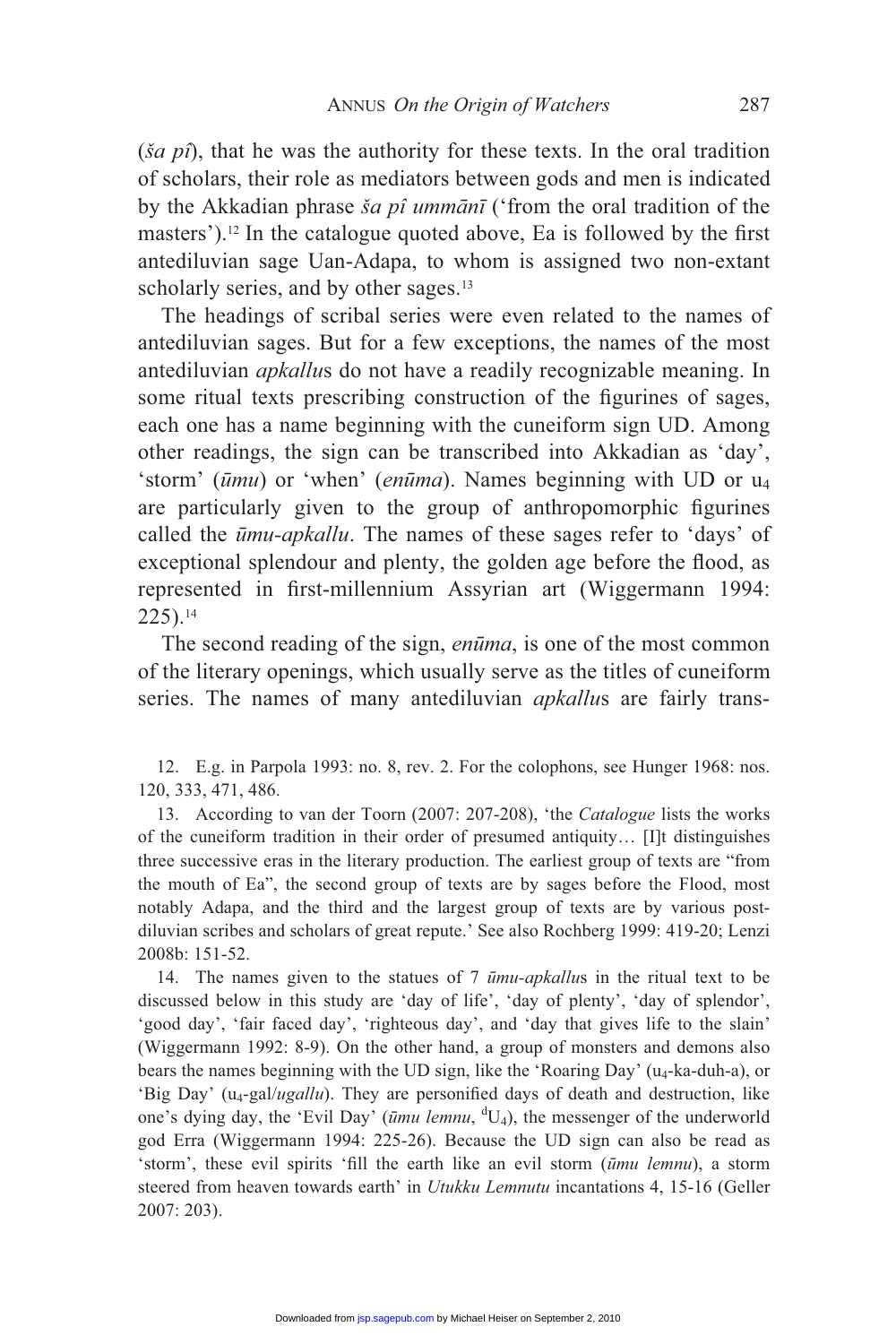parent titles or Sumerian incipits of learned scholarly compendia, or other cuneiform series (Hallo 1996: 6). Giving to the antediluvian sages names resembling titles of scientific treatises served the purpose of establishing the explicit connection between contemporary and primeval scholarship. The scientific compendia in Mesopotamian contexts mostly mean omen texts, the study of which was a special privilege of court scholars. A broken Neo-Assyrian text from Sultantepe contains an apocryphal letter of 'Adapa the sage' to Alulu, the first antediluvian king.<sup>15</sup> The letter quotes omens, as contemporary scholars at the Neo-Assyrian royal court were expected to report to kings the observed signs in heaven and earth (see Parpola 1993). In comparison, the names of 20 principal Watchers in *1 En.* 6.7 are for the most part derived from astronomical, meteorological and geographical terms, their names being related to their areas of expertise (Milik 1976: 29). In both cases the names of the antediluvian experts present them as hypostases of learned, and presumably secret, corpora.

The colophons on the tablets of scholarly texts from first-millennium Mesopotamia show that they were considered to contain secret lore, available to scholars alone.<sup>16</sup> The entire corpus of crafts such as exorcism ( $\bar{a}$ *šipūtu*), medicine (*asûtu*), omen interpretation (*barûtu*), ritual lamentation (*kalûtu*) and astrology (*tupšarrūtu*) consisted of 'secrets of the scholars' (*nisirti ummānī*)<sup>17</sup>, and 'secrets of the antediluvian sages' (*nisirti apkall*). 18 All texts of traditional Mesopotamian scholarly sciences, both practical and theoretical, were secret documents (see Lenzi 2008a: 95-100). One of the colophons, which clearly represents the mythology of scribal succession, reads as follows:

Salves (and) bandages: tested (and) checked, which are ready at hand, composed by the ancient *apkallus* from before the flood, which Enlilmuballit, *apkallu* of Nippur, bequeathed in Šuruppak in the second year of Enlil-bani, king of Isin. He who does not know may show it to one who knows; one who knows must not show it to one who does not know.19

- 15. The letter is STT 2.176+185. See Hallo 1996: 7; Denning-Bolle 1992: 51.
- 16. For references, see Lenzi 2008a: Chapter 3.
- 17. See Hunger 1968: nos. 98, 519, cf. no. 200.
- 18. See Hunger 1968: nos. 303, 328.

 19. Hunger 1968: no. 533, see the discussions by Lenzi 2008b: 150; Denning-Bolle 1992: 50.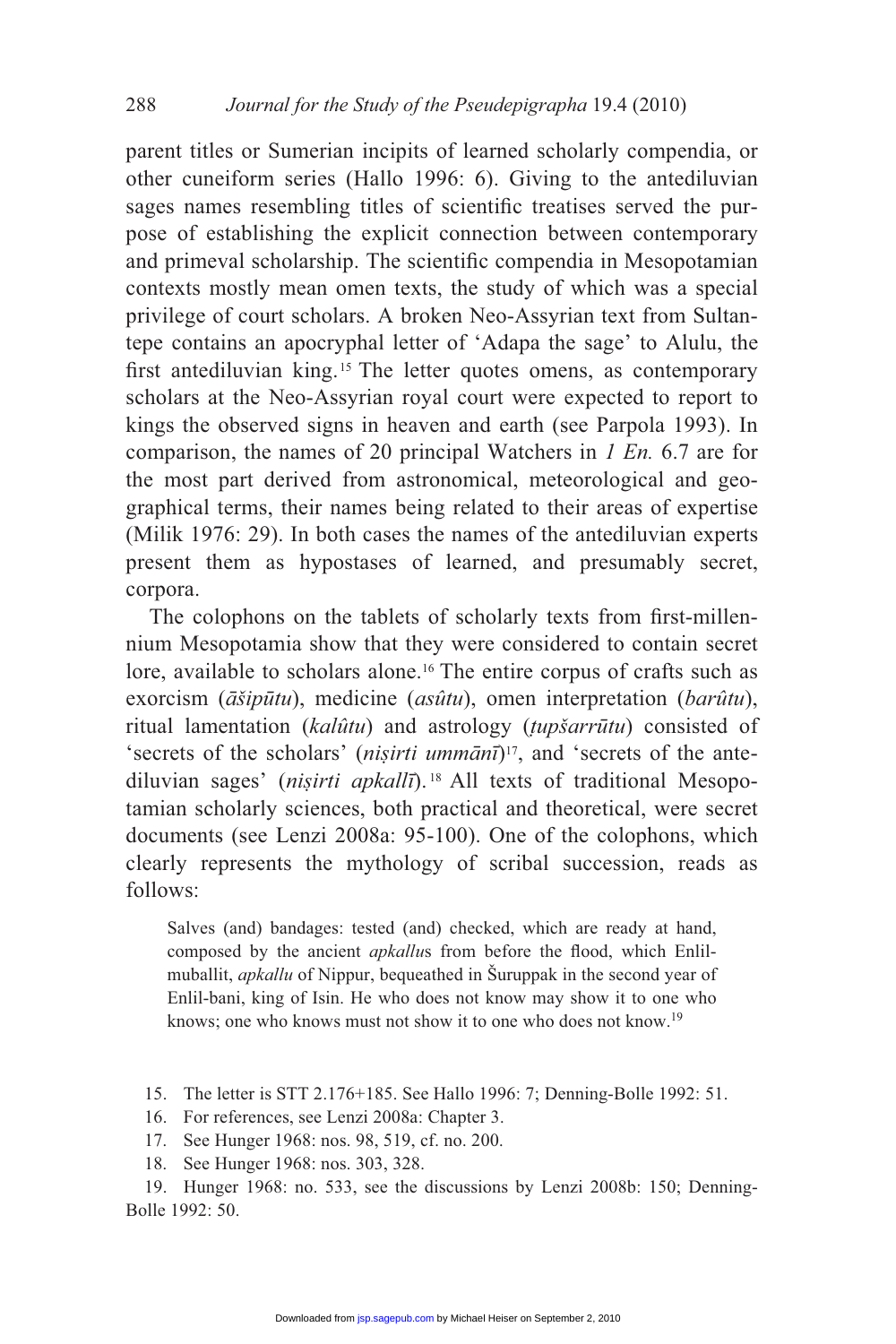Thus the genealogy of religious lore and skills was traced back to the wisdom of *apkallu*s in its entirety. As the Mesopotamian conception of knowledge was pre-eminently associated with pragmatic kinds of it, the term 'wisdom' denotes the realms of technologies and handicraft skills as well (Pongratz-Leisten 1999: 310). In some royal inscriptions of first-millennium Mesopotamia, references occur to royal craftsmen (*ummānu*), 'who know the secret' (see Lenzi 2008a: 128-34). Such capable craftsmen as the carpenter Ninildu, the lapidary Ninzadim, the metal worker Ninagal, the stone-cutter Ninkurra and the goldsmith Kusigbanda were the patron deities of smiths, manifestations of the god Ea, and also identified with antediluvian *apkallu*s.20 All crafts used in royal building and renovation projects were attributed to that of the antediluvian sages.<sup>21</sup> In a Neo-Babylonian ritual text from Babylon the prayer 'When Anu created heaven' (*Enma Anu ibnû šamê*) is cited, a prayer which explicitly says that Ea created these craftsmen in the beginning of time.<sup>22</sup>

By comparison, the *Book of Watchers* 8.1 enumerates the first set of arts forbidden to humanity—a list which consists mainly of useful crafts and technologies. This revelation of forbidden secrets was considered a transgression, because it promoted promiscuity and violence. Asael teaches human beings how to make things:

Asael taught men to make swords of iron and weapons and shields and breastplates and every instrument of war. He showed them metals of the earth and how they should work gold to fashion it suitably, and concerning

 20. See Walker and Dick 1999: 62-63 for references. That the royal smiths had access to secret scholarly literature can be inferred on the basis of SAA 16 65 (see n. 25 below).

 21. For example, the craft of Ninildu and Kusigbanda in the inscription of Nebuchadnezzar II: '[Ma-idda-hedu, (Nabû's) sacred barge, I sought out, and] had rebuilt. I coated the canopy of *musukkannu*, the eternal wood that befits lordly status, with 12,5 talents of red gold, so embellishing its decoration through the craft of Ninildu and Kusigbanda. I made it splendid as the day and bright as the sun' (George 1988: 147 ll. 19-28).

 22. The prayer is known from other manuscripts as well: 'When Anu created Heaven, (and) Nudimmud (= Ea) created Apsû, his dwelling, Ea pinched off cla[y] in the Apsû, he created the brick god for the renovation [of the temple(s)], he created reed thicket and forest for the making of [your] shape, he created mountains and seas for whatever … […], he created Guškinbanda, Ninagal, Ninzadim and Ninkurra for [your] ritual acts.' The text quoted is IM 11087, obv. ll. 24-31, see the latest edition by Linssen 2004: 301-305.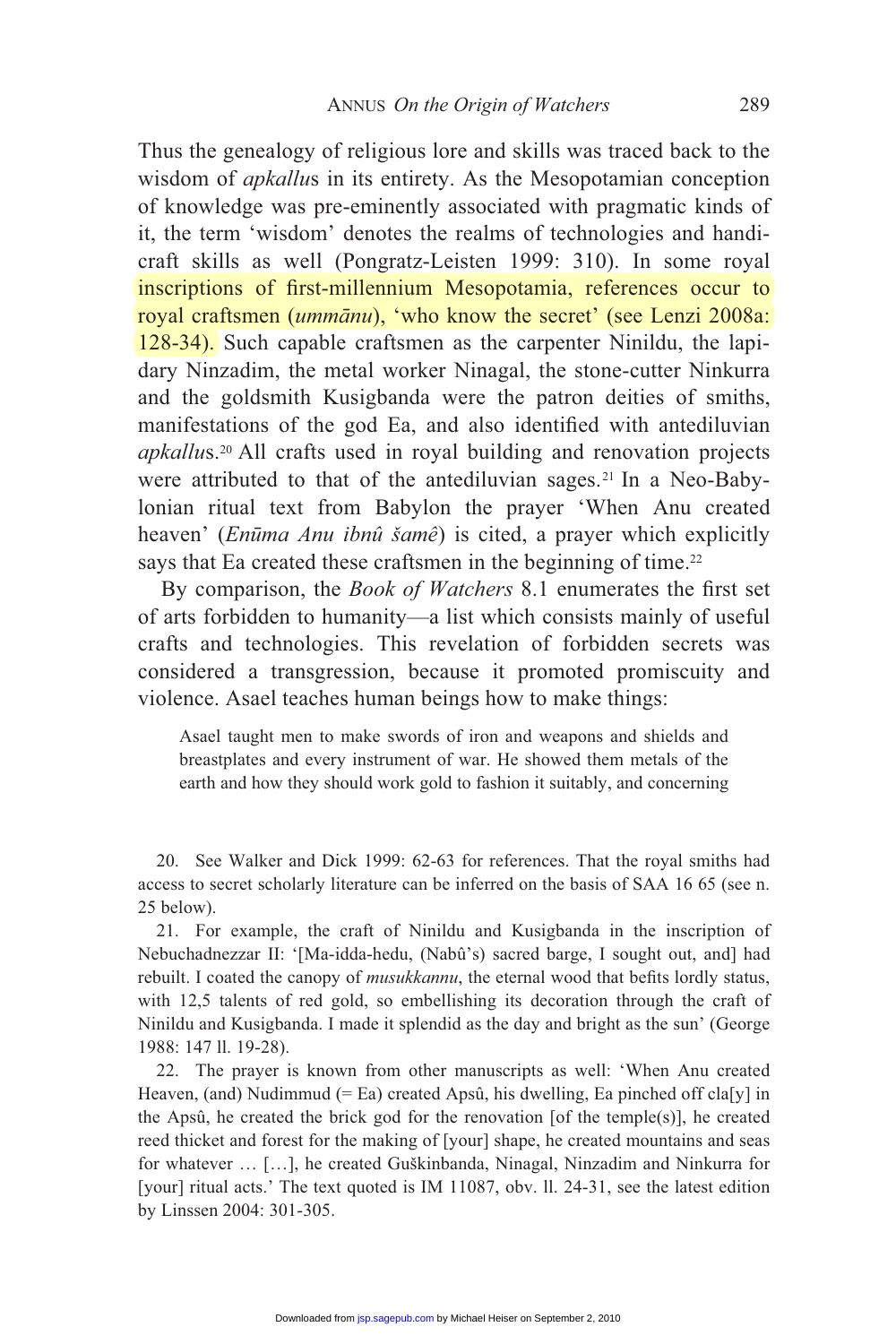silver, to fashion it for bracelets and ornaments for women. And he showed them concerning antimony and eye paint and all manner of precious stones and dyes. (Nickelsburg 2001: 188)

In the *Book of Watchers* 10.8, the author summarily says: 'and all the earth was made desolate by the deeds of the teaching of Asael' (Nickelsburg 2001: 215). That the Watchers revealed to humanity secret knowledge of divine origin, is emphasized several times in the *Book of Watchers.* A comprehensive catalogue of revealed secrets is found in the *Book of Watchers* 8.3-4,

Shemihazah taught spells and the cutting of roots. Hermani taught sorcery for the loosing of spells and magic and skill. Baraqel taught the signs of the lightning flashes. Kokabel taught the signs of the stars. Arteqoph taught the signs of the earth. Shamsiel taught the signs of the sun. Sahriel taught the signs of the moon. And they all began to reveal mysteries to their wives and to their children. (And) as men were perishing, the cry went up to heaven. (Nickelsburg 2001: 188)

When one considers this list of forbidden crafts from the point of view of Mesopotamian priests and scholars, almost everything looks familiar. 'Spells and the cutting of roots' are relevant to Babylonian medicine (*asûtu*). The skills taught by Hermani are crafts used in exorcism,  $\vec{a}$ *šipūtu*.<sup>23</sup> Baraqel's expertise, whose name means 'lightning of God', involves the 'signs of Adad', the meteorological omens on the tablets 37-49 in the series *Enuma Anu Enlil*. The first two long sections of this celestial omen series, the 'signs of Sin' (tablets 1-22) and the 'signs of Shamash' (tablets 23-36), are taught to humankind in the *Book of Watchers* by the angels with appropriate names, Shamsiel and Sahriel. The 'signs of the stars' taught by Kokabel must be a lore related to *Enuma Anu Enlil*'s tablets 50-70, where the planetary omens are dealt with (see Maul 2003: 52-53). Finally, the 'signs of the earth', taught by the angel Arteqoph, are probably not related to geomancy, but to the terrestrial omen series *Šumma ālu*. Arteqoph's name means 'the earth is power' (Milik 1976: 155). To teach such divine arts to wives and minors would have been regarded

23. The Akkadian technical term  $\vec{a} \vec{s} i p \vec{u} t u$  was borrowed into Aramaic as  $\lambda \vec{s} p t$ , which is frequently used in the book of Daniel. In the Aramaic version of the *Book of Watchers* 7.1, the Watchers teach 'sorcery and charms', where the second word can be read precisely as *špt* (see Nickelsburg 1991: 197). The sorcery is exercised by 'the seven sages of Eridu' in the Mesopotamian anti-witchcraft collection *Maqlû* V 104 (Abusch and Schwemer 2008: 163).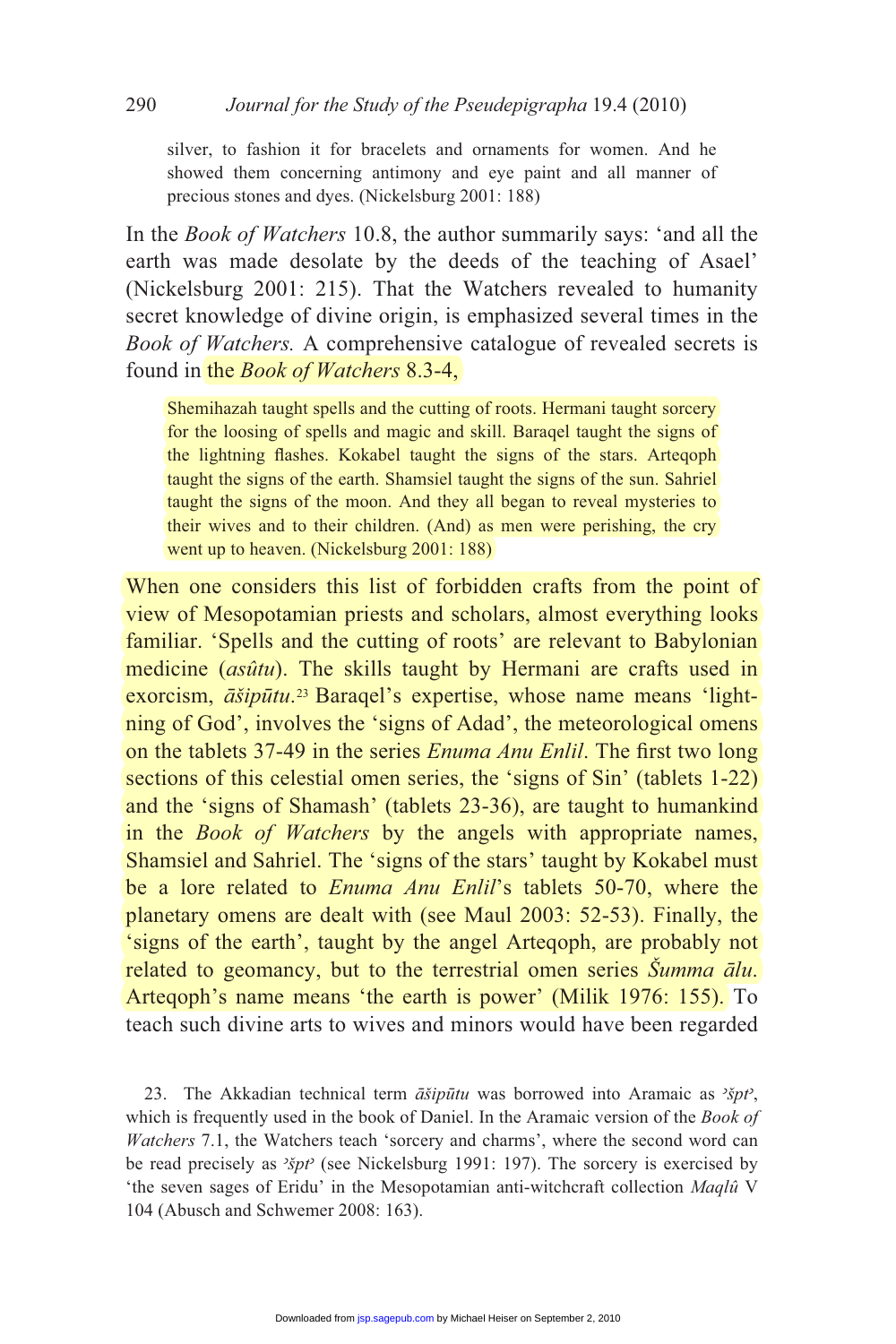as grievous sacrilege also in ancient Mesopotamia. From a limited body of evidence, one can infer that a severe, 'royal punishment' was legislated for a cuneiform scholar if he chose to do so.<sup>24</sup> The categorical imperative in the colophons of tablets not to reveal their content to the uninitiated expresses a genuine security concern of the Mesopotamian scholars (Lenzi 2008a: 149-60). Watchers revealing divine secrets to earthly women in exchange for sex must be taken as a hilarious irony, and as an indication of the polemical stance that the Jewish intellectuals took against their Mesopotamian colleagues.

 In any case, many important Babylonian 'antediluvian' sciences are well represented in the above catalogue, which can be taken as *pars pro toto* of all important Mesopotamian sciences. If the list is of independent origin, it may be illuminative to note that it contains seven names, in accordance with the seven antediluvian sages. As with the Mesopotamian *apkallus*, who 'insure the correct functioning of the plans of heaven and earth', in the *B*t Meseri text, the full catalogue of angels' names in *1 En.* 6.7 indicates that

…the chiefs are high angels in charge of the orderly functioning of the heavenly and earthly phenomena: in heaven, not Uriel to be sure, but the angels over sun, moon, stars, shooting stars, thunder, and lightning; on earth, the angels in charge of sea and mountains, as well as the crucial rainy season and its clouds and rain. (Nickelsburg 2001: 181)

The Jewish tradition concerning Watchers was not uniform. There are variant stories that depict their motives and activities more positively. The book of *Jubilees* preserves a tradition relating that God originally dispatched the Watchers to earth for the purpose of instructing humanity in proper ritual and ethical conduct (Reeves 1992: 96). There exist a fair number of texts, according to which the Watchers were sent by God for the purpose of positively instructing and looking after humanity (see Nickelsburg 2001: 196). For example, the

 24. The Neo-Babylonian tablet YOS 19 110 presents the case, where a certain Bel-kasir, possibly a scholar, had disclosed the content of canonical texts to members of a social class, to whom the acquisition of such knowledge was forbidden. He was given a severe warning, according to the tablet: 'If a temple slave goes (again) into his bedroom, and he makes (him) recite the excerpt tablets, then (Bel-kasir) will bear the punishment of the king'. In the Neo-Assyrian letter SAA 16 65, an anonymous authority expresses his concern about a royal goldsmith who illegally teaches scholarly lore to an unworthy person. The tablet is broken and we do not learn about the measures taken against the goldsmith (Lenzi 2008a: 151-55).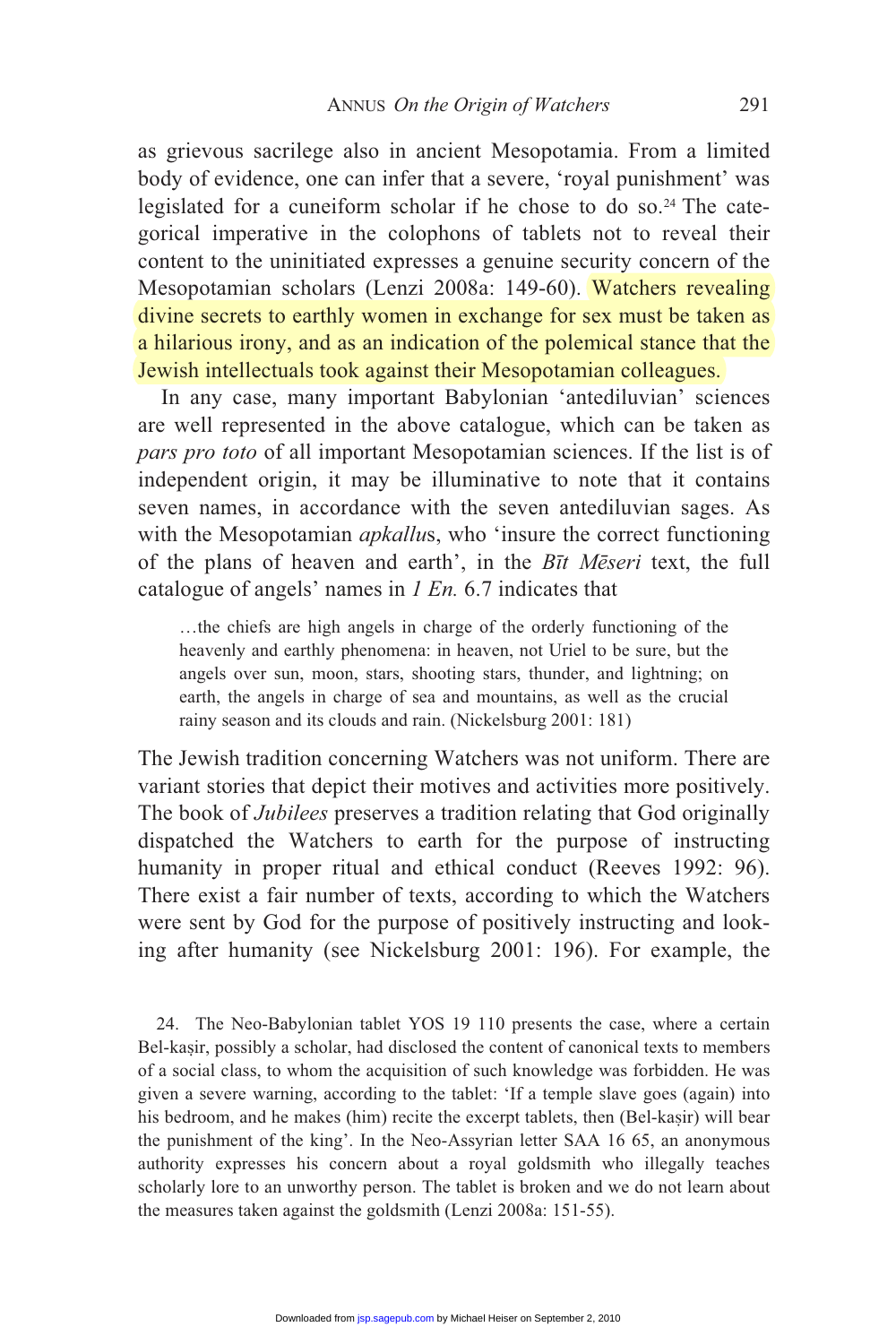Watchers are treated in *Sibylline Oracles* 1.87-103 as human beings, the culture-bringers in its second generation. They are portrayed as wise and noble, and their innovations are judged positively as follows: 'They practiced skills of all kinds, discovering inventions by their needs. One discovered how to till the earth with ploughs, another, carpentry, another was concerned with sailing, another, astronomy and divination by birds, another medicine, again another magic. Different ones devised that with which they were each concerned' (Collins 2008: 267).

 Instructing humanity was exactly the role of antediluvian *apkallu*s in Mesopotamian tradition. Some Jewish stories about Watchers contain other elements that can be called remnants of the Babylonian myth, parts of the popular memory pointing to its origin. Some interesting variants are found in the Jewish medieval *Midrash of Shemhazai and Azael*, one version of which was allegedly a part of the no longer extant *Midrash Abkir*. 25 The episode of the angels' descent in this source features a human girl Istahar, who keeps herself pure by using the angels' forbidden teaching. The name Istahar, with a variant 'Estêrah from a manuscript in the Bodleian library (Milik 1976: 327), almost certainly derives from the name of Mesopotamian goddess Ishtar, and her ascent to the stars in the story is reminiscent of her descent and ascent myth in the Mesopotamian mythology.26

 25. The passages relevant to the myth of Watchers in this midrash are gathered, translated and discussed by Jung 1926: 104-106; Milik 1976: 321-29; and Reeves 1992: 84-88, 92-95. The *Midrash of Shemhazai and Azael* itself is extant in at least four recensions (Reeves 1992: 143).

 26. 'Rabbi Joseph was asked by his pupils, "What is Azazel?" He said: "When the generation of the deluge arose and served idols, the Holy One blessed be He, was grieved. Immediately two angels arose, Shemhazai and Azael… They said (to the Lord of the Universe): 'Give us leave, let us dwell with the creatures and Thou wilt see how we shall sanctify Thy name'. He said 'Descend and dwell with them'. At once they corrupted themselves with the daughters of man who were beautiful, and were unable to subdue their desire. Immediately Shemhazai saw one girl, whose name was Istahar. He set his eyes on her and said: 'Grant my desire!' She replied: 'I will not grant it until thou teach me the Shem Hammeforash, by means of which thou ascendest to heaven, at the moment thou pronouncest it'." He taught her that name, she pronounced it, ascended to heaven, without having sinned. The Holy One blessed be He, said: "Because she has kept herself far from sin, go ye and fix her among the seven stars in order that she may be mentioned among them for ever"' (Jung 1926: 104-105).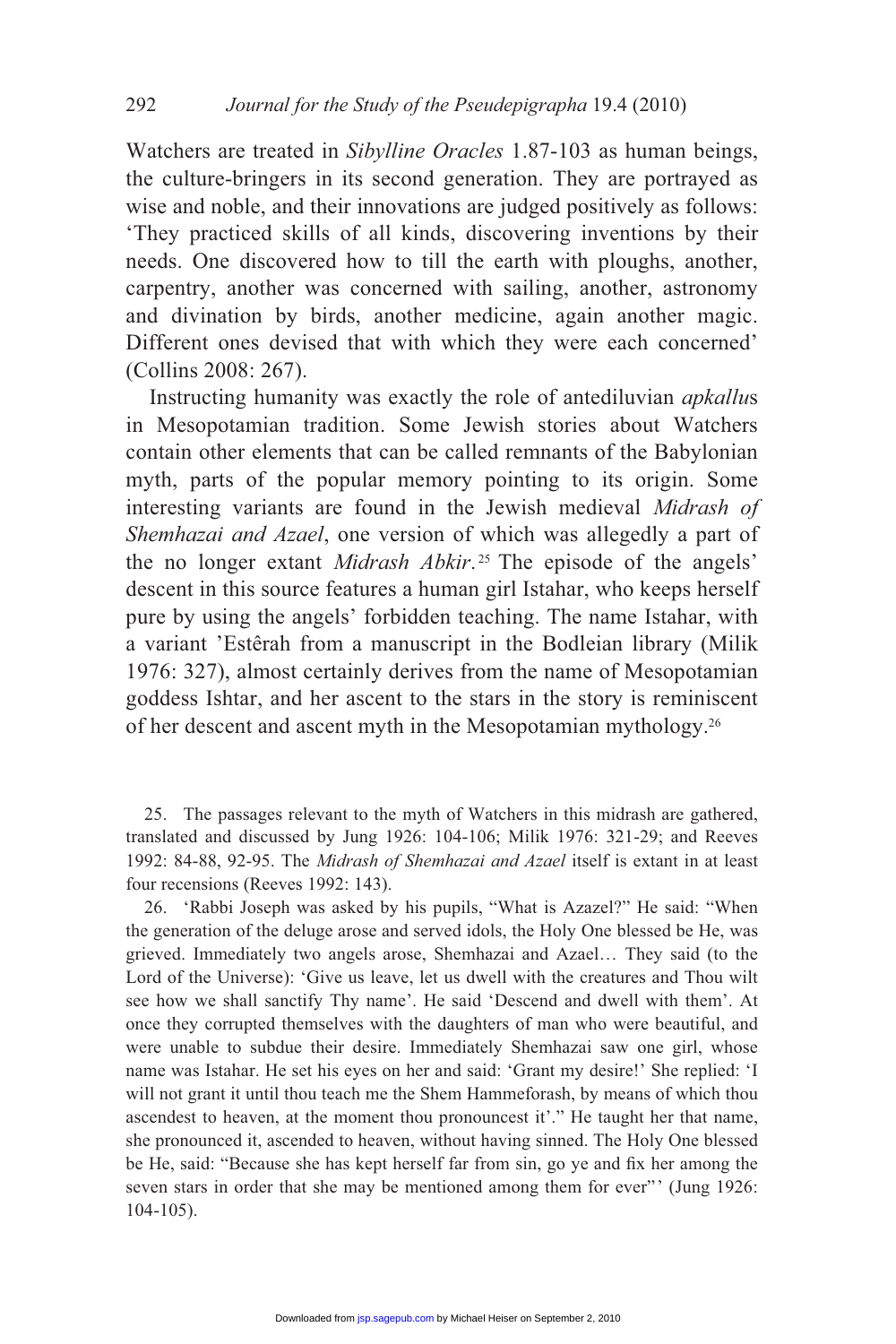There are more reminiscences of the Mesopotamian origin in other versions of the angelic descent myth. That the Watchers descended to earth with a good intent is in background also in the Aramaic fragment 4Q530 from Qumran, which belongs to the *Book of Giants*  (Puech 2001: 28-38). It contains in a broken context the reference to 'gardeners' (*gnnyn*) at work, nurturing and protecting the trees (2 ii 7), which connotes the Watchers prior to their apostasy (Reeves 1992: 95). This reference to 'gardeners' is to be compared to the *Jub.* 5.6, where the God sent the angels to earth, and 4.15 further specifies the reason: 'in order to instruct human beings and to act (with) justice and righteousness upon earth.' According to *Jubilees*, only after the Watchers' arrival and sojourn among human beings were they corrupted and led astray by the irresistible beauty of mortal women. The statement in the Qumran fragment that 'the gardeners were watering' (*gnnyn hww mšqyn*) may be an allusion to the initial educational mission of the Watchers  $(2 \text{ ii } 7)$ .<sup>27</sup> There is also a reference to 'great shoots' springing up from the roots of the trees in the fragment (2 i 8), a reference which indicates the birth of the Giants. The garden is eventually destroyed by water and fire  $(2 \text{ i } 10)$ , which symbolizes the coming deluge (Puech 2001: 28, 33-34).

 From the comparative perspective, both the educational mission of the Watchers and likening them to 'gardeners' make perfect sense. On Neo-Assyrian palace reliefs and seals, the famous *apkallu*s as fish-cloaked men or as eagle-headed winged creatures are very often associated with the Tree of Life. The 'watering of trees' by the Watchers in the *Book of Giants* finds many iconographic forerunners on Assyrian palace reliefs, where the sages sprinkle the Tree or the king with the cone-shaped 'purifiers' (*mullilu*), and hold buckets of holy water (*banduddû*) in their hands. The Assyrian sacred tree symbolized both the divine world order and the king, who functioned as its earthly administrator. By sprinkling the tree with holy water the sages imparted to it their own sanctity, upheld the cosmic harmony, and thus 'insured the correct functioning of the plans of heaven and earth' (Parpola 1993: xx).

 27. Especially given the common exegetical nexus in Jewish literature between 'water' and 'Torah' (Reeves 1992: 96). Wisdom was associated with the water of Apsû also in the Mesopotamian sources.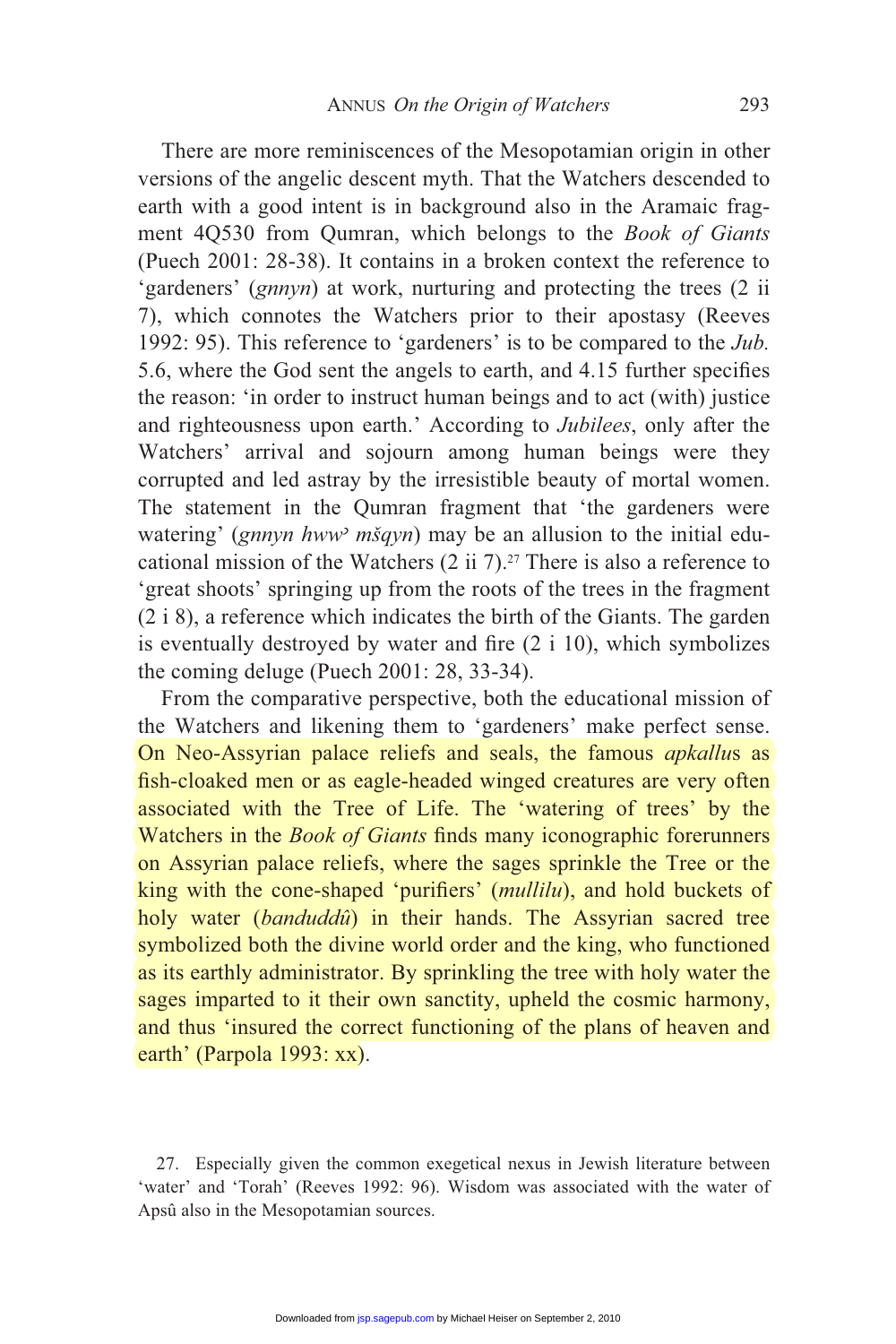The sacred tree scene on Neo-Assyrian palace reliefs can also be interpreted as a symbolic representation of scholars' activity at court. The central aspect relating to all activity of the court scholars in the Neo-Assyrian empire finds its expression in the phrase 'to keep the king's watch' (*maṣṣartu ša šarri naṣāru*), which recurs frequently in the letters addressed to the king (Parpola 1993: xxi). The full meaning of the phrase involved watching, guarding and protecting the king both from physical danger as well as from straying from the path that the gods had decreed (Parpola 1993: xxii). The guarding by 'watching' over the king recalls the visionary passage from *1 En.* 14.23, where the holy angels in heaven do not depart from the Great Glory or the Heavenly King. The Aramaic word used for these holy angels is the same one  $(\gamma r)$  that is also used of Watchers (Nickelsburg 2001: 258). Another Jewish text, the *Temple Scroll* from Qumran (11QT 62.1-11), describes the angels in the king's bodyguard in similar terms: 'who will not leave him alone, …and they shall always be with him day and night. They shall guard him from every sinful thing' (Nickelsburg 2001: 266). The angels in these passages perform the same task of guarding the Heavenly King as the Neo-Assyrian scholars do by keeping the meticulous watch over the king.

# **The 'Seed from before the Flood' and the Transgressions of the Watchers**

The ideology of being related to antediluvian times was deliberately used in royal and other power agendas in the ancient Mesopotamia. The Assyrian kings from Sennacherib to Ashurbanipal compared themselves and their family members to the sage Adapa. These Assyrian kings were equals to Adapa in wisdom, knowledge and deeds. Adapa was also conceived as the physical ancestor of Ashurbanipal, who boasts his superb education in working with difficult texts, including the 'antediluvian inscriptions', as well as his military and hunting skills.28 It was not a particularly Neo-Assyrian concept in Mesopotamia. In one of his inscriptions, the earlier Babylonian king Nebuchadnezzar I had made an appeal to his antediluvian pedigree, and recounted Enmeduranki as his ancestor: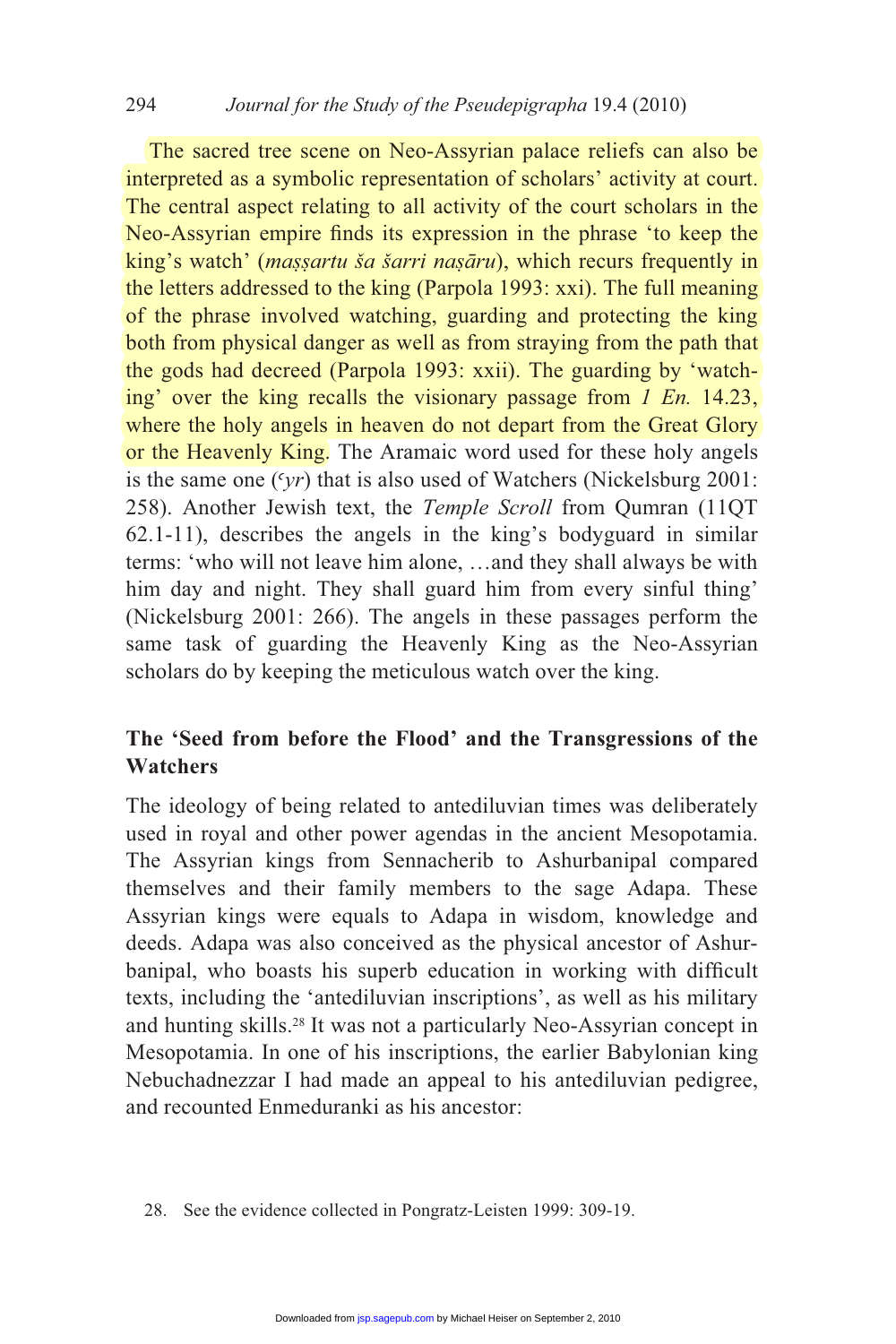[Nebuchadnezzar], king of Babylon…, distant scion of kingship, seed preserved from before the flood, offspring of Enmeduranki, king of Sippar, who set up the pure bowl and held the cedar-wood (rod), who sat in the presence of Shamash and Adad, the divine adjudicators. (Lambert 1974: 432)

The claims of both the physical ancestry and equality to antediluvian figures were important for Mesopotamian kings and scholars alike. It is possible to demonstrate how the Jewish ideology has demonized this concept. According to the worldview represented in *1 Enoch*, being a 'seed preserved from before the flood' would denote a descendent of the Watchers. Such persons were, according to a tradition preserved in Babylonian Talmud (*Niddah* 61a), the Amorite kings Og and Sihon, the exemplary enemies of Israelites. In Num. 13.33, many Canaanites are called Nephilim, sons of Anak, who in turn are identified with Rephaim in Deut. 2.11. According to Num. 21.14, battles against Og and Sihon were significant enough to be incorporated into a lost 'Book of the Wars of Yahweh' (Noegel 1998: 415). *Niddah* 61 says: 'Sihon and Og were the sons of Ahyah, son of Shemhazai' (Reeves 1992: 156). Shemhazai was the chief of Watchers, and Ahyah probably equals 'Ohyah, a giant found in the *Book of Giants.* Og of Bashan, who himself had gigantic size of 9 cubits (Deut. 3.11), was related to the antediluvian generation of giants according to *Targum Pseudo-Jonathan* to Deut. 3.11.29

 By identifying certain traditional archenemies as descendants of Watchers, the Jewish authors once again gave a polemical thrust to the Mesopotamian concept of the ruler as 'seed preserved from before the flood'. This reversal of attitudes is also seen in the sexual transgressions that were ascribed to Watchers. The sexual encounters between humans and divinities had a clearly fixed place in the royal

 29. According to talmudic and midrashic traditions, Og survived the deluge by sitting on top of Noah's ark (see Noegel 1998: 414). The myths surrounding Og of Bashan are conflated with those about Ogygos of Boeotia, pointing to a common origin. Both were flood survivors and legendary rulers of their realms. Og of Bashan is recorded in Josh. 12.4 as having been the last of the Rephaim. Ogygos is often associated with giants (Noegel 1998: 415), and sometimes he is said to have been the king of Titans (see Annus 1999: 22-23). Goliath, whose height was 6 cubits and a span (1 Sam. 17.4), was occasionally associated with Rephaim as well (see Annus 1999: 20). Two words related to the mythology of giants in Greek, *titanes* and *meropes*, seem to derive from the Semitic roots  $dm$  and  $rp$  with their variants (see Annus 1999).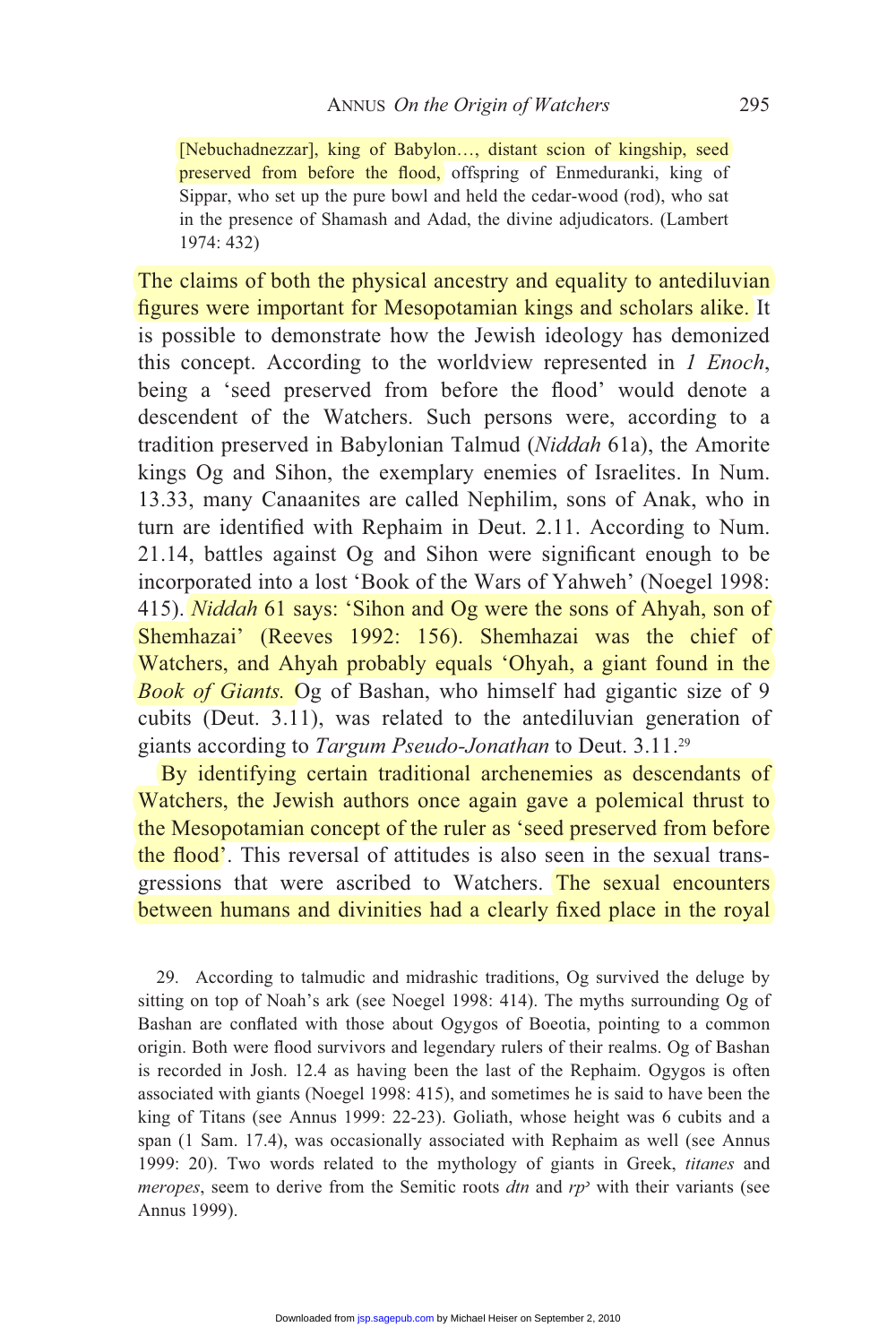ritual of sacred marriage in Mesopotamian culture. In *1 Enoch*, however, such transgression of the boundaries between human and divine is depicted as sacrilegious at the outset, and a source of irreversible corruption in the human world.

 On the other hand, the theme of sexual violations on the part of important persons of the distant past was known in the Mesopotamian literature as well. A forerunner of sexual wrongdoing of the Watchers occurs in an Old Babylonian version of the *Epic of Gilgamesh*, where the hero oppresses the young men and women of Uruk (see George 2003: 178-79). The precise nature of the sexual harassment exerted by Gilgamesh is quite vague in the surviving text of the standard version (I 69-76), but the complaint of Uruk's daughters and wives in reaction to Gilgamesh' wrongdoing is intense enough to be heard by the goddesses (see Davenport 2007: 4-5). This is in parallel with *Book of Watchers* 7.6, where the earthly realm starts to implore for divine intervention: 'Then the earth brought accusation against the lawless ones' (Nickelsburg 2001: 182).

 Moreover, Gilgamesh was a giant both in the Jewish *Book of Giants* and in the Gilgamesh epic. The reading of the passage in which the Standard Babylonian epic gives the height of Gilgamesh's giant body as  $11$  cubits  $(1\ 52-58)$ , is now confirmed by the newest published evidence from Ugarit.<sup>30</sup> By extension, this evidence makes Enkidu also a giant, as a match equal to Gilgamesh in strength. It is of comparative interest also to point out that the career of Enkidu in the epic also begins with extended sexual intercourse with a mortal woman. In the *Epic of Gilgamesh*, the first meeting of the two superhuman heroes results from their previous sexual appetites of the mortal women.

 Except for Gilgamesh and Enkidu, there are no data concerning profuse sexual activities of primeval human figures in the Mesopotamian literature. The depiction of sexual sins of the Watchers is probably a secondary development of the Mesopotamian material, which is designed to disgrace the characters. Sexuality as such is not at all so important for the authors of *1 Enoch*, who do not exploit the

 <sup>30.</sup> The passage describing the physical appearance of Gilgamesh can be reconstructed in five lines as follows: '[A giant(?)] in stature, eleven cubits [was his height, four cubits was] the width of [his chest,] a triple cubit his foot, half a rod his leg, six cubits was the length of his stride, [*x*] cubits the whiskers(?) of his cheeks' (George 2007: 247-48).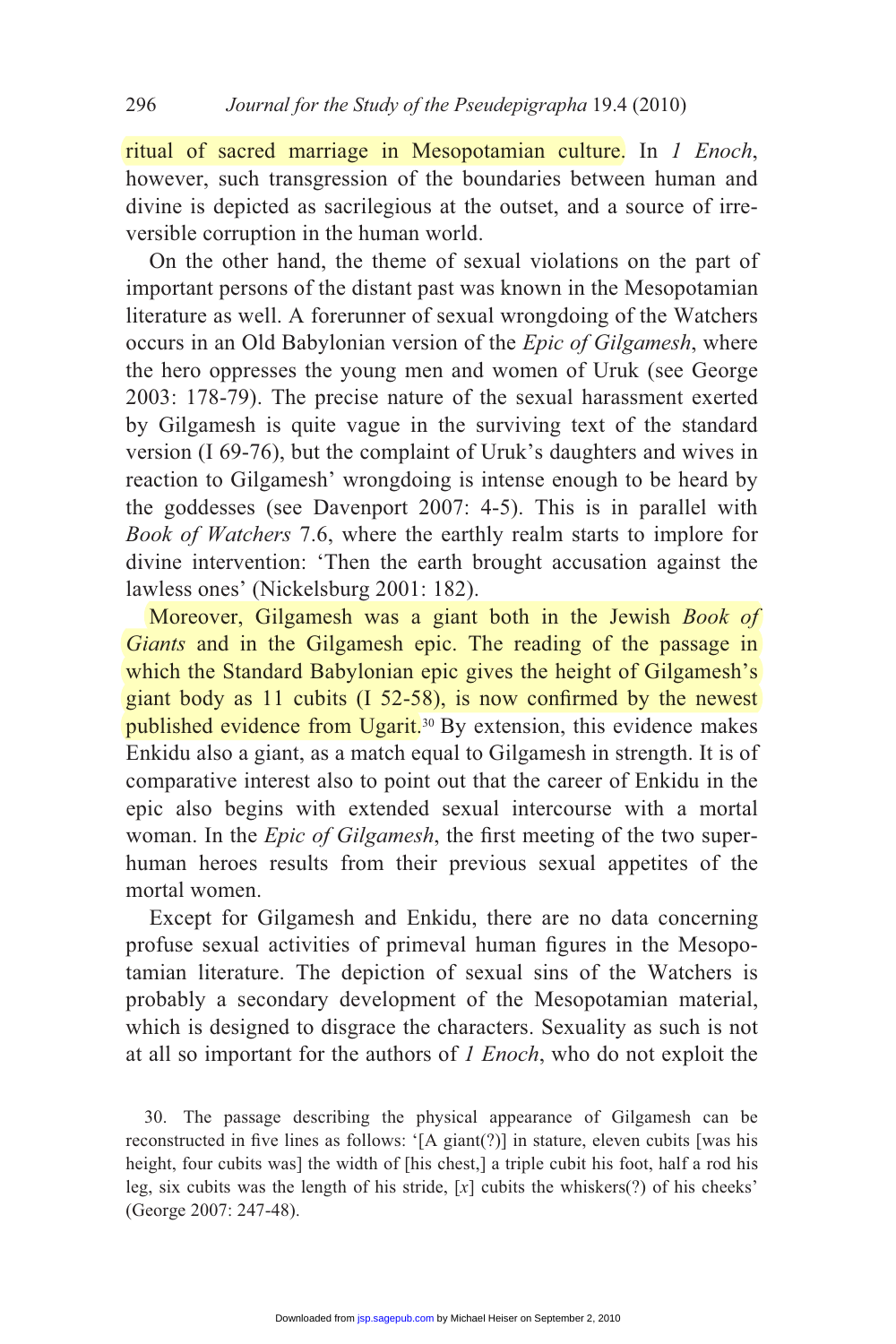myth of the Watchers to warn against sexual sin in general. The watchers' behaviour is not for them the cause of humanity's sexual wrongdoing (Loader 2007: 80). In other words, their sexuality had no aetiological significance, being only a motif in the plot that serves as a demonizing device. There were other means that could be used for that purpose. For example, in *1 En.* 7.5 the Watchers 'drink the blood', which is ultimate abomination and violation of created life in the eyes of a Jew (Nickelsburg 2001: 186).<sup>31</sup>

#### **The** *apkallus* **as Evil Beings in Mesopotamian Mythology**

It is a little known fact that *apkallu*s are occasionally depicted as malevolent beings in Mesopotamian literature, who either angered the gods with their hubris, or practiced witchcraft. The case is clear in regard to the Adapa myth, where the sage broke the wing of the South Wind by using a spell or curse.<sup>32</sup> The lore about wicked acts performed by the sages was oral, with only a handful of attestations in the written record. These few examples reveal very clearly the profile of this lore. The post-diluvian sages in particular were attributed some malicious deeds, as the translation of the latter part of the *B*t *Mēseri* text shows:

Nungalpiriggaldim, the wise of (king) Enmerkar, who had the goddess Innin/Ishtar descend from heaven into the sanctuary; Piriggalnungal, who was born in Kish, who angered the god Ishkur/Adad in heaven, so that he allowed neither rain nor growth in the land for three years; Piriggalabzu,

 31. Throughout 7.3-5, the giants are the subjects of a series of verbs denoting their unrestrained gluttony, as they seek to satisfy their insatiable appetites (Nickelsburg 2001: 186). In regard to this motif, there is one religious-historical parallel that is certainly worth mentioning. In the Ugaritic myth *The Birth of the Gracious Gods* (*KTU* 1.23), El enters into sexual activities with two maidens, who become his wives. Two sons are born to El, the deities Dawn and Dusk, who are marked by their immense size and by a ravenous appetite. See also Bhayro 2005: 231-32.

 32. In the *Catalogue of Texts and Authors*, Adapa's name occurs once as Anshekura, in the regular logographic writing for the word 'horse' in Sumerian and Akkadian (Lambert 1962: fr. VI l. 17). As van der Toorn explicates, Anshekura here should be analyzed as the phrase *an-šè ku4-ra* in Sumerian, 'he, who entered heaven', in the light of the Adapa myth (van der Toorn 2007: 342). The writing is deliberately equivocal, as the horse is also a form taken by Babylonian demons. Note 'the evil ones of Ea' in *Utukku Lemnutu* 5.156, 176 (Geller 2007: 212-13); and the demonic Anzu had a form of horse in Mesopotamian iconography (Annus 2002: 93-94).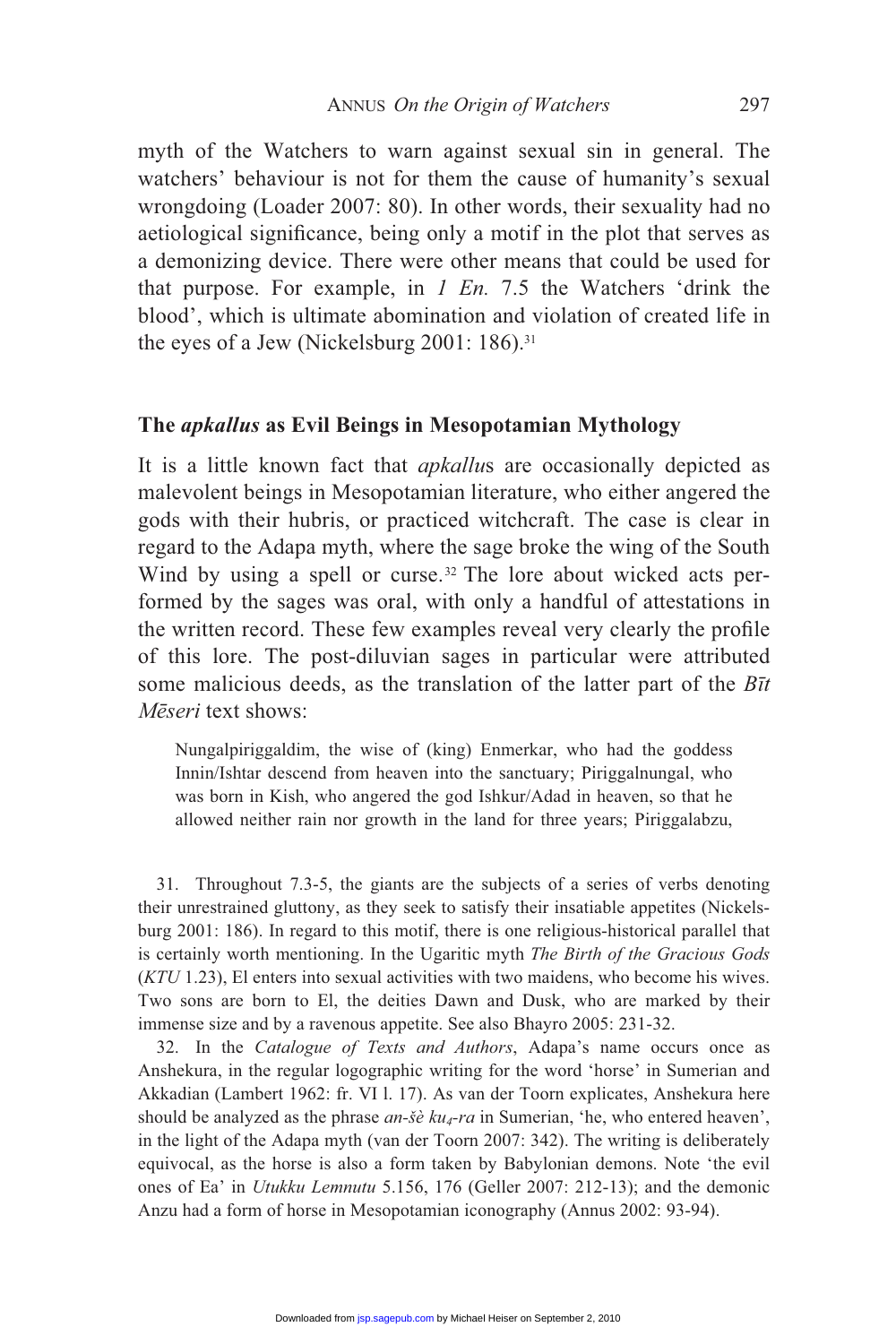who was born in Adab/Utab, who hung his seal on a 'goat-fish' and thereby angered the god Enki/Ea in the fresh water sea, so that a fuller struck him dead with his own seal; fourthly Lu-Nanna, who was two-thirds a sage, who drove a dragon out of the Temple E-Ninkiagnunna, the Innin/ Ishtar temple of (king) Shulgi, (altogether) four sages of human descent, whom Enki/Ea, the Lord, endowed with comprehensive understanding.<sup>33</sup>

It is explicitly said in the passage that two of the four post-diluvian sages angered the gods. Piriggalnungal angered the storm-god, who caused draught on earth for three years. The same disaster is sent to diminish humankind as the second plague in the epic of Atra-hasis. In the Old Babylonian version, the duration of the draught is not mentioned (see Foster 2005: 241). In the Late Assyrian version, the draught lasted probably for seven years (see Foster 2005: 272-74). Another sage, Piriggalabzu, angered the god of wisdom by a weird act of hanging his seal on a 'carp-goat' or 'goat-fish',<sup>34</sup> the creature called *suhurmāšu* in Akkadian, the demon associated with Ea/Enki (Wiggermann 1992: 152). There is nothing in surviving Mesopotamian literature to give the full story behind this short summary. Nevertheless, the topos of killing somebody of historical importance with cylinder seals is found in some Old Babylonian historical omens. Two kings of the Akkad dynasty, Rimush and Sharkalisharri, were killed, according to omens, by their own servants by means of cylinder seals. 35 These historical omens are quite worthless as historical sources, as J. Cooper (1980) has pointed out. Rather, they summarize legends and other folklore surrounding eminent historical personages.

The *apkallus* occur at least twice in the anti-witchcraft series *Maqlû* as witches, against whom incantations are directed. *Maqlû* means 'conflagration, burning', and it is a magical series, consisting of eight tablets of incantations, and a ninth, a ritual tablet (Abusch 2002: 287).<sup>36</sup> Its standard form is probably a first-millennium creation

 33. The English translation is from Borger 1994: 230-31; see the original text in von Weiher 1983: 48 ll. 14-29.

34. The original text:  $na_4$  kišib.a.n[i] s[u]hur.máš bí.in.lá //  $n^4$ KIŠIB-*šú* SUHU[R.MAŠ] *u*[*š-qa-li*]-*lu-ma* (von Weiher 1983: 48 obv. I 20, 22).

35. The Akkadian expression is *ina kunukkātīšunu idūkūšu*, see YOS 10 42 I 5 (Rimush), and YOS 10 46 v 33-34 (Sharkalisharri). The *Bīt Mēseri* text has *ina kunuk napištišu urassibušu* in Akkadian (von Weiher 1983: 48 obv. I 23).

 36. 'Burning' as the title of the series refers to both purifying and destroying aspects of fire, which parts are executed mostly by the fire-god Girra in the series, where he both burns the witches and purifies the victims of witchcraft. The *Maqlû*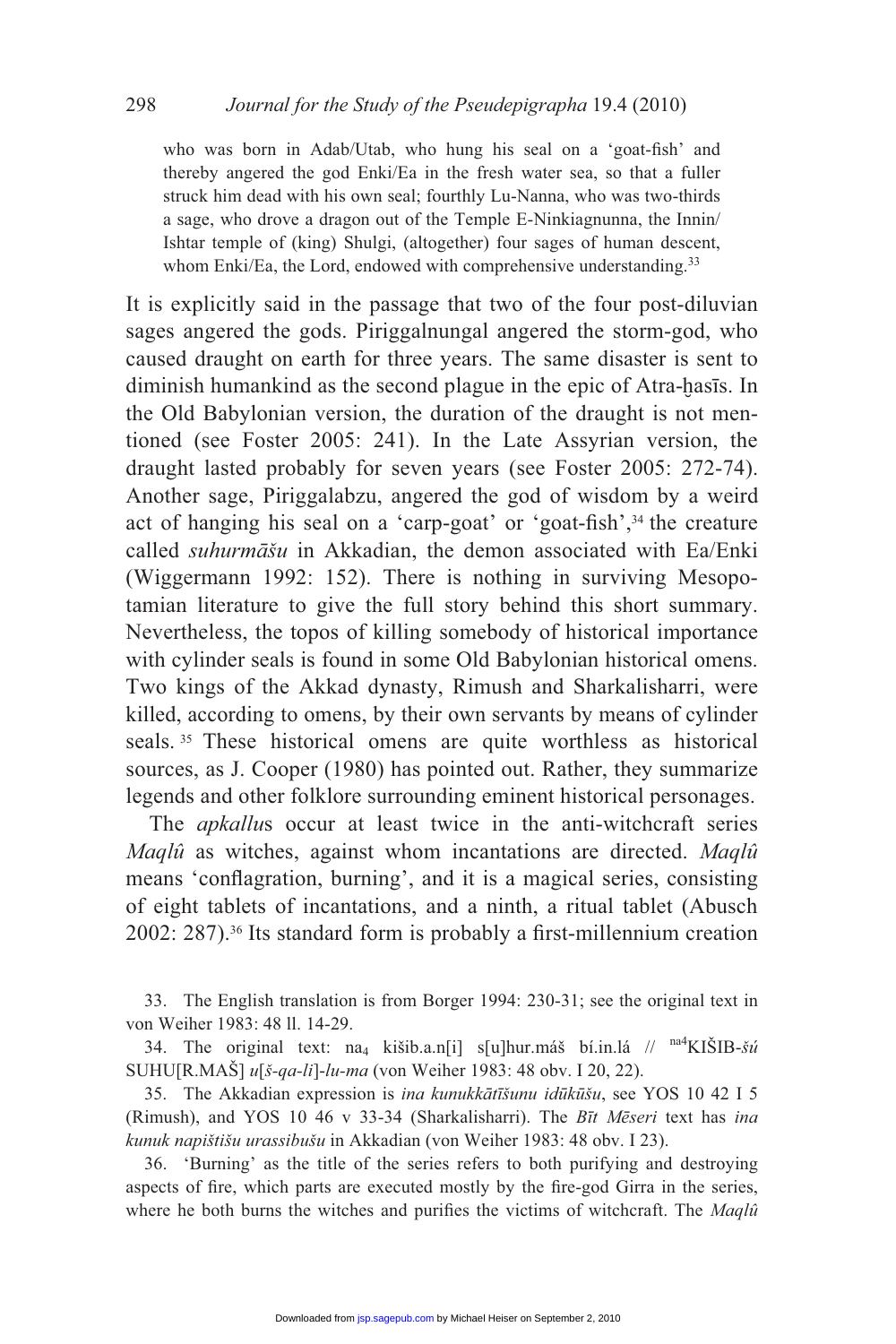and contains almost hundred incantations, which are directed against witches and witchcraft. The series 'was intended to counteract and dispel evil magic and its effects and to punish and render ineffectual those responsible for the evil' (Abusch 2002: 288). Therefore it is an important material for the comparative study of the Jewish mythology of Watchers. In the first division of the *Maqlû*, the text describes struggle against the witch in a legal scenario—judgment, execution and expulsion of the witch (Abusch 2002: 288). In *Maqlû* incantations, the witch is eliminated by fire and water, which finds a ritual expression in the first part of the text, as T. Abusch has described:

Following standard preparations and introductory acts, representations of the witch and related objects are set out and burned in a brazier. Alongside these rites, knots are untied to undo and fumigants are burned to counteract the witchcraft. Then, the contents of the brazier are stirred, and water is poured over the smoldering remains. Burning representations and dousing them with water serve to destroy the witch and squelch her lifeforce and evil impulses. The remains are discarded, and the estate protected. The witch is thus expelled from the settled community and transformed into smoke or wind that blows across the steppe. (Abusch 2002: 288)

The witch of *Maqlû* has a demonic quality, she is a shade of the spirits of dead witches. Therefore one cannot conclusively destroy her, she must be sent off to the steppe where she will be a formless wind. The witch is to be expelled from the organized community. *Maqlû* seeks to place the witch in a state of limbo so that she will be unable to harm the victim again (Abusch 2002: 290).37 The witch is to

series is closely related to another series, *Šurpû*, which also means 'burning', as the two titles are mentioned side by side in lists of the exorcist's repertory (see *CAD* s.v. *šurpû*). The *Šurpû* incantations, however, do not deal with witches, and the concept of fire used therein is that of purification.

37. This state of ultimate helplessness is well reflected in Jewish and Islamic sources about fallen angels. According to *Midrash of Shemhazai and Azael*, Shemhazai, having received the ominous message of the impending judgment of Deluge, adopts the penance of suspending himself upside-down between heaven and earth (Milik 1976: 328). This is also the punishment the God imposed on the magicians Harut and Marut in Islamic tradition. They are the Watchers in Arab versions, invariably associated with Babylon, including the story in Quran 2.96. According to al-Qazwini, the angels were chained upside-down in a pit in Babylon, awaiting their final punishment at the end of days. In their suspended limbo-state, however, they are still able to teach magic to those interested in the art. For sources and bibliography, see Jung 1926: 126-39; Reeves 1992: 86-87, 144-45.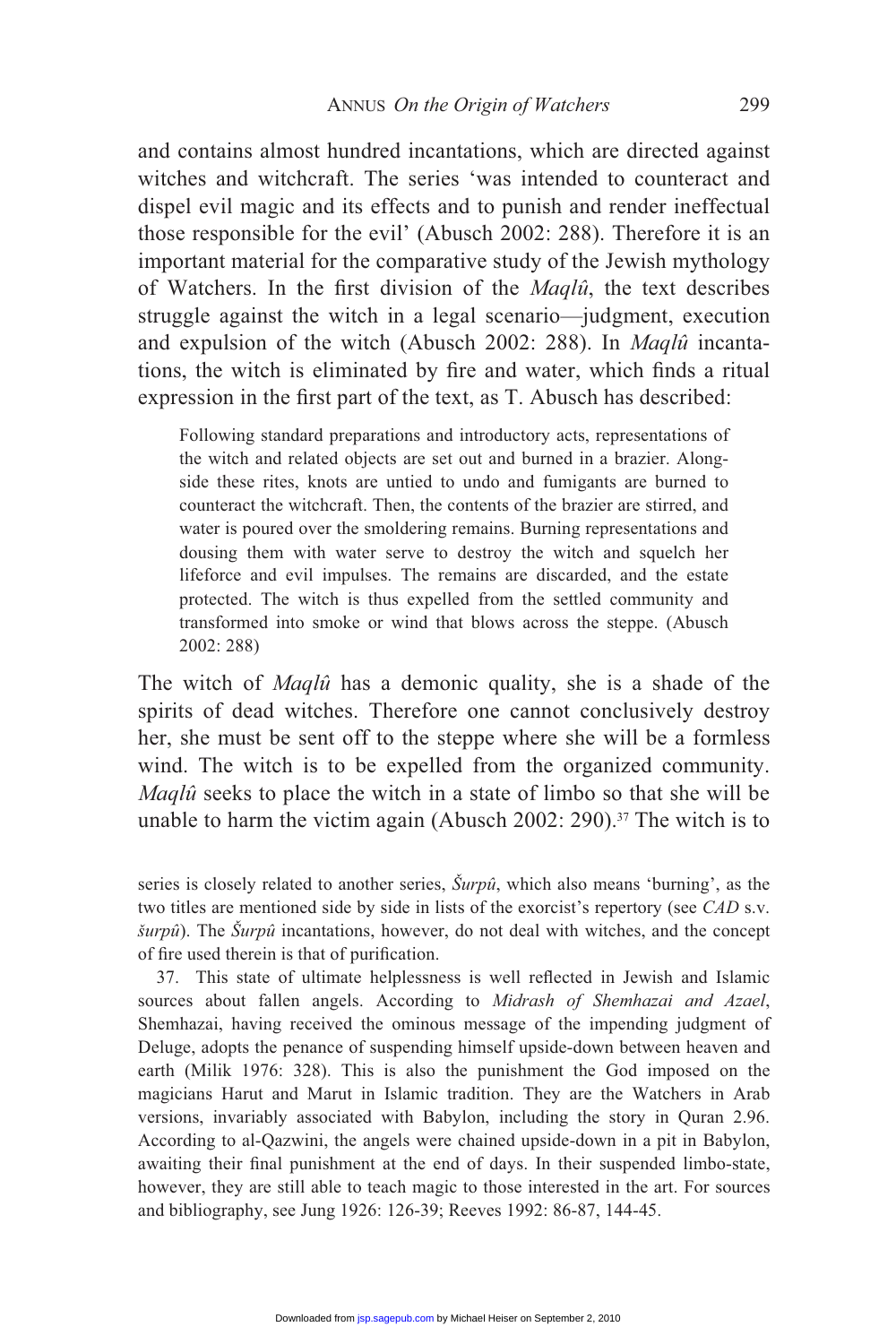be neutralized by fire and water, which have many symbolic names in the series. The fire-god Girra plays a prominent role in the incantations, in which he is the destructive heat and the strong arm of the sun-god Shamash, executing his sentences (Abusch 2002: 68-69). The burning of the witch is the theme that occurs in various permutations and elaborations in almost every incantation of the series (Abusch 2002: 289). The names for water annihilating the witches include the deified 'River' ( $\text{d}$ id). As Girra burns the witches according to the orders of Shamash, the god of justice, the River sinks the representations of the witches like the river ordeal in earthly trials. The *apkallu*s occur as witches in *Maqlû* III 61-76, where the Sun god is referred to by the epithet 'radiant' (*namru*):

Incantation: I am pure River and holy Radiance. My warlocks are the Sages of the Apsû, my witches are the heavenly Daughters of Anu. They bewitch me (*eppušāni*), they bewitch me again and again, they bewitch me, but they cannot overpower my body, they bewitch me again and again, but they are still unable to seize me. I bewitched (them) and stand victorious over them. Like the River, I have become pure in my mountain, like the Radiance, I have become bright in my judgment. Of my warlock and witch, may River and Radiance establish their revolt. May their witchcraft be turned over, and may it go onto their head and face. Like bitumen, may their faces be blackened, may his case be perverted, but may my case go straight. May they dissolve, melt, drip ever away. Like the River, I have indeed become pure in my mountain.<sup>38</sup>

According to the ritual tablet, this incantation was accompanied by the use of a representation of the witch made of *ittû*, 'bitumen' (IX 46'), thus creating a magic link between the deified River  $(^{d}id)$  and the substance of the figurine (Abusch 2002: 208). The blackness of bitumen was probably also thought to contribute to understanding the sages of *apsû* as witches here.<sup>39</sup> A variant of this incantation is found

 38. The text and translations of this incantation are to be found in Abusch 2002: 201-202, and in Schwemer 2007: 113. For the German translation, see Abusch and Schwemer 2008: 149. Schwemer argues that the subjects of the line 'they bewitch me' are neither the sages nor the daughters of Anu, but witches, who are here referred to impersonally (Schwemer 2007: 112-15). However, this assumption is very difficult to prove, and the present study as a whole can be read as an argument for Abusch's understanding of the sages here as playing the part of the witches.

39. Bitumen is identified with the deified River in a Babylonian esoteric text (see Annus 2002: 144). In a Babylonian ritual text relating to curing of a sick man, the door of the house is smeared with gypsum and bitumen, which are explained as representing Ninurta and demonic Asakku respectively, who was defeated by Ninurta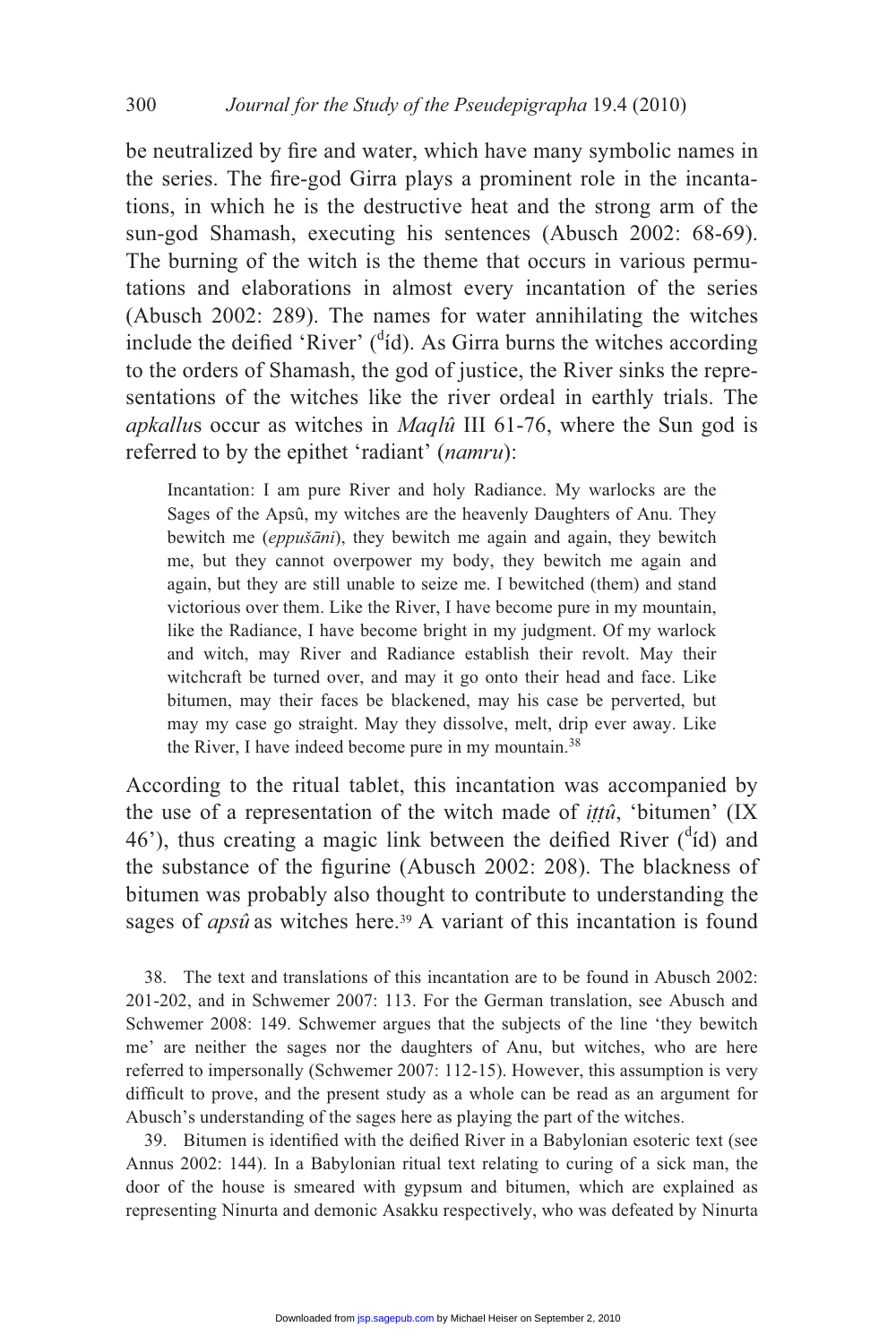in *Maqlû* VI 85-89, where destructive fire and water are represented by the substances of sulphur (*kibrītu*) and  $at\bar{a}$ <sup>2</sup>išu-plant correspondingly:

Incantation: I am pure sulphur and holy *ata<sup>3</sup>išu*. My warlocks are the Sage(s) of the Apsû, my witches are the heavenly Daughters of Anu. When they bewitched me, they were unable to overpower me, but when I bewitched them, I overpowered them.<sup>40</sup>

The speaker identifies here with materials that were often used in amulets and other protective rituals (Abusch 2002: 208). There is again a verbal connection between the deified River  $(^{d}id)$  and the material of sulphur (*kibrtu*), for the latter word was often understood pseudo-etymologically to consist of the two words *kibir* <sup>*did*</sup>, 'the bank of the river' (Abusch 2002: 208). The *ata*<sup>2</sup>išu</sup> plant is related to the figurines of the sages also in the *Btt Meseri* text, where the ritual instruction directs the performer to strew the plant substance before the sages' representation(s).41 Thus every detail in these *Maqlû* passages speaks in favour of the interpretation that the *apkallu*s here represent the evil witches.

 Elsewhere in *Maqlû* the 'seven sages of Eridu' are summoned to 'plan evil' *(likpidūšunūti ana lemutti)* for the witches *(II 125)*, and to counter their witchcraft (see Abusch and Schwemer 2008: 144). In *Maqlû* VIII 40'-43', the sages and Ea again counter a witch with measures more appropriate to their adversaries, by sending to the witch various diseases (Abusch and Schwemer 2008: 178). In another passage, *Maqlû* VII 46, the sages counter the evil demons by giving relief to patient's body (Abusch and Schwemer 2008: 172).

 From many references in Mesopotamian literature we can learn that the fish-like sages were thought to have been created and also reside in Apsû. The seven sages were according to *B*t *Meseri* III 8 'shining carps (*purādū*), carps of the sea...that were created in a stream' (Wiggermann 1992: 108). The cleansing river was often

in the myth *Lugal-e* (see Annus 2002: 142-44). In *Bīt mēseri* III 8, one finds similar instruction concerning the images of sages: 'seven figures of carp sages, painted with gypsum and black paste that are drawn at the side of the bedroom on the wall' (Wiggermann 1992: 108).

 40. The translation is from Abusch 2002: 207; for the German translation, see Abusch and Schwemer 2008: 168.

41. Obv. II 4: *atā'iša ana pānīšunu tusarraq*, 'weisse Nieswurz schüttest du vor ihnen auf' (von Weiher 1983: 49, 51).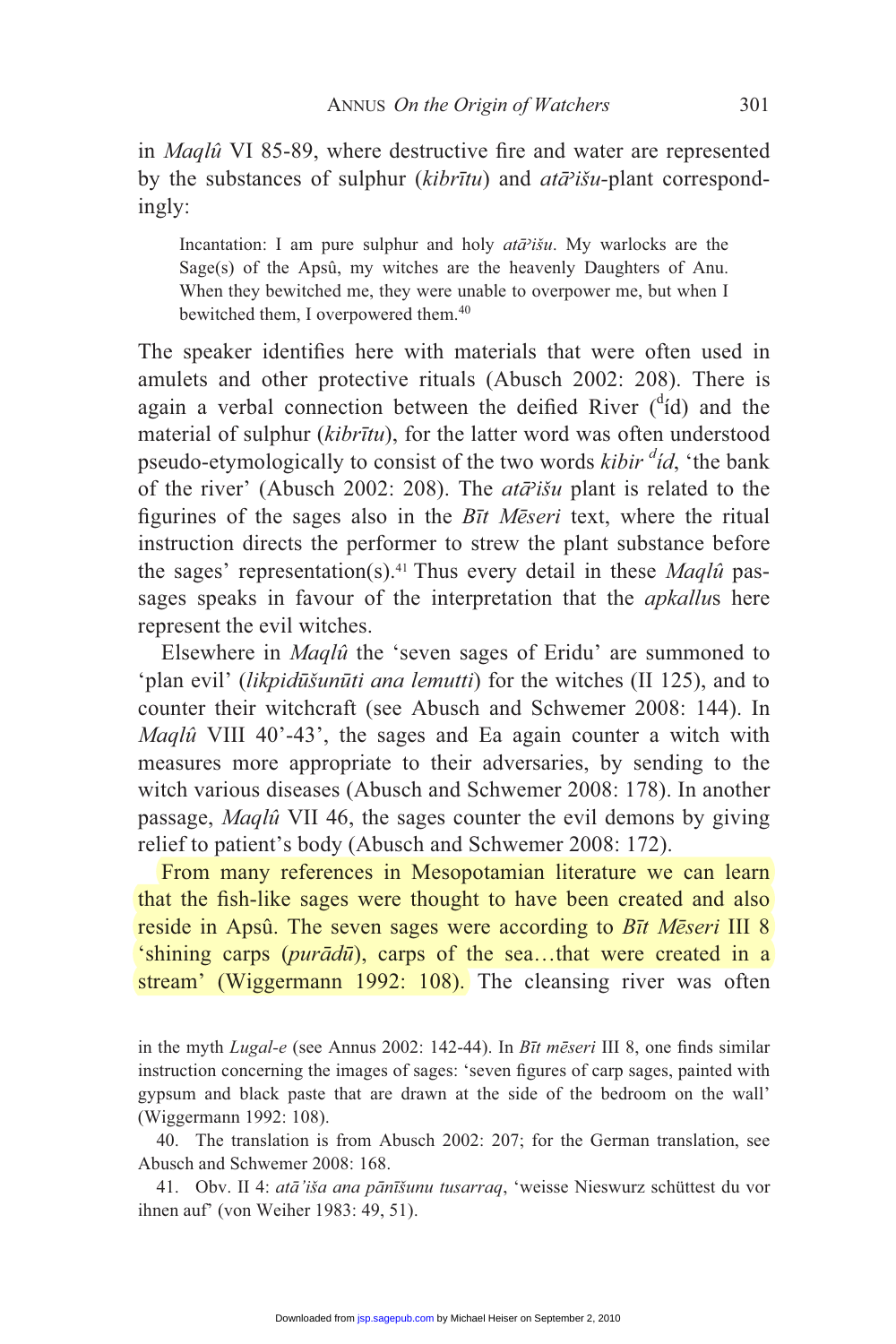invoked in Mesopotamian rituals to dispose of evil fallen upon a person either through witchcraft, or of bad omens observed in everyday occurrences. In the prayers to be recited during the *namburbi* rituals for release of the effects of sinister omens, the purifying river, which is said to have its depths in Apsû, is invoked to carry evil away (Maul 1994:  $85-86$ ).<sup>42</sup> More to the point, the realm of Apsû is often confused with underworld in Mesopotamian literature. Evidence indicates that the reason for this was either a simple confusion, or Apsû itself was occasionally thought to be a netherworld inhabited by malevolent spirits (Horowitz 1998: 342). The second option seems more likely, as there are many literary references, which place underworld deities and demons in Apsû (Horowitz 1998: 343).<sup>43</sup> In Mesopotamian texts, the netherworld river Hubur is occasionally merged or confused with the Apsû of Ea/Enki, who himself is associated with the same river (Horowitz 1998: 342). The name of the boatman Uršanabi, who regularly sailed on the 'waters of death' in the Gilgamesh epic, is traditionally interpreted as 'Man of the god Ea' because of the same confusion of different bodies of water associated with the death and netherworld (see George 2003: 500). In the great Shamash hymn the Sun-god renders verdicts at the underworld Hubur river, after descending into the Apsû (Horowitz 1998: 343). Some epithets of Shamash also imply that the Sun-god rendered judgments in the underworld (Horowitz 1998: 352). The confusion of Apsû with Hubur shows that the waters around the earth continually threaten the cosmos, but also form the boundaries of human life. Some Mesopotamian birth incantations refer to a birth boat which brings the child across the seas toward life (see Foster 2005: 1009). Thus the lifebringing waters and the waters of death were not strictly separate, sometimes filling the same space in imaginary geography.

 The Hubur river is situated at the entrance of the netherworld, but the primordial sea Tiamat is also referred to in the *Creation Epic* as 'Mother Hubur, she who fashions all things' (pātiqat kalāma).<sup>44</sup> Thus Tiamat created her army of demons under her riverine aspect of

 <sup>42.</sup> In one *namburbi* text, the effects of witchcraft are treated in exactly the same way as evil omens; see Maul 1994: 445-52.

 <sup>43.</sup> See, for example, a reference to the 'evil ones of Ea', who hosts them in Apsû (Foster 2005: 963).

<sup>44.</sup> Akkadian: *ummu Hubur pātiqat kalāma*; see the *Creation Epic* I 133; II 19; III 23, 81.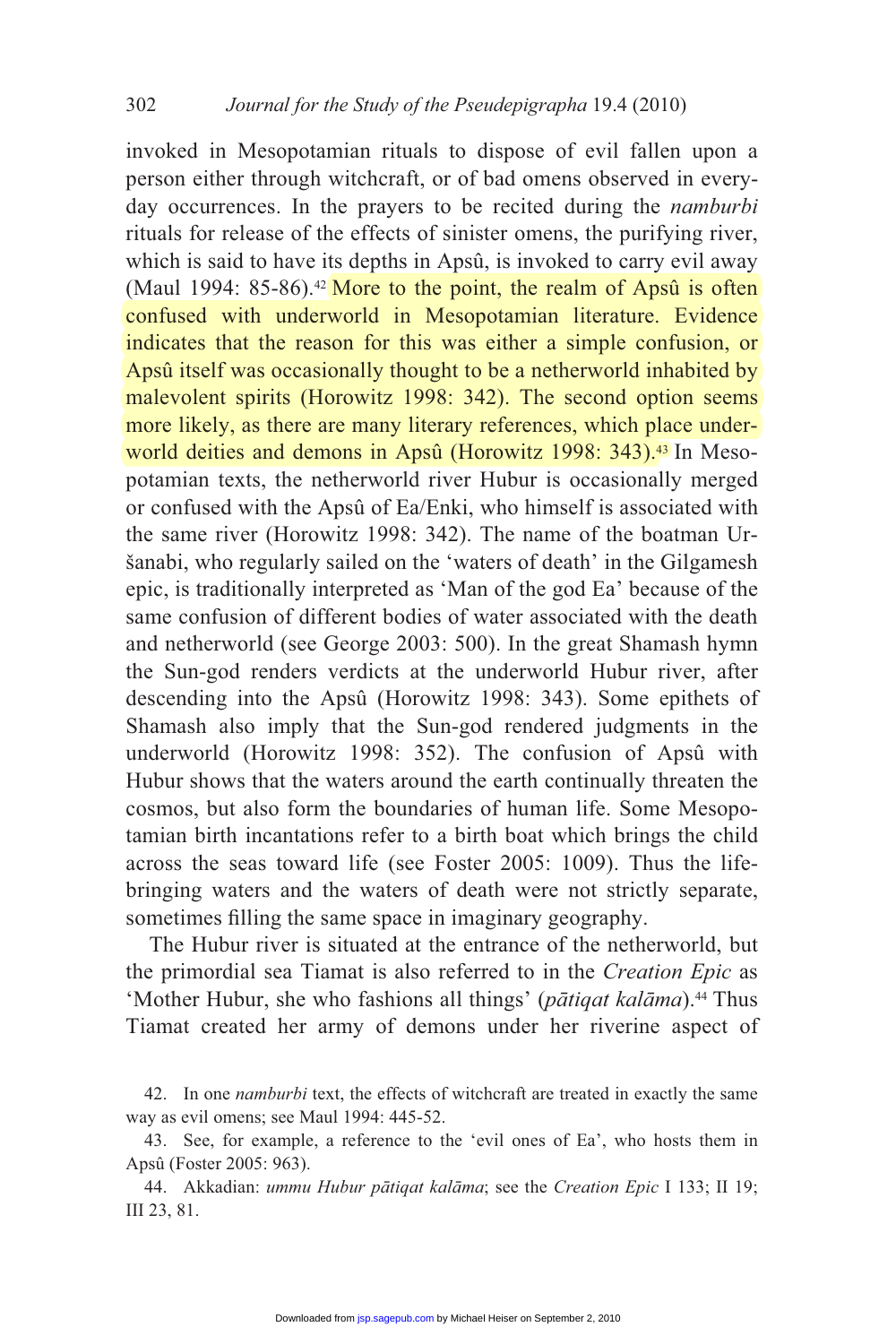Mother Hubur. The first line of the prayer to purifying river in *namburbi* rituals addresses the feminine River very similarly as 'creatress of all things' (banât kalama).<sup>45</sup> The prayers further specify the cosmological origin of the river. According to one variant, 'when the great gods dug your bed, they set well-being along your banks, Ea, king of the Apsû, built his dwelling within you' (Foster 2005: 726). This is comparable to Mesopotamian cosmological traditions, also found in the *Creation Epic*, where Ea killed Apsû (I 60-72) and established his chamber of rest in it (I 76). It is in Apsû, where Marduk, the 'sage of the gods' (*apkal ili*), is born in the *Creation Epic* I 80.<sup>46</sup> The fact that *apkallus* are born and often reside in Apsû, is not evidence that points to their exclusively positive character, since demonic creatures were also often thought to have their origin in the depths of the divine River. For example, in the Mesopotamian myth about slaying the dragon Labbu by god Tishpak, the monster is called 'offspring of River' (*rihût nāri*).<sup>47</sup> This river, where the representations of witches and the models of evil omen carriers were cast for the purpose of purification, also had an epithet and aspect of deluge *(abūbu)*, which will be brought into discussion later in the present study. Thus, the bodies of water, such as sea, river or Apsû, were all capable of producing and hosting both good and bad offspring. That the 'sea' and 'river' were interchangeable is also seen in the variant names of the sage Adapa in  $B\bar{t}t$  *Meseri* incantations either 'Born in the Apsû' (Utuabzu) or 'Born in the Sea' (Utuaabba). Being 'born' in a river may also be a poetic expression for acquitting in the river ordeal, as in the Sumerian *Hymn to Nungal* A: 'When the time arrives, the prison is made up as for a public festival; the gods are present at the place of interrogation, at the divine river ordeal, to separate the just from the evildoers; a just man is given rebirth' (ll. 58-60). The episode in the myth of Adapa, where his boat is capsized by the south wind, can be interpreted as a reference to a water ordeal, from which the sage acquitted himself.<sup>48</sup>

45. See Maul 1994: 86 n. 21 for references to the epithet in these ritual prayers.

46. For Marduk as the 'sage of the gods', see Denning-Bolle 1992: 36, 41-43.

 47. See Lewis 1996: 32, obv. 23. The monster seems to have been '[created by] the sea' as well, according to the same myth, see Lewis 1996: 31, obv. 6. Both sea and river were thought to be origins for this and similar monsters.

 48. See Frymer-Kensky 1977: 101, 493. Another reference to a just man being 'born' (zid-du ù-tu) through the river ordeal is found in the collection of the Sumerian *Temple Hymns* (l. 54)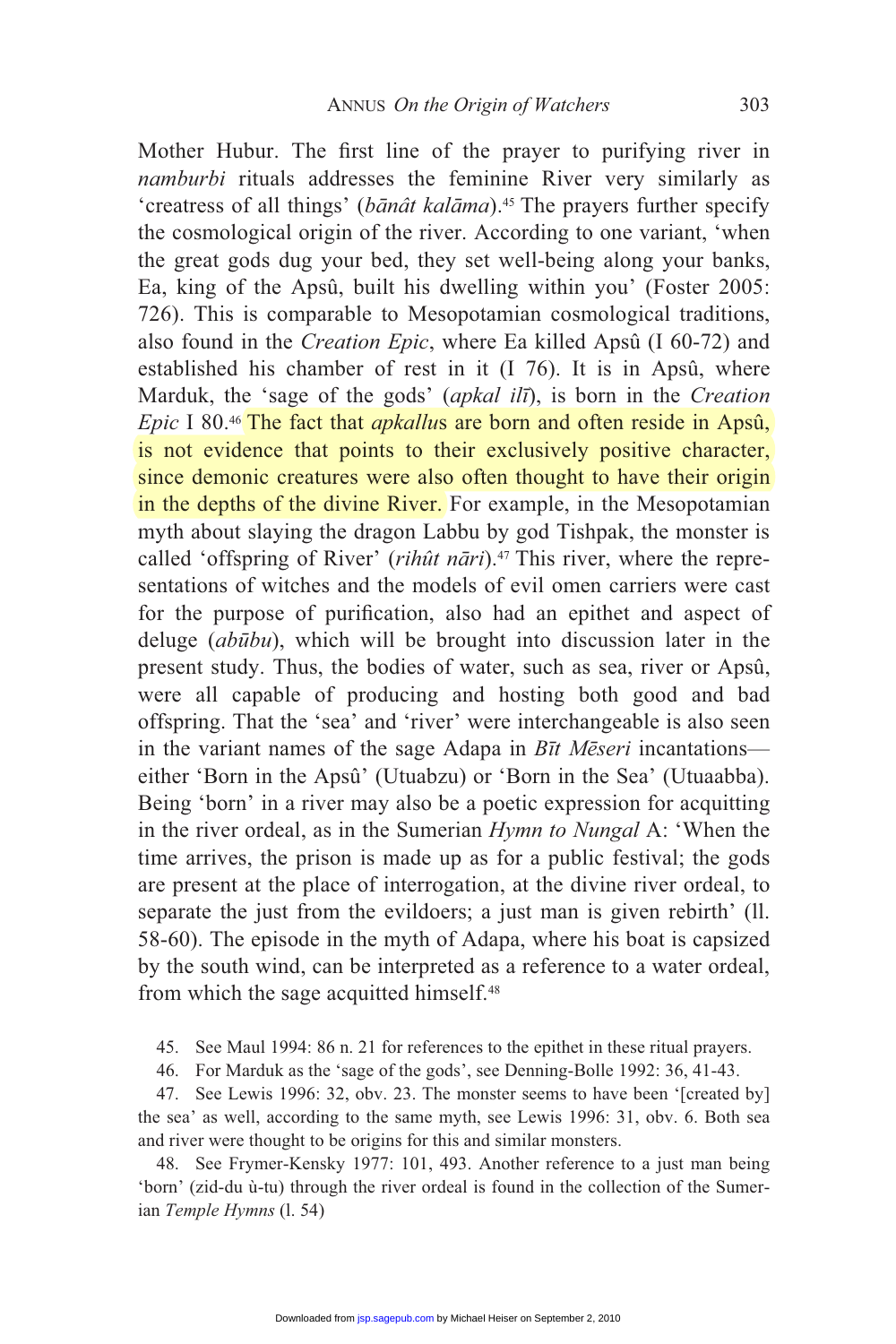## **Mesopotamian and Jewish Demonology Compared**

For understanding the origin of Watchers' evil character, it is necessary to study the dynamics of Mesopotamian demonology. The apkallus figure prominently in Mesopotamian ritual and magical texts as protective spirits. In iconography and sculpture, the mythical sages are represented as three kinds of composite creatures. The ritual texts describe the same three groups of seven sages—one group of fishman hybrids, one of bird–man hybrids, and one of fully anthropomorphic figures (Wiggermann 1994: 224).<sup>49</sup> In comparison, different versions of the Jewish *Book of Giants* depict some giants as bird-men. Mahaway has wings and flies in the air in the Qumran fragment 4Q530 7 ii 4.50 The giants 'Ohyah and Hahyah could have been birdmen too, as the Persian version refers to an activity 'in their nest(?)' (Milik 1976: 313). Milik has argued that Azazel in the *Book of Giants* also was a hybrid of goat-like and man-like features. The final ending *–iš* in names such as *glgmyš* (Gilgamesh) and *hwbbš* (Humbaba) may reflect the partially human composition of these figures, by a play with Hebrew  $\frac{3\pi}{2}$ , 'man' (Milik 1976: 313). In addition, some Manichaean fragments of the book call the giants explicitly with the word that primarily means 'demons', the Middle Persian *dywn* and Sogdian *dywt*. 51 Humbaba, in particular, is a demonic creature in the Mesopotamian mythology, a figure who exercises authority over other demons. He is the guardian of the cedar forest in Lebanon, and his domicile in the Cedar Mountains is a locality also associated with Watchers. According to *1 En.* 13.9, the penitent Watchers and their progeny assembled at Ubelseyael, a locality placed 'between Lebanon and Senir'. Ubelseyael is probably a corruption for Abilene, and 'Senir' is to be identified with Hermon. In an Old Babylonian fragment of the Gilgamesh Epic the Cedar Mountain is identified as 'Hermon and Lebanon', an interesting coincidence of identity

49. 'The first group of sages is rooted in third millennium Mesopotamia, but the iconographic type was introduced only in the Kassite period. The two other types are adopted by Assyrian iconography from a foreign source, and secondarily named 'sages'. In magic all three types of sages perform purifying and exorcising functions' (Wiggermann 1994: 224).

50. Puech 2001: 40; Stuckenbruck 2003: 323-24.

 51. Enoch is called the 'apostle' in these fragments, see Milik 1976: 313; Stuckenbruck 1997: 75-76, 85-86.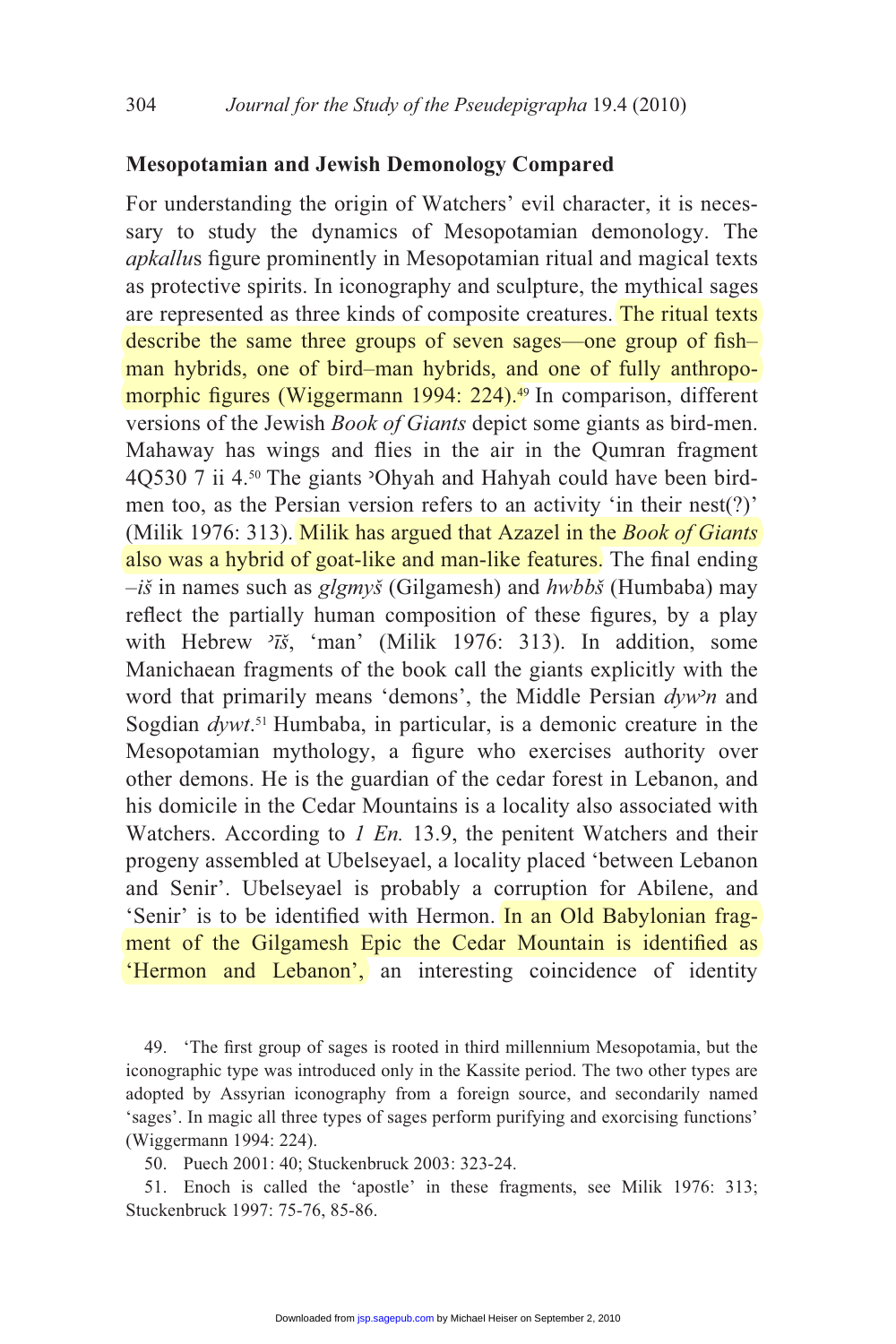(Reeves 1992: 124-25).52 The association of Watchers' sons with a cedar forest is also at work in the Damascus Document (CD 2.19) from Qumran, where they are as tall as cedar trees (3000 or 300 cubits), and with bodies like mountains (Nickelsburg 2001: 185).

 There are some ritual texts of ancient Mesopotamia for the defence of households, where one finds prescriptions regarding how to deal with epidemic diseases, represented as an army of demonic intruders. The texts describe in detail the prophylactic figurines of *apkallus* and monsters of clay or wood at the gates, rooms and corners of the house (Wiggermann 1992: xii). The *apkallu* figurines are among the statues that the texts prescribe to manufacture and bury at the strategic points in the house as protective deposits, they serve there as apotropaic guardians against protruding evil. The same groups of protective spirits served the magical defence of Neo-Assyrian palaces in relief along the walls, and sometimes in free-standing sculptural works made of precious metals or stone (Wiggermann 1994: 222).

 The main Akkadian text edited in Wiggermann's book (1992: text I) contains a description of the comprehensive ritual enabling 'to block the entry of the enemy in someone's house' (*Šēp lemutti ina bīt amēli parāsu*). In the first day of the ritual, the group of prophylactic statues of seven  $\bar{u}mu-apkallus$  is made of cornel (*e* $\bar{v}u$ ) wood (Wiggermann 1992: 8-9 ll. 49-65). In the second day, six other (groups of) statues are made and described in detail—seven statues of Sebettu, four statues of Lugalgirra, seven statues of 'armed ones' ( $\tilde{s}u$ t kakkī), 'the one of the cubit' (ša ištēt ammatu lānšu), four statues of

 52. See George 2003: 262-63 for the new edition of this text, rev. 31': *sa-ri-a ù la-ab-na-am.* From Deut. 3.8-9 we learn that the Mt Hermon belonged to the territory of King Og of Bashan, a giant, and one of the Rephaim (see Noegel 1998: 418). The standard epithet of the Ugaritic epic hero Daniel is *mt rpi*, 'man of Rapi'u', in parallel with *mt hrnmy*, 'Harnamite man'. In *1 En.* 6.7, the seventh chief of the Fallen Angels is also called Daniel, who with others descended on the Mt Hermon. It is possible that the Canaanite *hrnmy* became Hermon by a deliberate reinterpretation in the Hebrew Bible, connecting it with Hebrew *hrm*, 'ban' (see Annus 1999: 17). His position in the seventh place among angels connects him with Enmeduranki and Enoch, and in *Jub*. 4.20 Enoch marries the daughter of Daniel. Milik thinks that Daniel 'could be the protagonist in the Phoenician history of the flood' and the *Book of Watchers* intends to dethrone 'the Phoenician wise man to the rank of the wicked angels' (Milik 1976: 29). A more positive portrayal of him appears in the biblical book of Daniel, where he is a wise scholar at the court of the Babylonian king, a role that exactly belongs to the tradition of *apkallu*.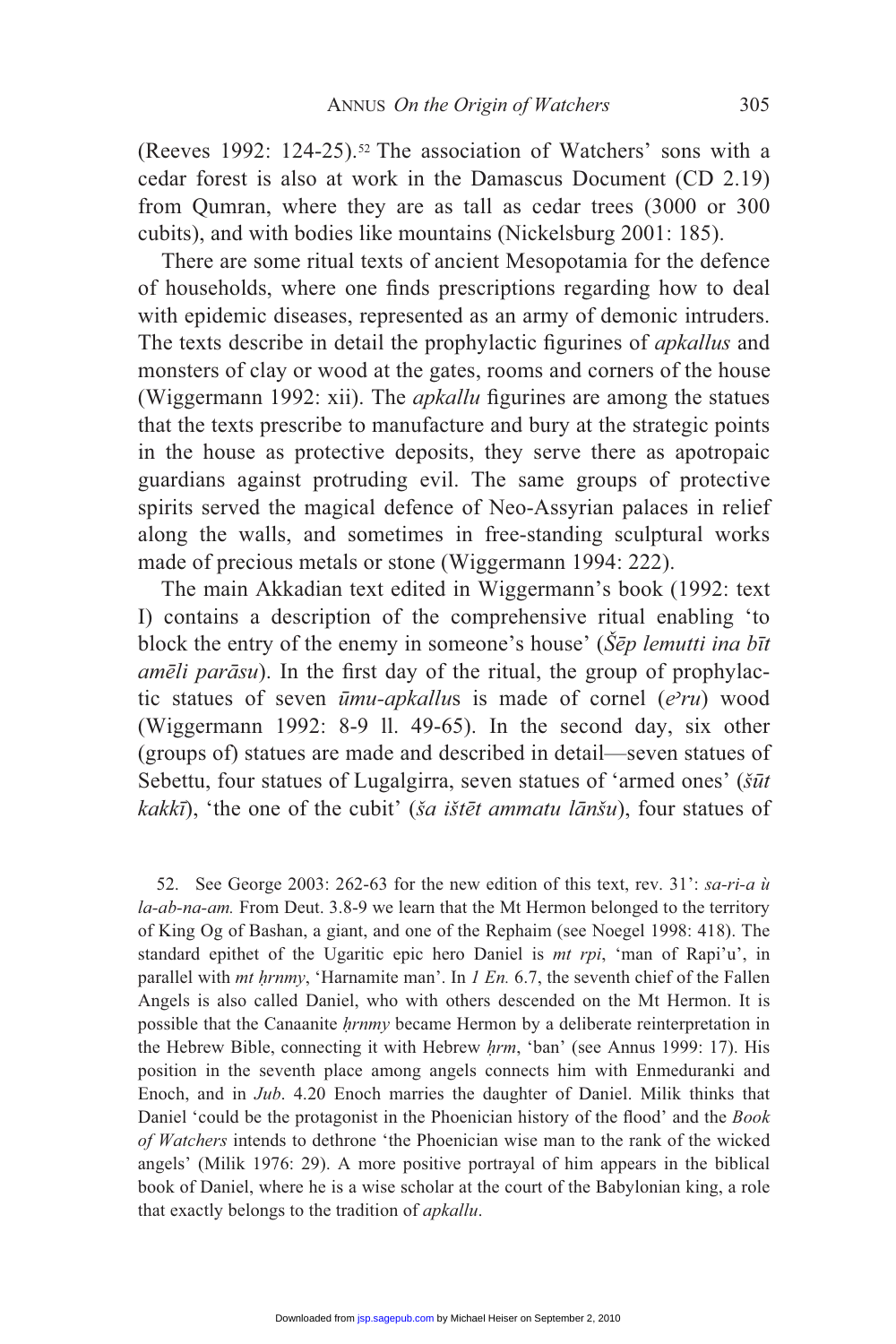Meslamtaea, and a statue of Narudda, which are summarized as 'the creatures of heaven' (Wiggermann 1992: 8-13 ll. 88-143). Some of these creatures are strongly associated with netherworld, and therefore they are of half-demonic nature, capable of both good and evil. Lugal(g)irra and Meslamtaea are symbols of plague and, according to anti-witchcraft series *Maqlû* VI 148-49, a pair of guard-gods in the netherworld, 'who tear out the heart and compress the kidneys' (Abusch and Schwemer 2008: 170). The well-known group of Sebettu, here on the side of good, are described as extremely malicious beings in the *Erra Epic*. 53

On the third day, a whole host of monster figurines are made of clay. The seven bird-*apkallus* and fish-*apkallus* are mentioned first, which is followed by a standard list of Babylonian demons—hairyones (*lahmu*), big weather-beasts (*ugallu*), mad lions (*uridimmu*), human-headed bisons (kusarikku), scorpion-men (girtablullû), fishmen (*kulīlu*), carp-goats (*suhurmāšu*) and others.<sup>54</sup> The function of all these protective spirits and demons alike is to ward off evil from the household. In the fourth and fifth day of the ritual, these statues are properly consecrated, purified and finally buried in their appropriate places in the house (Wiggermann 1992: 4). When drawing conclusions from this important text, one has to give a due attention to the circumstance that all these celebrated monsters here are assigned the tasks that are also given to *apkall*s.

The Assyrian foundation figurines of the fish-cloaked human *apkallu* type often show archaizing elements in their iconography, most noticeably in the form of the double-stranded beard in the rectangular clay plaques of the type from the city of Assur (Green 1984: 84). The archaizing features were to emphasize their nature as primeval beings, which made *apkallu*s particularly potent in the magical protectiveness (Green 1984: 86). Some figurines of the seventh century BCE from Ur were found during the excavations by

 53. *Erra* I 23-27: 'The Seven, warriors unrivalled, their divine nature is different, their origins are strange, they are terrifying, whoever sees them is numbed with fear. Their breath is death, people are too frightened to approach it!' (Foster 2005: 882). For a comparison of the Enochic giants to the destructive Seven in the *Erra Epic*, see Bhayro 2005: 244-45.

 54. Wiggermann 1992: 12-15 ll. 170-205. There is a similar text, KAR 298, which consists of extracts from this and other texts. The protective spirits enumerated there also include *apkallu*s along with the demons (see Wiggermann 1992: 41-46).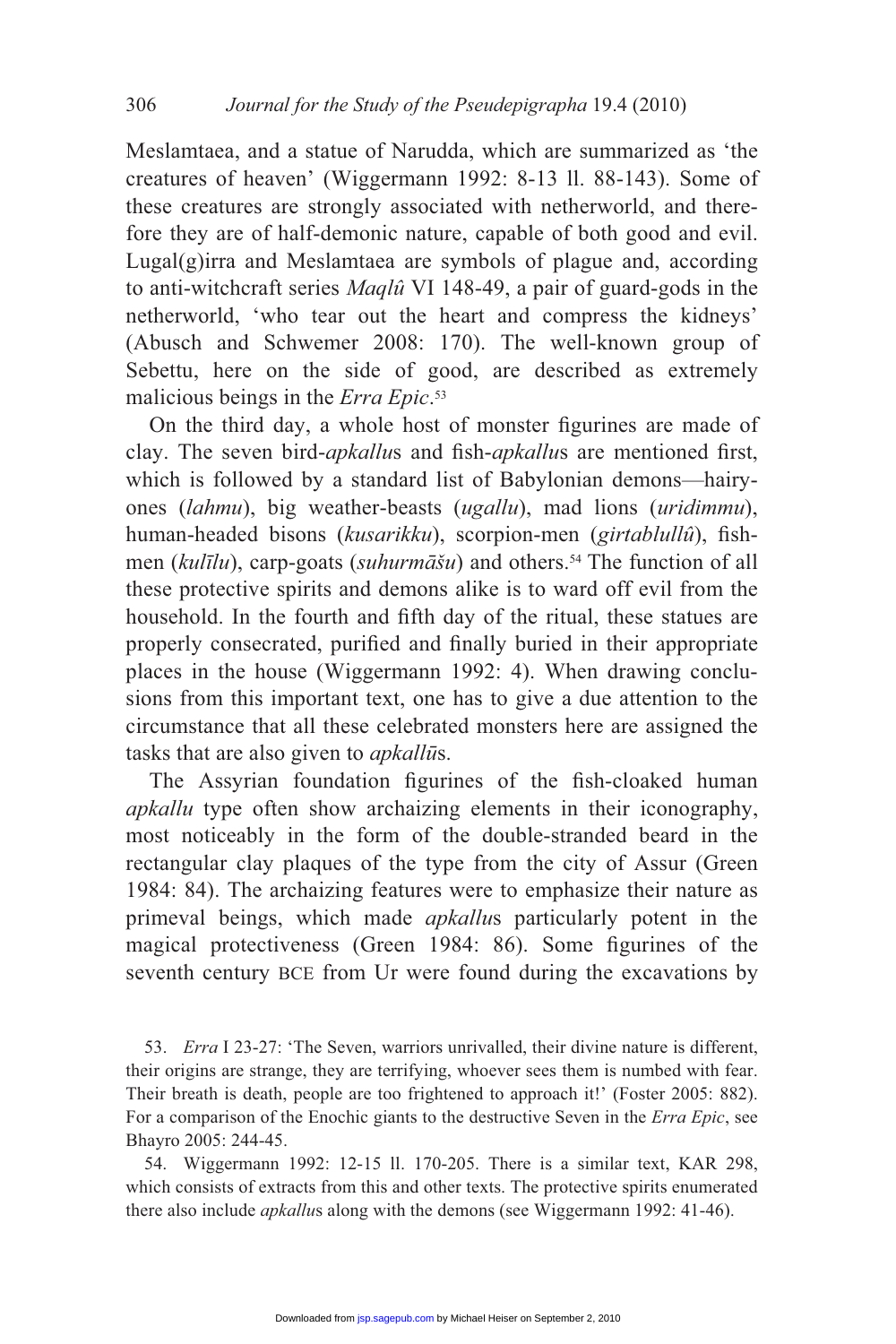L. Woolley in little boxes of burnt brick underneath a pavement. Instead of flanking the doorways, the figurines were in lines against the walls, and the open side of each box faced towards the centre of the room. Thus the figurine groups were apparently doing domestic sentry-duty. There are some deliberate archaizing components found in the archaeological context of these deposits:

Very curious was the fact that the boxes were made of plano-convex bricks collected from various parts of the mound, and this archaic material had been deliberately chosen in order to invest the magical deposits with an aura of antique sanctity. The practice illustrated at Ur has a most interesting parallel in a slightly later period, at Kish, where one such figure was found buried underneath a plano-convex pavement composed, not of archaic, but of archaistic bricks. At Ur there were ten different types of figures and they included three of those found at Calah: the winged *apkalle* with birds' heads and human bodies, the warriors, and the fishmen. (Mallowan 1954: 90)

Many of these protective spirits, statues of which are made during the ritual described above, also occur in standard lists of eleven monstrous beings, which are defeated by the warrior god Ninurta. In the Babylonian *Creation Epic*, some of these beings are counted among evil creations of Tiamat, who are combated by Marduk (see Annus 2002: 110-13). The demonic adversaries of Mesopotamian warrior gods become beneficent in their defeat, and occur as protective spirits in the ritual texts. On the level of ritual and magic, the distinction between various types of *apkallu*s, demons and monsters seems to vanish, as all figurines are united to fill the common task. In guarding houses and palaces their malevolent background makes them more effective (Green 1984: 86). In literature, we can find only a few cases where the sages are referred to as evil beings, while there are many more examples of viewing them positively. The monsters become positive after they are defeated in battle, and their images can be positioned at the entrances of palaces and temples as guardian figures. This is etiologically explained in the *Creation Epic* V 73-76, where Marduk does the following:

[And] her eleven creatures, which Tiamat created as the beas[ts], their weapons he broke, he tied them to his feet, he made then [their] images, stationed them at the gate of Apsû, (saying:) 'Let them not be forgotten, be this a sign!' (Annus 2002: 118-19)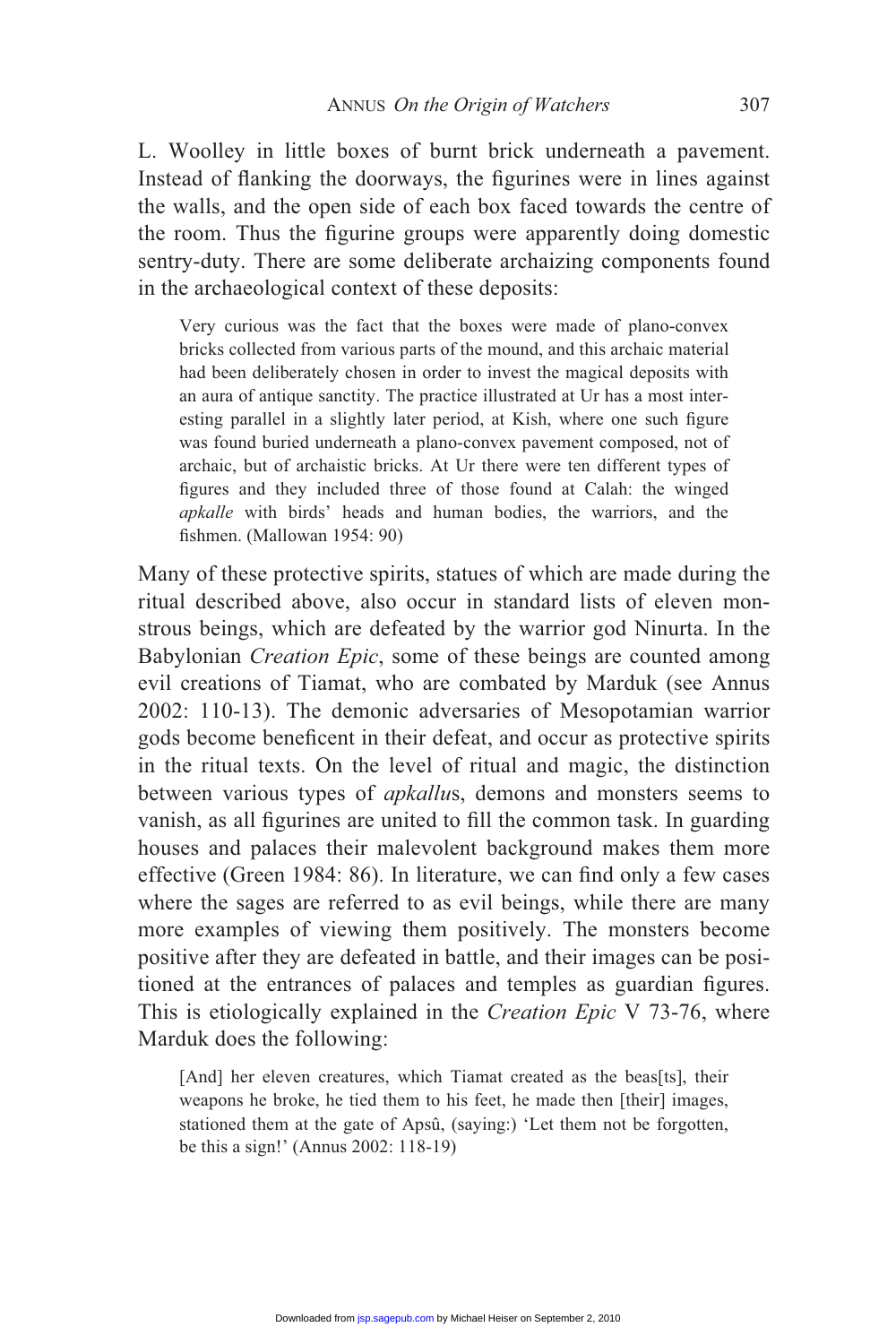The usual guardians of Mesopotamian gates and doors, the humanheaded winged bulls (*lamassu*), lions and other fabulous or real monsters were probably considered as former demonic enemies of the warrior gods. The Assyrian triumph rituals, which celebrated king's victories, also publicly displayed the rebellious enemy kings in their defeated state at important city gates (Annus 2002: 119). As A. Green has rightly observed:

…we should guard against a rigid division, in considering Mesopotamian spirits, between the good and the evil: at times, perhaps, the beneficence or malevolence of individual spirits depended more upon their works at any given time than upon their essential natures. The Seven Gods might at one time be perceived as on the side of good, at another as deadly evil. We have seen how even Pazuzu, for all his professed maliciousness, might be a protection against Lamashtu, and it is not impossible that he is sometimes, at least, counted among the Assyrian apotropaic series. Conversely, even the Babylonian Sages, steeped in wisdom and full of beneficence, may have had a darker side. (Green 1984: 86)

As the beings subservient to the god Ea, the sages had an origin not very different from some monsters. Various demons had close associations with different gods, who governed them and restrained their rebelliousness. To Ea probably belonged the *lahmu*, 'hairy-one', the kulīlu, 'fish-man', and *suhurmāšu*, 'goat-fish'. The *kusarikku* may have originally belonged to the sun-god Shamash, as well as the *girtablullû*, 'scorpion-man', and *uridimmu*, 'mad lion'. From at least the Middle Babylonian period, however, some of these creatures are occasionally presented as a group, appearing in the army of Tiamat in the *Creation Epic* and as part of the suite of the victor Marduk (Green 1984: 85-86).

## **The Great Flood according to the** *Erra Epic*

In the *Erra Epic*, the flood narrative appears in a version different from other deluge accounts in ancient Mesopotamian literature. In this text, the flood is caused by Marduk, the tradition that otherwise belongs to Enlil, as elaborated most fully in the Atra-hasis myth. Differently from Atra-hasis, the *Erra Epic* views not Enlil, but Marduk as the chief god of the pantheon, and Erra as the challenger of his order. In other words, the *Erra Epic* presumes that the *Creation Epic* is the principal text describing the world order, as established by Marduk. The flood story is narrated by Marduk himself in *Erra* I 132-37: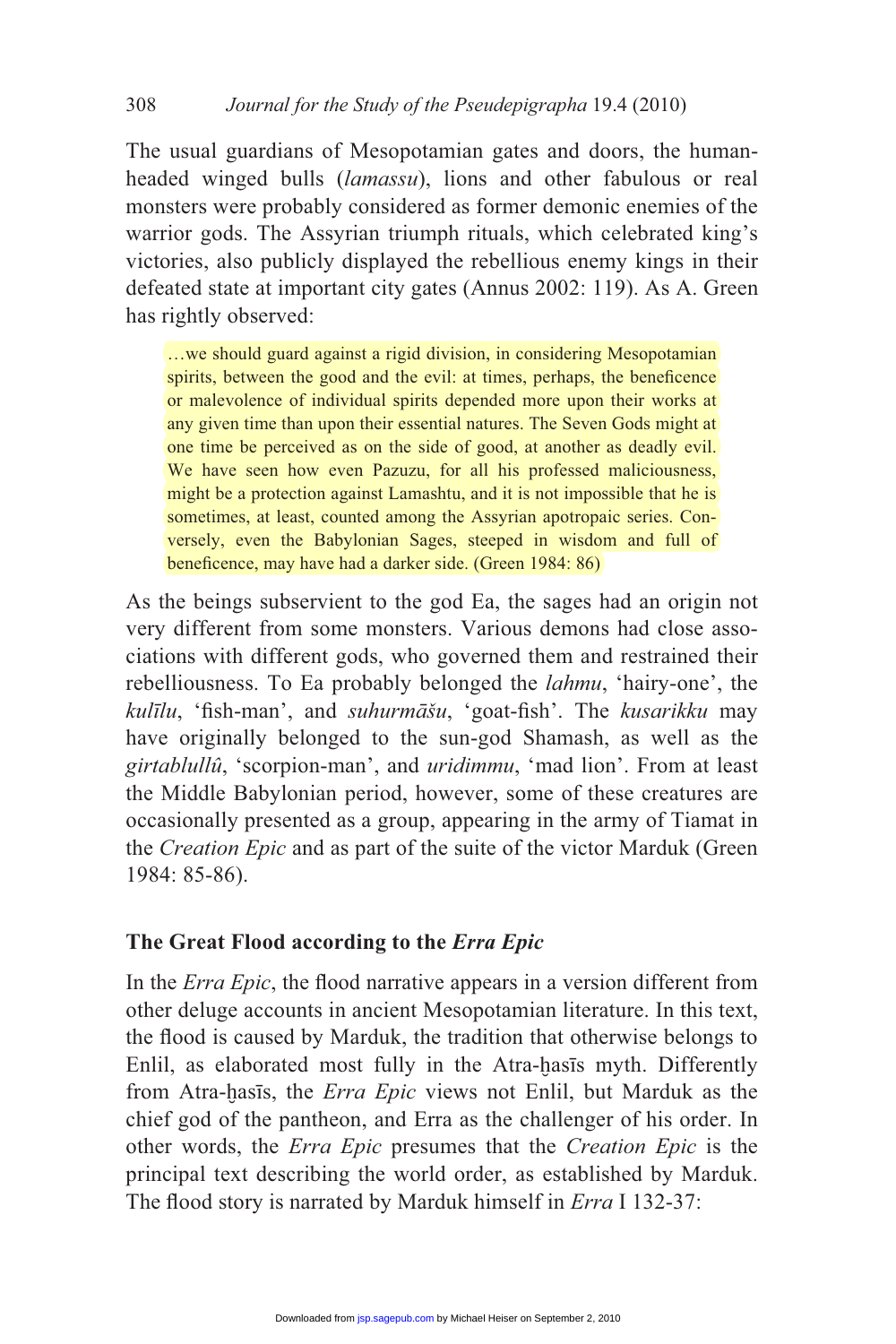Once long ago indeed I grew angry, indeed I left my dwelling, and caused the deluge! When I left my dwelling, the regulation of heaven and earth disintegrated. The shaking of heaven meant: the positions of the heavenly bodies changed, nor did I restore them. The quaking of netherworld meant: the yield of the furrow diminished, being thereafter difficult to exploit. The regulation of heaven and earth disintegrating meant: underground water diminished, high water receded. When I looked again, it was a struggle to get enough.<sup>55</sup>

After the flood, while the surviving portion of humankind struggled for life, Marduk built a new house for himself (I 139). However, his precious attire (*šukuttu*) had been struck by the deluge. Marduk commanded Girra to make his features shine again and to cleanse his apparel (I 141), he put on his 'crown of sovereignty' and returned to his temple (I 143). Subsequently, in I 147-48, Marduk recollects his deeds during the flood: 'I sent craftsmen down to Apsû, I ordered them not to come up. I changed the location of  $m\bar{e}su$ -tree and *elmešu*stone, and did not show it to anybody.'<sup>56</sup> The sages were apparently done away by Marduk during the flood, just as God punished the Watchers with the deluge. It is a matter of conjecture to assume that the sages were sent to Apsû, because they had rebelled against the divine order of Marduk in a way that is not given.<sup>57</sup>

The account of flood and its results in the *Erra Epic* again invites a comparison with Jewish lore about Watchers and Giants. In the Qumran fragment 4Q530, which mentions the Watchers as 'gardeners', also contains a reference to destructive water and fire, abruptly doing away with all flourishing vegetation in the garden under Watchers' care.<sup>58</sup> The 'gardeners' in this symbolic dream refers to Watchers, and the trees to giants. Another Qumran fragment, which is

55. Cagni 1969: 70-72; the translation is from Foster 2005: 887.

56. Akkadian: ummānī šunūti ana Apsî ušēred-ma elâšunu ul aqbî / ša mēsi *elmeši ašaršun unakkir-ma ul ukallim mamma* (Cagni 1969: 74). It can also be understood that the stones grew on the tree, as *CAD* E 107 translates I 148: 'I changed the place where (grow) the *mes*-trees (bearing) *elmešu*, and did not show anybody'.

 57. Kilmer (1989: 43) speculated that the sages 'were dispatched for good to the apsu at the time of the flood and may have been deprived access to the *mes*-tree, 'the flesh of the gods', which provided them with the special material to make divine and kingly statues (as well as knowledge, skill and longevity?), but which was hidden from them (and all future mortals) forever when Marduk cast it to the deep.'

58.  $4Q530$  2 i 10:  $kl$  my' wnwr' dlq bkl, '... all the water, and fire burned it all' (Puech 2001: 28). The devastation of fire also accompanied the deluge according to the Babylonian Gilgamesh epic XI 104-105 (see George 2003: 708-709).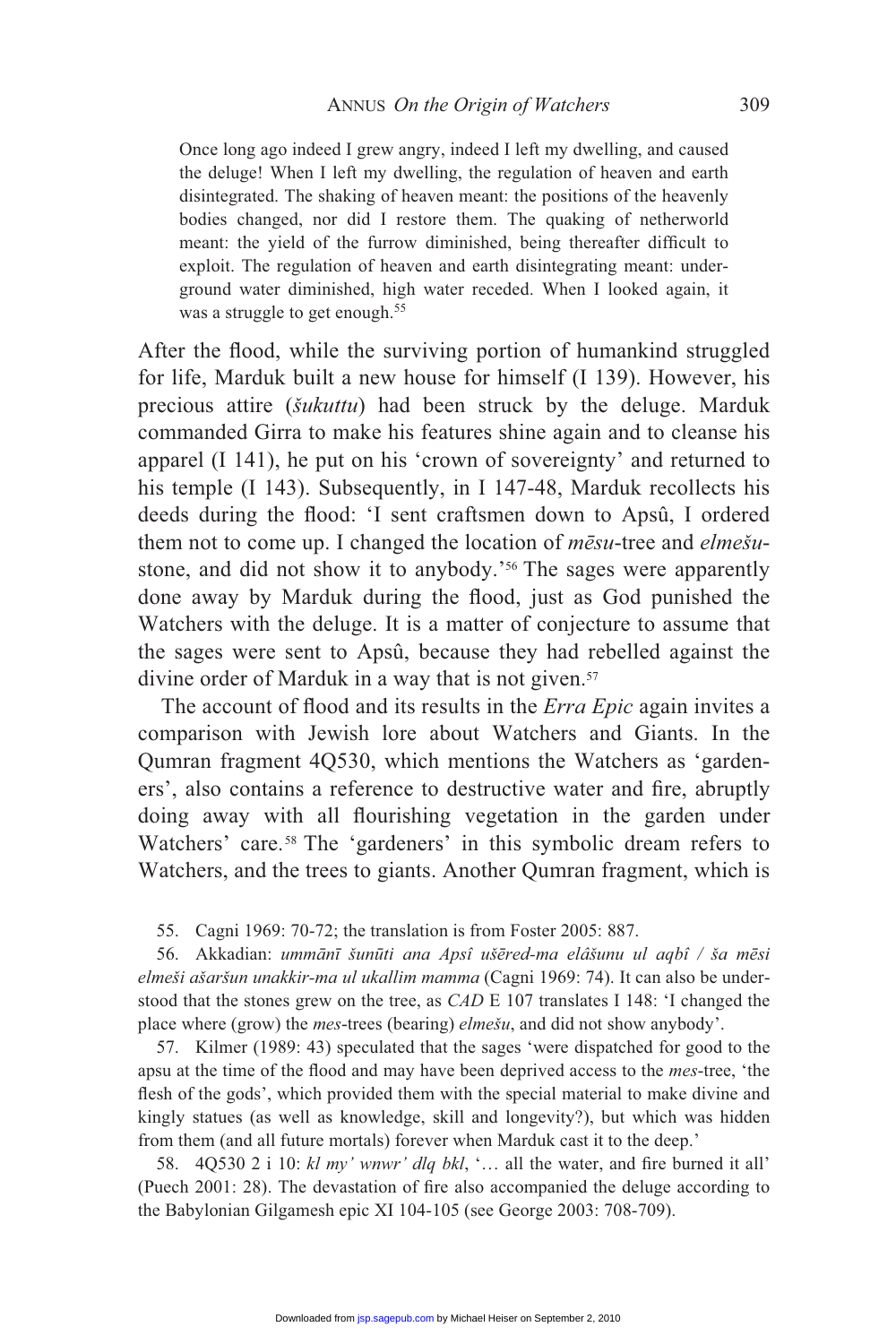probably a textual witness to the same dream or a series of dreams (6Q8 2), mentions a garden and a tree with three shoots, which apparently survives from this catastrophe (Puech 2001: 33-34). The image serves as a symbol for the preservation of Noah and his three sons (Reeves 1992: 86-87). This narrative refers to Watchers' original mission as culture-bringers, which had turned to evil, and finally resulted in their destruction by the flood of water and fire.<sup>59</sup> The two Qumran fragments recount the event as a symbolic dream of warning for the Giants. A similar dream complex is attested in the medieval *Midrash of Shemhazai and Azael*, where it is narrated as follows:

One night the sons of Šemhazai, Heyyâ and 'Aheyyâ, saw (visions) in a dream, and both of them saw dreams. One saw a great stone spread over with lines (of writing). And an angel (was seen by him) descending from the firmament with a knife in his hand and he was erasing and obliterating all the lines, save one line with four words upon it. The other (son) saw a garden, planted whole with (many) kinds of trees and (many) kinds of precious stones. And an angel (was seen by him) descending from the firmament with an axe in his hand, and he was cutting down all the trees, so that there remained only one tree containing three branches. (Milik 1976: 328)

Relocation of a tree and stones is also a motif in the *Erra Epic*, where Marduk during the flood 'changed the location of *mesu*-tree and *elmešu*-stone', in the context of sending the sages down to Apsu (I 147-48). The garden with trees and precious stones in the second dream is comparable to the garden in the end of the hero's journey in the Gilgamesh epic (IX 173-90), with the trees bearing jewels and precious stones (George 2003: 672-75). The imagery used in these Qumran fragments and in the medieval midrash are deeply rooted in the ancient Near Eastern mythology. In the Mesopotamian *Utukku Lemnutu* incantations, some demons are compared to devastating flood  $(5.82; 16.61)$ , and in 4.17-18 the demons spawned by the seed of the sky-god Anu 'scorch the land like daylight, weaken (var. "uproot") the huge *mes*-trees in the forest' (Geller 2007: 203). In Marduk's postdiluvian speech to Erra in I 150-62, he searches in a series of rhetorical questions for both the tree and the sages:

59. In the Talmudic tradition, the flood that giant king Og survived, was a mixture of water and fire: 'the torrents of the primeval flood withstood by Og were mingled with fire, hot to the point of scalding. Had it not been for Og's incredible strength, he too would have been consumed' (Noegel 1998: 419).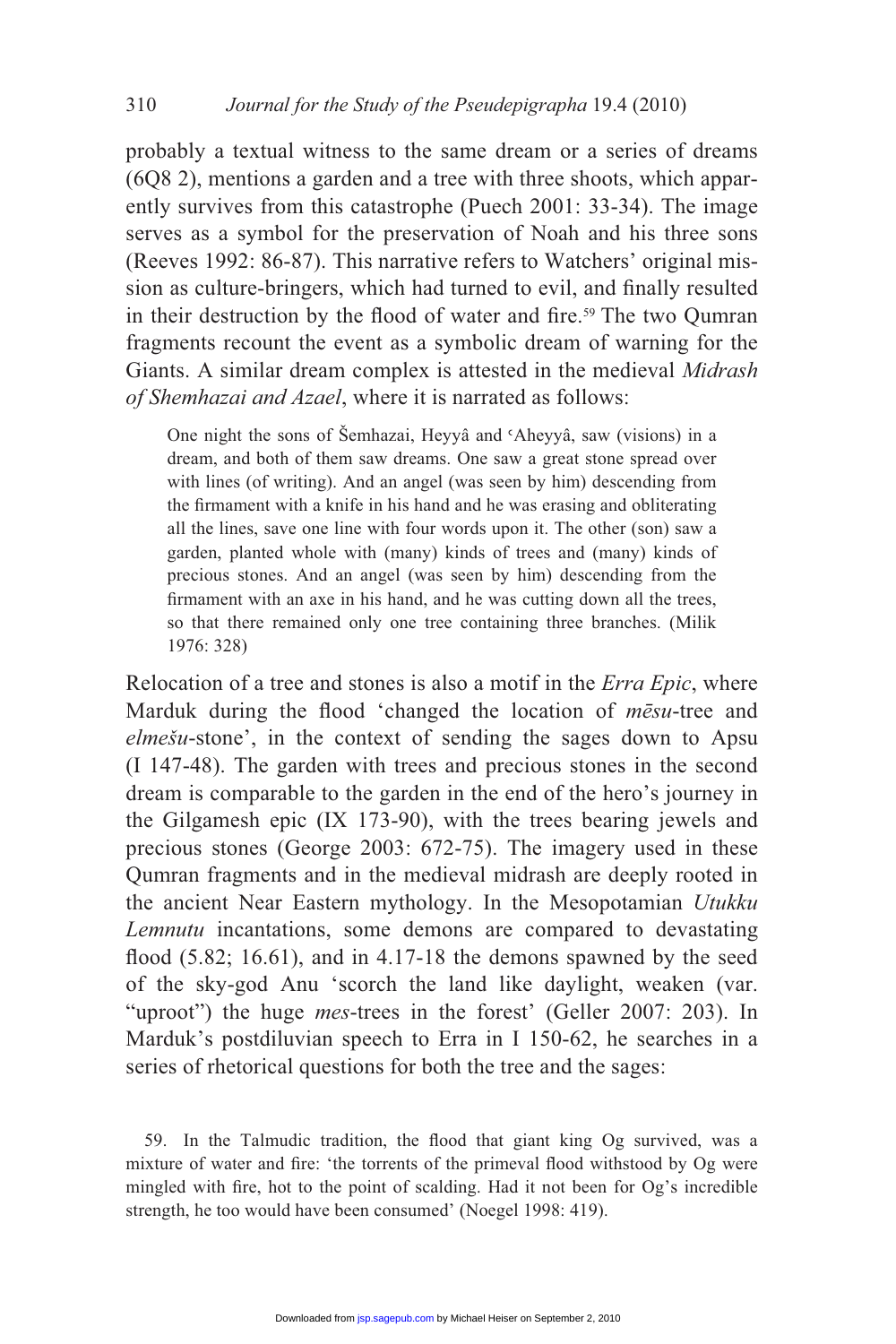Where is the *mes*-tree, the flesh of the gods, the emblem of the king of the universe, the pure tree, august hero, perfect for lordship, whose roots reach hundred leagues through the vast sea to the depth of the underworld, whose crown brushed [Anu's] heaven on high? Where is Ninildum, great carpenter of my supreme divinity, wielder of the glittering hatchet, who knows that tool, who makes [it] shine like the day and puts it in subjection at my feet? Where is Kusig-banda, fashioner of god and man, whose hands are consecrated? Where is Ninagal, wielder of the upper and lower millstone, who grinds up hard copper like hide and who forges to[ols]? Where are the choice stones, created by the vast sea, to ornament my diadem? Where are the seven [sa]ges of the depths, those sacred fish, who, like Ea their lord, are perfect in sublime wisdom, the ones who cleansed my body?<sup>60</sup>

Thus, like the Watchers, the Mesopotamian *apkallu*s were punished by a flood according to the *Erra Epic*. In *1 Enoch*, the flood was considered final judgment for the fallen angels, combined with the punishment of fire (ch. 10). Some of the angels, like Asael, 'will be led away to the burning conflagration' on the day of great judgment (10.6). Moreover, as *apkallu*s are sent down to Apsû, the Watchers and their sons 'will be led away to the fiery abyss, and to the torture, and to the prison where they will be confined forever' in 10.13 (Nickelsburg 2001: 215). The prison, where the spirits of the fallen angels are kept, is a chasm like Apsû, an abyss containing fiery pillars, and it is situated at the 'end of the great earth' according to the Greek version of *1 En.* 18.10, or 'beyond the great earth' following the Ethiopic.61 The expression 'great earth' is highly unusual in both languages, but it becomes explicable in the light of Mesopotamian mythology. The 'great earth' is a name for the netherworld in Mesopotamian texts, *ki-gal* in Sumerian, whence the Akkadian *kigallu* was borrowed. The expression is found in the name of Mesopotamian queen of the underworld, Ereshkigal (see Horowitz 1998: 274-76).

 As divine beings, however, both the Watchers and *apkallu*s were able to survive the flood by assuming a different form. The combination of fire and water as means for judgment and execution of the

60. Cagni 1969: 74-76; the translation is from Foster 2005: 888-89 (modified). According to Parpola, the cleansing of Marduk's body here refers to the balance of the sacred tree and the divine world order, which is taken care of and maintained by the *apkallu*s (Parpola 1993: xx-xxi).

 61. The abyss is described in *1 En.* 18.10-11; 19.1-2; 21.7-10. See Bautch 2006: 254-55.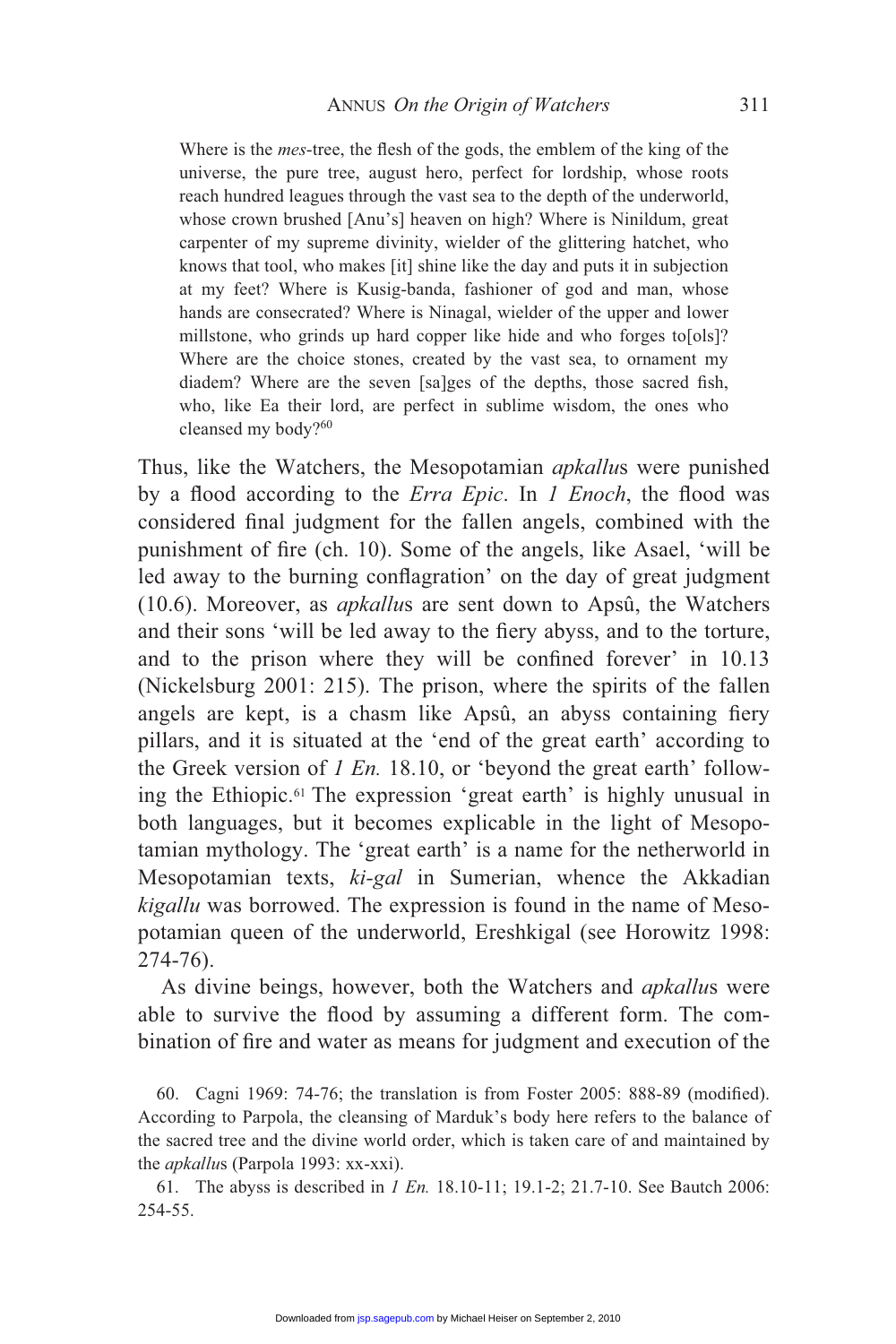Watchers and witches was thought to be effective only for a limited period of time. The witches and demons in Mesopotamian mythology were not fully destructible because of their partly divine nature. They continued to do harm and bring diseases, no matter how often they were invoked to become neutralized. According to *1 Enoch* 12–16, the flood does not destroy the giants either, but releases their spirits to constitute a realm of evil spirits, who continue to roam about the world and plague humanity until the eschatological judgment (see Stuckenbruck 2003: 336). Passages like *1 En.* 15.8-9 explain the origin of the demonic world:

But now the giants who were begotten by the spirits and flesh—they will call them evil spirits of the earth, for their dwelling will be on the earth. The spirits that have gone forth from the body of their flesh are evil spirits, for from humans they came into being, and from the holy watchers was the origin of their creation. Evil spirits they will be on the earth, and evil spirits they will be called. (Nickelsburg  $2001: 267$ )<sup>62</sup>

The flood was able to neutralize the bad influence of Watchers and their sons only temporarily. For the reader of *1 Enoch*, the Watchers had already generated their immortal spirit or substance, which was of evil character, into the world (Nickelsburg 2001: 273). Therefore, it could not be decisively rooted up. The Mesopotamian tradition, which judged and neutralized witches, witchcraft, and evil omens by burning and drowning their representations in a ritual of divine judgment, offers a remarkable parallel to this concept.

The section of the ritual in *Btt Meseri*, which enumerates all names of the *apkallus*, both antediluvian and postdiluvian, gives the final instruction to throw their depictions into river, which act probably represents their ordeal. The ritual instruction says: 'Remove them and say to them as follows: "Ea has created you, Ea has absolved you"'.<sup>63</sup>

 62. The spirits of the giants in *1 En.* 15.11-12 'lead astray, do violence, make desolate, and attack and wrestle and hurl upon the earth and cause illnesses. They eat nothing, but abstain from food and are thirsty and smite. These spirits (will) rise up against the sons of men and against the women, for they have come forth from them' (Nickelsburg 1991: 267). See Wright 2005 for a full discussion.

63. Obv. II 5-6: *tu-rab-šú-nu-tu ki-a-am taqabbī* (DU<sub>11</sub>.GA)- *šú-n*[*u-tu*]  ${}^d\acute{E}$ -*a ibni-ku-nu-ši <sup>d</sup> É-a ip-šur-k*[*u-nu-ši*], 'Du wischt sie ab; folgendermassen sagst du zu ih[nen]: "Ea hat euch geschaffen; Ea hat euch gelöst"' (von Weiher 1983: 49, 53). For this saying, see Parpola 1993: no. 56, rev. 9-10, with the explanation in ll. 10-12: 'He who caused the earthquake has also created the apotropaic ritual (*namburbû*) against it'.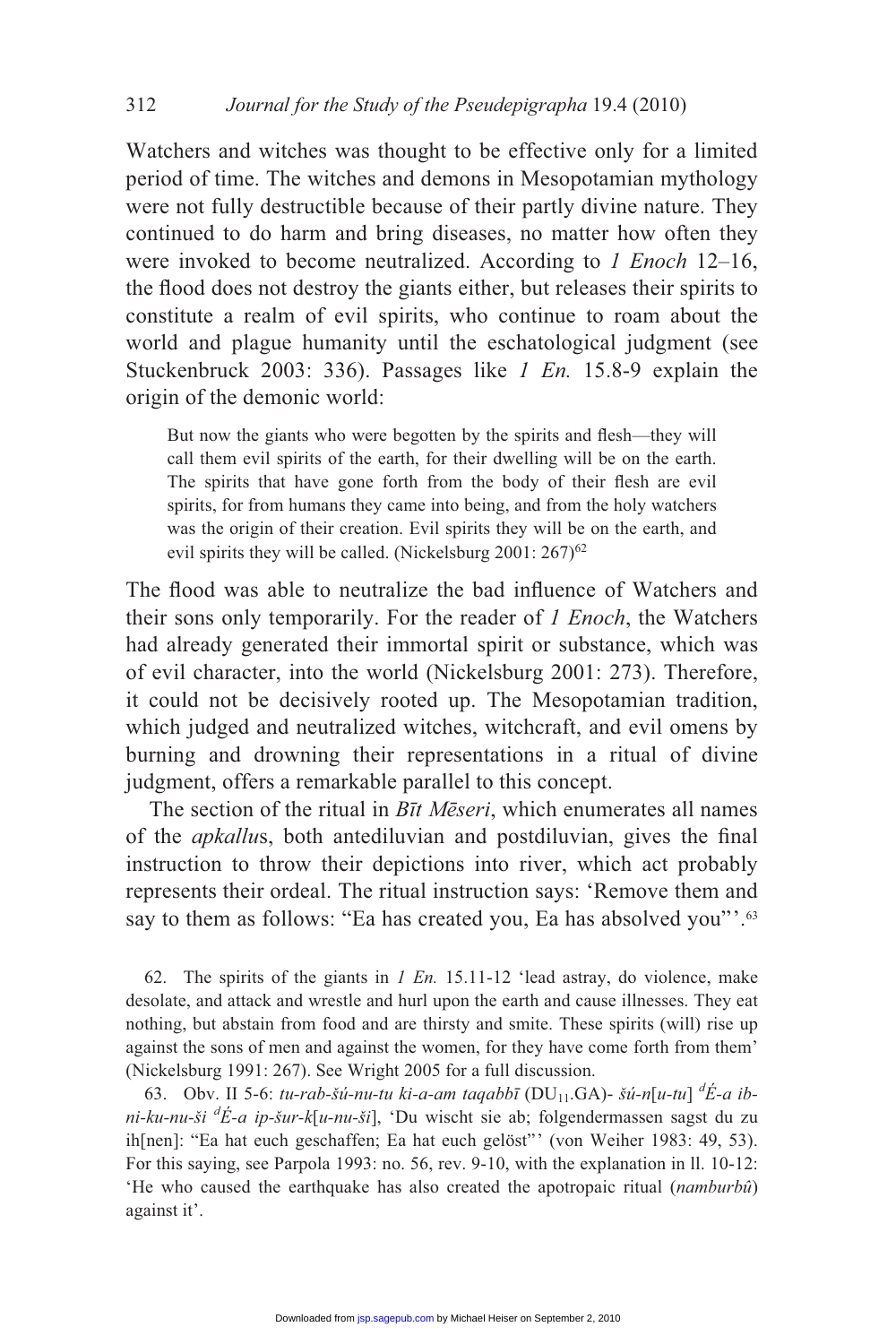The river in these ritual occasions is identified with deluge, who judges the evil ones by overcoming them. This concept of flood is found in many variant prayers recited to the purifying River during the rituals used for dispelling the effects of witchcraft and evil omens. In these prayers, the River is either equated with the flood, or the great gods have 'given' a flood to it:

You judge the cases of all peoples. O great River, sublime River, your waters run straight, receive from me the evil of sorcery, let your channel receive all my sins! You run straight, O River, take this down to your depths (= Apsû), O River! May that evil not come near me nor my house, may it gain no hold on me, may it not overcome me! May I live on in well-being, that I may sing your praises. $64$ 

In the ritual, the images of evil omen carriers and witches are cast into the river, which serves as a part of judgment issued by the divine court, consisting of the divine triad Ea, Shamash and Asalluhi. This is in accordance to the *Code of Hammurabi*, which prescribes in its second paragraph the divine river ordeal to the person, who is charged with witchcraft without proof (Maul 1994: 85-86). In rituals, the river ordeal will provide proof for his crime of witchcraft by overcoming him. On the mythological plane, this river ordeal is equated with the great flood, which took place to wipe out the sinful part of humankind both in the Hebrew Bible and ancient Mesopotamian mythology. According to *1 Enoch*, the sin was brought to them by Watchers and their illegitimate revelation of divine secrets. Thus, the Mesopotamian concept of the origin of evil stands at the beginning of the Jewish understanding of the nature of Watchers.

The demons, both malicious and beneficent, were often thought to have their origin with the first generations of men, both in Greek and Semitic traditions. According to Hesiod's *Works and Days* 110-27, the *daimones* came forth from the men of the first, golden age. Socrates once averred (Plato, *Apol.* 15, 27B-E) that they may be the children of gods and nymphs or other women (Nickelsburg 2001: 273). They were the mixed offspring of gods, angels, divine heroes or divine sages who lived in primeval time. This period is identified as the antediluvian era in Mesopotamian and biblical historiography.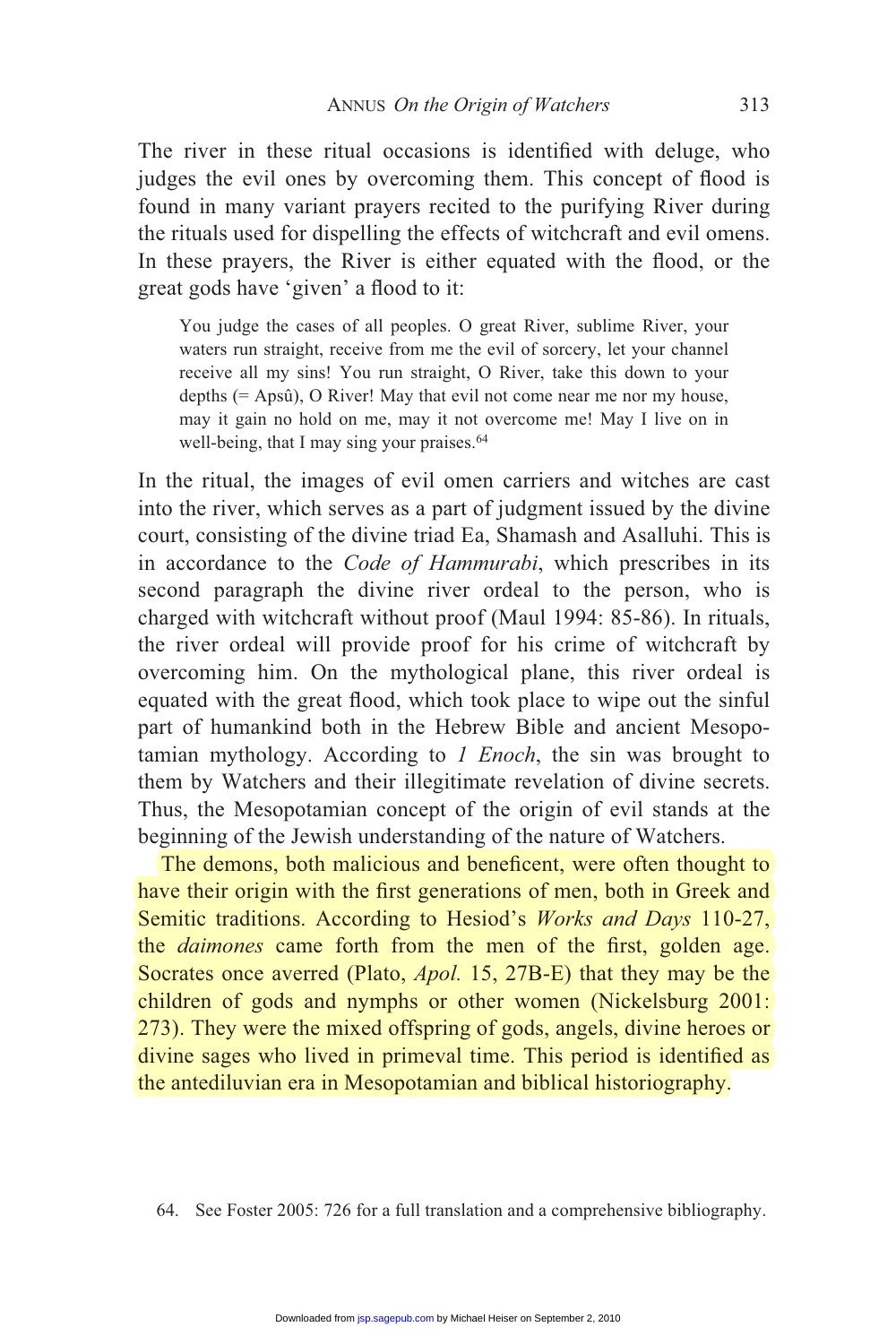## **The Term for Watchers in Aramaic and Akkadian**

The Aramaic term for 'Watchers' ('yr) must have come about as an adaptation of Akkadian term *massaru*, the term which denoted specialized guards for gates, doors, walls, and so on, but also divine guardians and their representations in private houses and temples.<sup>65</sup> The verbal root 'wr in Hebrew means '(to be) awake', and Syriac 'r, with participle ' $\bar{r}$  means '(to be) awake, watch'. Hence the Aramaic term means 'wakeful one'. The expression 'yryn came to denote angelic beings, whether they are good or rebellious, or could be used neutrally to refer to angels in general (Stuckenbruck 1997: 84). The cognate verb in Akkadian is *êru*, 'to be awake' (*CAD* E 326).

As Denning-Bolle perceptively notes, the form of the fish-*apkallu* is 'linked with the secrets that dwell in the deep; and its neverclosing, ever-watchful eyes lend it an omniscient sagacity' (1992: 52). The idea that divine guardians do not sleep is familiar not only from the Hebrew Bible (e.g. Ps. 121), but in the area where Aramaic succeeded Akkadian, from even older literature (Murray 1984: 315). The Assyrian text KAR 58 is a hymn to Nusku, the ritual to obtain a pleasant dream, with an address to the dream god Anzagar (Butler 1998: 339-47). The reverse of the tablet, from line 12 onwards, contains a prayer to personified watches of the night, which ascribes to them a certain surveillance of human life (Murray 1984: 306):

May the evening watch, the midnight watch, the morning watch, may night bring me (a dream), let me sound your praises. O [An]zagar, Anzagar, who brings (dreams) to humankind, messenger of prince Marduk, O Nightfall, awesomeness of the nighttime, O three watches of the night, who are wakeful, watchful, alert, and non-sleeping, you will grant a verdict to wakeful and sleeping, you will fulfil your responsibility, you will look out all night until the morning watch. (Foster 2005: 718)

This prayer was probably also incorporated into the series of *B*<sup>t</sup> Meseri.<sup>66</sup> The text from Assur, KAR 298, which prescribes the making

 65. See *CAD* s.v. *massaru.* S. Bhayro (2005: 22-24) seeks the origin of the appellation 'Watchers' ('yryn) in the Akkadian verb *barû*, which in the context of divination is used for reading omens from the liver of a sacrificial animal. The verb also means 'to watch over' (*CAD* B 115-18), but without any association with 'sleeplessness'. The Aramaic term may have many Akkadian antecedents, after all.

 66. See Butler 1998: 339-40. The world of Assyriology is patiently waiting for the forthcoming edition of the *Bīt Mēseri* series by Professor R. Borger. Until the edition has not published, it cannot be said with certainty that the whole text of KAR 58 belongs to this series.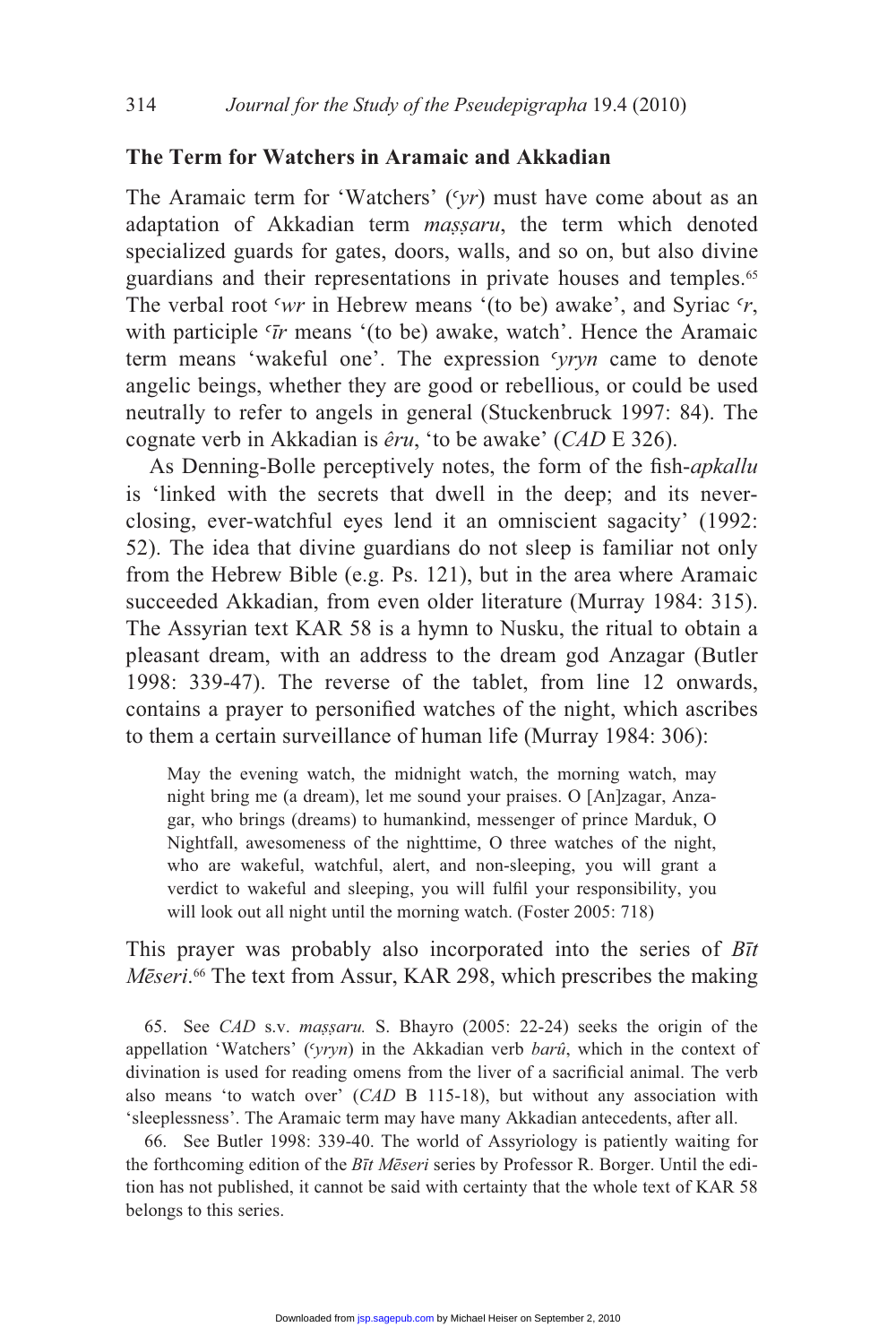of apotropaic *apkallu* figurines, often quotes the first line of otherwise unknown incantation *attunu salmē apkallē massarē* ('You are the *apkallu*-figures, the watchers', e.g. line 14). Unfortunately, the full text of this incantation has not survived on the extant cuneiform tablets. This incantation was recited to the figurines of *apkallus*, the 'watchers', after they were buried under the floor of buildings as guardians. After all, their interred state may have contributed to understanding of them as 'fallen' angels. In the Hebrew Bible, the term 'Nephilim' also refers to heroes' 'fallen' status as dead, and presumably buried, at the time when the events are recorded. In any case, the *apkallu*-sages had clearly a function of 'Watchers' in Mesopotamian mythology, and their well-attested connection with demons and other malicious beings makes them very probable predecessors and a source of origin for the Jewish Watchers.

## **Conclusion**

The conclusions of this study were already foreshadowed in the summary of arguments in the Introduction. The mythology of the Watchers and their sons the giants derived from inverted versions of various Mesopotamian myths and beliefs about *apkallu*s. In some parts or layers of Mesopotamian mythology and ritual practices the sages were already regarded as dangerous and potentially malicious creatures, upon which the Jewish authors could build their parody. There is a certain structural affinity, not explicitly mentioned in the present study, between the antediluvian *apkallu*s and the Watchers on one hand, and between postdiluvian sages and the giants, the sons of the Watchers. The first two groups were fully divine, while the second two groups were only two-thirds or half-divine. However, it would be wrong to expect perfect correspondences in a matter that ultimately belongs to folklore. Although the Jewish authors were borrowing from Mesopotamia, they did so in a creative and polemical spirit, adding concepts and details not found in the sources they used.

 One of the more important conclusions of the present study is that the mythology of Watchers cannot be a phenomenon invented only through inner-Jewish discussions without outside sources. As the Mesopotamian tradition viewed *apkallu*s as ancestors of the contemporary kings, priests and scholars, the *Book of Watchers* possibly used the image of wicked Watchers for criticizing Jerusalem's cult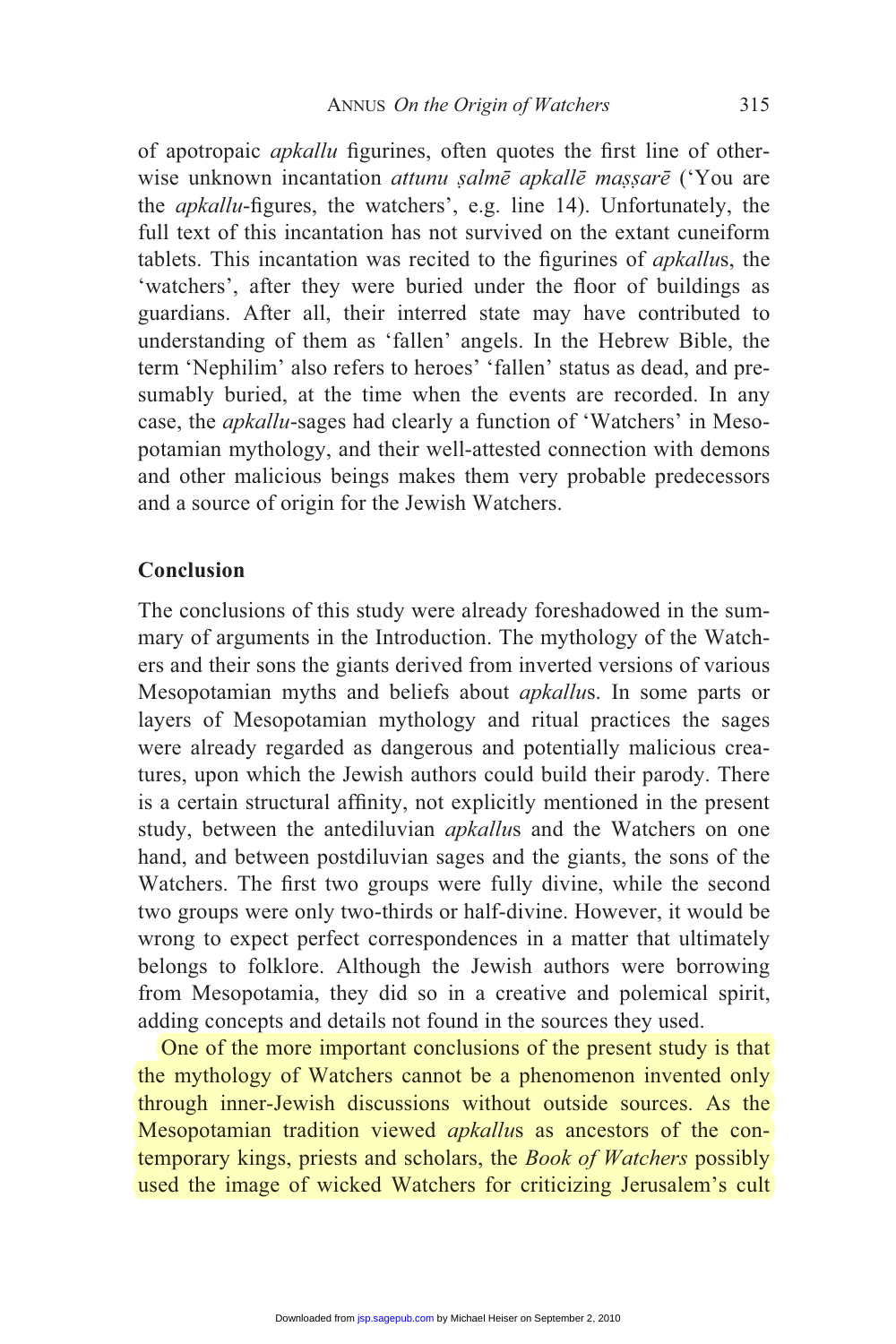establishment and its priesthood (Himmelfarb 1993: 27). If the *Book of Watchers* was written as the criticism of Zadokite priesthood and the official cult in Jerusalem, as some scholars have suggested (Boccaccini 1998), one begins to wonder in the light of the present study, how Babylonianized the so-called Zadokites may have been during the early Second Temple period.

 The *Book of Watchers* apparently belongs to the same layer of Jewish polemical literature, which also depicted Daniel as a scholar in the court of the Babylonian king. Accordingly, the date of the composition of the *Book of Watchers* may belong to the same period as that of the book of Daniel. However, the oral traditions concerning Watchers may be much older than this literature. For the present author, there is no doubt that the author of Gen. 6.1-4 already knew a variant of the mythology of Watchers that s/he retells in an abbreviated version (cf. Milik 1976: 31). The birth of the oral lore about Watchers must belong to a period in history, when the Jewish culture was extensively exposed to Babylonian influences. An obvious candidate for such a period is the Babylonian exile.

#### **References**

| Abusch, T.   |                                                                           |
|--------------|---------------------------------------------------------------------------|
| 2002         | Mesopotamian Witchcraft: Toward a History and Understanding of Baby-      |
|              | lonian Witchcraft Beliefs and Literature (Ancient Magic and Divination,   |
|              | 5; Leiden: Brill & Styx).                                                 |
|              | Abusch, T., and D. Schwemer                                               |
| 2008         | 'Das Abwehrzauber-Ritual Maqlû ("Verbrennung")', in B. Janowski and       |
|              | G. Wilhelm (eds.), Omina, Orakel, Rituale und Beschwörungen (Texte aus    |
|              | der Umwelt des Alten Testament, Neue Folge, 4; Gütersloh: Gütersloher     |
|              | Verlagshaus): 128-86.                                                     |
| Annus, A.    |                                                                           |
| 1999         | Are there Greek Rephaim? On the Etymology of Greek Meropes and            |
|              | Titanes', UF 31: 13-30.                                                   |
| 2002         | The God Ninurta in the Mythology and Royal Ideology of Ancient Meso-      |
|              | <i>potamia</i> (State Archives of Assyria Studies, 14; Helsinki: The Neo- |
|              | Assyrian Text Corpus Project).                                            |
| Arbel, D.    |                                                                           |
| 2006         | 'Divine Secrets and Divination', in DeConick (ed.) 2006: 355-79.          |
| Bautch, K.C. |                                                                           |
| 2006         | 'Situating the Afterlife', in DeConick (ed.) 2006: 249-64.                |
| Bhayro, S.   |                                                                           |
| 2005         | The Shemihazah and Asael Narrative of 1 Enoch 6–11: Introduction, Text,   |
|              | Translation and Commentary with Reference to Ancient Near Eastern         |
|              | Antecedents (AOAT, 322; Münster: Ugarit Verlag).                          |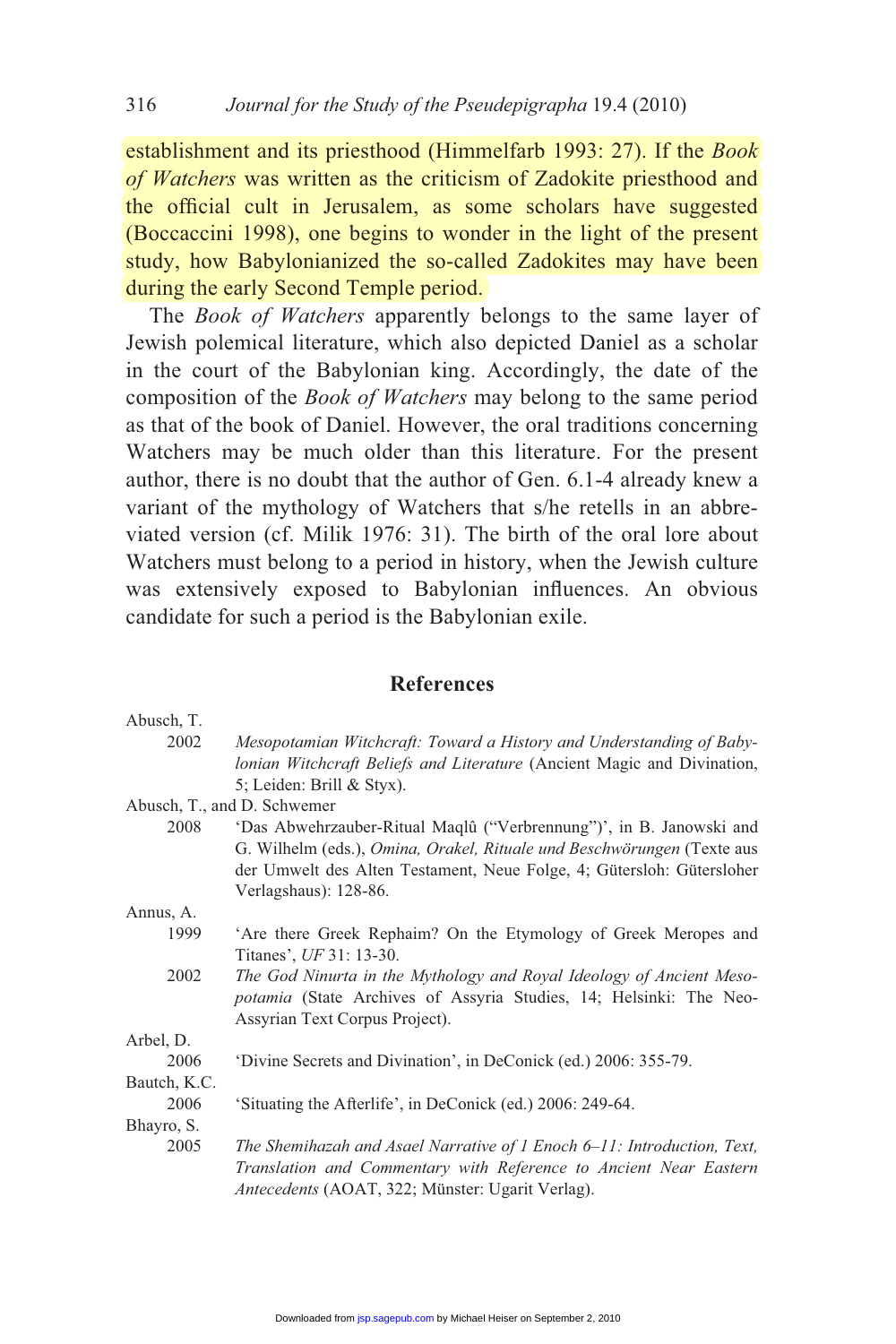| Boccaccini, G.          |                                                                                                                                                                                                                                                                                                                                         |
|-------------------------|-----------------------------------------------------------------------------------------------------------------------------------------------------------------------------------------------------------------------------------------------------------------------------------------------------------------------------------------|
| 1998                    | Beyond the Essene Hypothesis: The Parting of the Ways between Qumran<br>and Enochic Judaism (Grand Rapids, MI: Eerdmans).                                                                                                                                                                                                               |
| Borger, R.              |                                                                                                                                                                                                                                                                                                                                         |
| 1994                    | 'The Incantation Series Bit Meseri and Enoch's Ascension to Heaven', in<br>Richard S. Hess and David T. Tsumura (eds.), I Studied Inscriptions from<br>before the Flood: Ancient Near Eastern, Literary, and Linguistic<br>Approaches to Genesis 1-11 (Sources for Biblical and Theological Study,<br>4; Winona Lake, IN: Eisenbrauns). |
| Burstein, S.M.          |                                                                                                                                                                                                                                                                                                                                         |
| 1978                    | The Babyloniaca of Berossus (Sources from the Ancient Near East, 1.5;<br>Malibu: Undena Publications).                                                                                                                                                                                                                                  |
| Butler, S.A.L.          |                                                                                                                                                                                                                                                                                                                                         |
| 1998                    | Mesopotamian Conceptions of Dreams and Dream Rituals (AOAT, 258;<br>Münster: Ugarit Verlag).                                                                                                                                                                                                                                            |
| Cagni, L.               |                                                                                                                                                                                                                                                                                                                                         |
| 1969                    | L'Epopea di Erra (Studi Semitici, 34, Rome: Istituto di Studi Vicino<br>Oriente).                                                                                                                                                                                                                                                       |
| Collins, J.J.           |                                                                                                                                                                                                                                                                                                                                         |
| 1998                    | The Apocalyptic Imagination: An Introduction to Jewish Apocalyptic<br>Literature (Grand Rapids, MI: Eerdmans, 2nd edn).                                                                                                                                                                                                                 |
| 2008                    | 'The Sons of God and the Daughters of Men', in M. Nissinen and R. Uro<br>(eds.), Sacred Marriages: The Divine-Human Sexual Metaphor from<br>Sumer to Early Christianity (Winona Lake, IN: Eisenbrauns): 259-74.                                                                                                                         |
| Cooper, J.S.            |                                                                                                                                                                                                                                                                                                                                         |
| 1980                    | 'Apodotic Death and the Historicity of "Historical" Omens', in B. Alster<br>(ed.), Death in Mesopotamia (Mesopotamia, 8; Copenhagen: Akademisk<br>Forlag): 99-105.                                                                                                                                                                      |
| Davenport, T.           |                                                                                                                                                                                                                                                                                                                                         |
| 2007                    | 'An Anti-Imperialist Twist to "The Gilgameš Epic"', in J. Azize and N.<br>Weeks (eds.), Gilgameš and the World of Assyria: Proceedings of the<br>Conference held at Mandelbaum House, The University of Sydney, 21-23<br>July 2004 (Ancient Near Eastern Studies, Supplement 21; Leuven:<br>Peeters): 1-23.                             |
| April D. DeConick (ed.) |                                                                                                                                                                                                                                                                                                                                         |
| 2006                    | Paradise Now: Essays on Early Jewish and Christian Mysticism (Atlanta:<br>Society of Biblical Literature).                                                                                                                                                                                                                              |
| Denning-Bolle, S.       |                                                                                                                                                                                                                                                                                                                                         |
| 1992                    | Wisdom in Akkadian Literature: Expression, Instruction, Dialogue<br>(Medelingen en verhandelingen van het vooraziatisch-egyptisch genoot-<br>schap 'Ex Oriente Lux', 28; Leiden: Ex Oriente Lux).                                                                                                                                       |
| Foster, B.              |                                                                                                                                                                                                                                                                                                                                         |
| 2005                    | Before the Muses: An Anthology of Akkadian Literature (Bethesda: CDL<br>Press, 3rd edn).                                                                                                                                                                                                                                                |
| Frymer-Kensky, Tikva S. |                                                                                                                                                                                                                                                                                                                                         |
| 1977                    | 'The Judicial Ordeal in the Ancient Near East' (doctoral dissertation; Yale<br>University [accessed via University Microfilms]).                                                                                                                                                                                                        |
| Geller, M.J.            |                                                                                                                                                                                                                                                                                                                                         |
| 2007                    | Evil Demons: Canonical Utukkū Lemnūtu Incantations (State Archives of<br>Assyria Cuneiform Texts, 5; Helsinki: Neo-Assyrian Text Corpus Project).                                                                                                                                                                                       |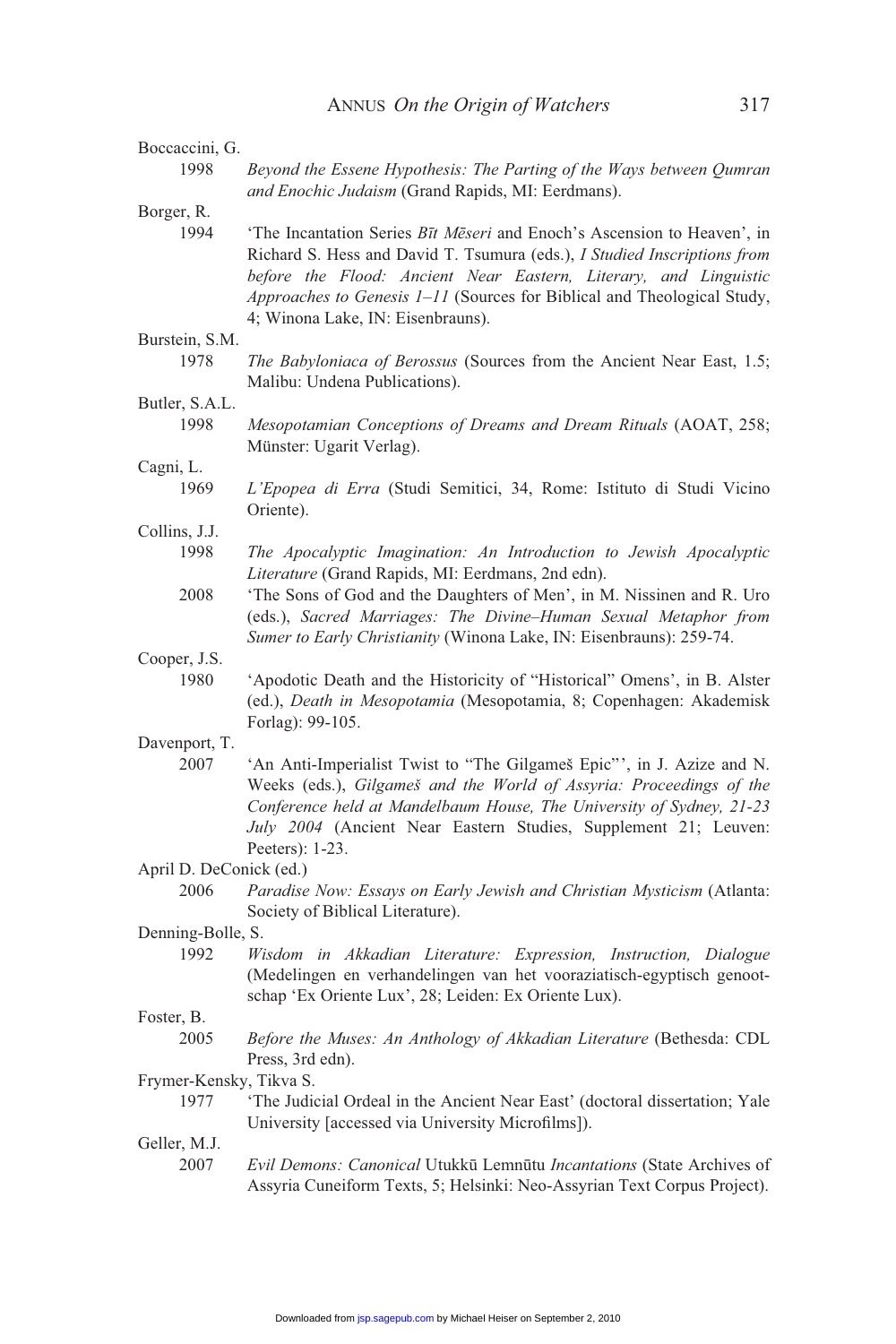| George, A.R.      |                                                                                                                                                                                                                                                                       |
|-------------------|-----------------------------------------------------------------------------------------------------------------------------------------------------------------------------------------------------------------------------------------------------------------------|
| 1988              | 'Babylonian Texts from the Folios of Sydney Smith', Revue d'assyriologie<br>82: 139-62.                                                                                                                                                                               |
| 2003              | The Babylonian Gilgamesh Epic: Introduction, Critical Edition and Cunei-<br>form Texts (Oxford: Oxford University Press).                                                                                                                                             |
| 2007              | 'The Gilgameš Epic at Ugarit', AuOr 25: 237-54.                                                                                                                                                                                                                       |
| Green, A.<br>1984 | 'Beneficient Spirits and Malevolent Demons: The Iconography of Good<br>and Evil in Ancient Assyria and Babylonia', Visible Religion: Annual for<br>Religious Iconography 3: 80-105.                                                                                   |
| Hallo, William    |                                                                                                                                                                                                                                                                       |
| 1996              | Origins: The Ancient Near Eastern Background of Some Modern Western<br>Institutions (Leiden: Brill).                                                                                                                                                                  |
| Himmelfarb, M.    |                                                                                                                                                                                                                                                                       |
| 1993              | The Ascent to Heaven in Jewish and Christian Apocalypses (Oxford:<br>Oxford University Press).                                                                                                                                                                        |
| Horowitz, W.      |                                                                                                                                                                                                                                                                       |
| 1998              | Mesopotamian Cosmic Geography (Mesopotamian Civilizations,<br>8;<br>Winona Lake, IN: Eisenbrauns).                                                                                                                                                                    |
| Hunger, H.        |                                                                                                                                                                                                                                                                       |
| 1968              | Babylonische und Assyrische Kolophone (AOAT, 2; Neukirchen-Vluyn:<br>Neukirchener Verlag).                                                                                                                                                                            |
| Izre'el, Sh.      |                                                                                                                                                                                                                                                                       |
| 2001              | Adapa and the South Wind (Mesopotamian Civilizations 10; Winona Lake,<br>IN: Eisenbrauns).                                                                                                                                                                            |
| Jung, L.          |                                                                                                                                                                                                                                                                       |
| 1926              | Fallen Angels in Jewish, Christian, and Mohammedan Literature (Phila-<br>delphia: Dropsie College for Hebrew and Cognate Learning).                                                                                                                                   |
| Kilmer, A.D.      |                                                                                                                                                                                                                                                                       |
| 1987              | 'The Mesopotamian Counterparts of the Biblical Nepilim', in E.W. Conrad<br>and E.G. Newing (eds.), Perspectives on Language and Text: Essays and<br>Poems in Honor of Francis I. Andersen's Sixtieth Birthday July 28, 1985<br>(Winona Lake, IN: Eisenbrauns): 39-44. |
| Kvanvig, H.S.     |                                                                                                                                                                                                                                                                       |
| 1988              | Roots of Apocalyptic: The Mesopotamian Background of the Enoch Figure<br>and of the Son of Man (WMANT, 61; Neukirchen-Vluyn: Neukirchener<br>Verlag).                                                                                                                 |
| Lambert, W.G.     |                                                                                                                                                                                                                                                                       |
| 1962              | 'A Catalogue of Texts and Authors', JCS 16: 59-77.                                                                                                                                                                                                                    |
| 1967              | 'Enmeduranki and Related Matters', JCS 21: 126-38.                                                                                                                                                                                                                    |
| 1974              | 'The Seed of Kingship', in P. Garelli (ed.), Le Palais et royauté (archéolo-                                                                                                                                                                                          |
|                   | gie et civilisation). 19e Rencontre Assyriologique Internationale (Paris:<br>P. Guethner): 427-40.                                                                                                                                                                    |
| 1998              | 'The Qualifications of Babylonian Diviners', in S.M. Maul (ed.), Fest-<br>schrift für Rykle Borger zu seinem 65. Geburtstag am 24. Mai 1994<br>(Groningen: Styx): 141-58.                                                                                             |
| Lenzi, A.         |                                                                                                                                                                                                                                                                       |
| 2008a             | Secrecy and the Gods: Secret Knowledge in Ancient Mesopotamia and<br>Biblical Israel (State Archives of Assyria Studies, 19; Helsinki: Neo-<br>Assyrian Text Corpus Project).                                                                                         |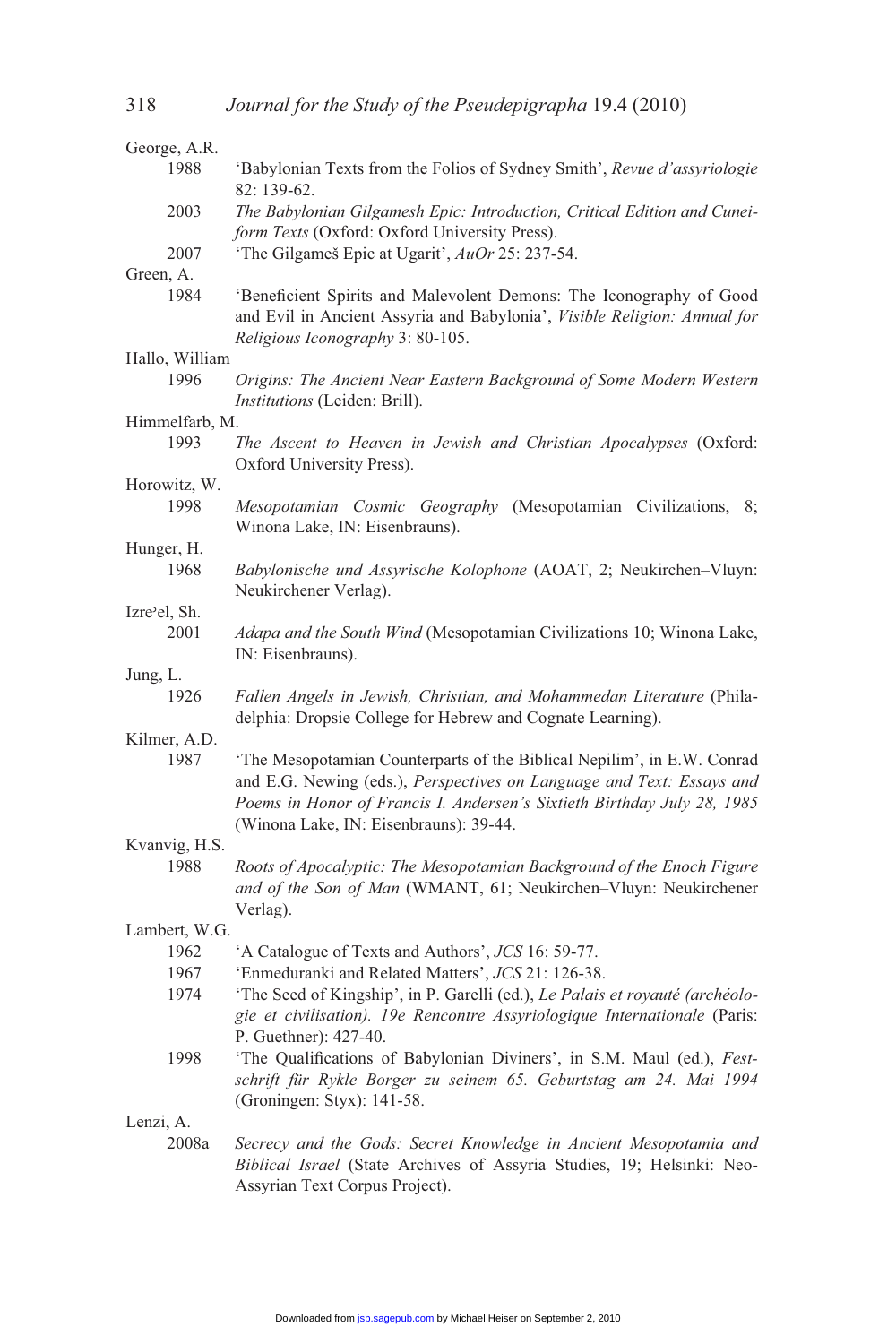| 2008b               | 'The Uruk List of Kings and Sages and Late Mesopotamian Scholarship',<br>Journal of Ancient Near Eastern Religions 8: 137-69.                                                             |
|---------------------|-------------------------------------------------------------------------------------------------------------------------------------------------------------------------------------------|
| Lewis, T.           |                                                                                                                                                                                           |
| 1996                | 'CT 13.33-34 and Ezechiel 32: Lion-Dragon Myths', JAOS 116: 28-47.                                                                                                                        |
| Linssen, Marc J.H.  |                                                                                                                                                                                           |
| 2004                | The Cults of Uruk and Babylon: The Temple Ritual Texts as Evidence for<br>Hellenistic Cult Practice (Leiden: Brill).                                                                      |
| Loader, W.R.G.      |                                                                                                                                                                                           |
| 2007                | Enoch, Levi, and Jubilees on Sexuality: Attitudes toward Sexuality in the<br>Early Enoch Literature, the Aramaic Levi Document, and the Book of<br>Jubilees (Grand Rapids, MI: Eerdmans). |
| Mallowan, M.E.L.    |                                                                                                                                                                                           |
| 1954                | The Excavations at Nimrud (Kalhu), 1953', <i>Iraq</i> 16: 59-114.                                                                                                                         |
| Martone, C.         |                                                                                                                                                                                           |
| 2008                | 'The Enochic Tradition and the Diversity of Second Temple Judaism',<br>Henoch 30: 51-55.                                                                                                  |
| Maul, S.M.          |                                                                                                                                                                                           |
| 1994                | Zukunftsbewältigung: eine Untersuchung altorientalischen Denkens<br>anhand der babylonisch-assyrischen Löserituale (Namburbi) (Mainz am<br>Rhein: Verlag Philipp von Zabern).             |
| 2003                | 'Omina und Orakel. A. Mesopotamien', Reallexikon der Assyriologie und<br>Vorderasiatischen Archäologie 10: 45-88.                                                                         |
| McCrindle, J.W.     |                                                                                                                                                                                           |
| 1897                | The Christian Topography of Cosmas, an Egyptian Monk: Translated from<br>the Greek, with Notes and Introduction (London: Hakluyt Society).                                                |
| Mettinger, T.N.D.   |                                                                                                                                                                                           |
| 2007                | The Eden Narrative: A Literary and Religio-Historical Study of Genesis<br>2-3 (Winona Lake, IN: Eisenbrauns).                                                                             |
| Milik, J.T.         |                                                                                                                                                                                           |
| 1976                | The Books of Enoch: Aramaic Fragments of Qumran Cave 4 (Oxford:<br>Clarendon Press).                                                                                                      |
| Murray, R.          |                                                                                                                                                                                           |
| 1984                | 'The Origin of Aramaic 'îr, Angel', Or 53: 303-17.                                                                                                                                        |
| Nickelsburg, G.W.E. |                                                                                                                                                                                           |
| 2001                | 1 Enoch: A Commentary on the Book of 1 Enoch, Chapters 1-36; 81-108<br>(Hermeneia; Minneapolis: Fortress Press).                                                                          |
| Noegel, S.          |                                                                                                                                                                                           |
| 1998                | 'The Aegean Ogygos of Boeotia and Biblical Og of Bashan: Reflections of<br>the Same Myth', ZAW 110: 411-26.                                                                               |
| Orlov, A.           |                                                                                                                                                                                           |
| 2005                | The Enoch-Metatron Tradition (Texte und Studien zum antiken Judentum,<br>107; Tübingen: Mohr Siebeck).                                                                                    |
| Parpola, S.         |                                                                                                                                                                                           |
| 1993                | Letters from Assyrian and Babylonian Scholars (SAA, 10; Helsinki:<br>Helsinki University Press).                                                                                          |
| Pennington, A.      |                                                                                                                                                                                           |
| 1984                | '2 Enoch', in H.F.D. Sparks (ed.), The Apocryphal Old Testament<br>(Oxford: Clarendon Press): 321-62.                                                                                     |